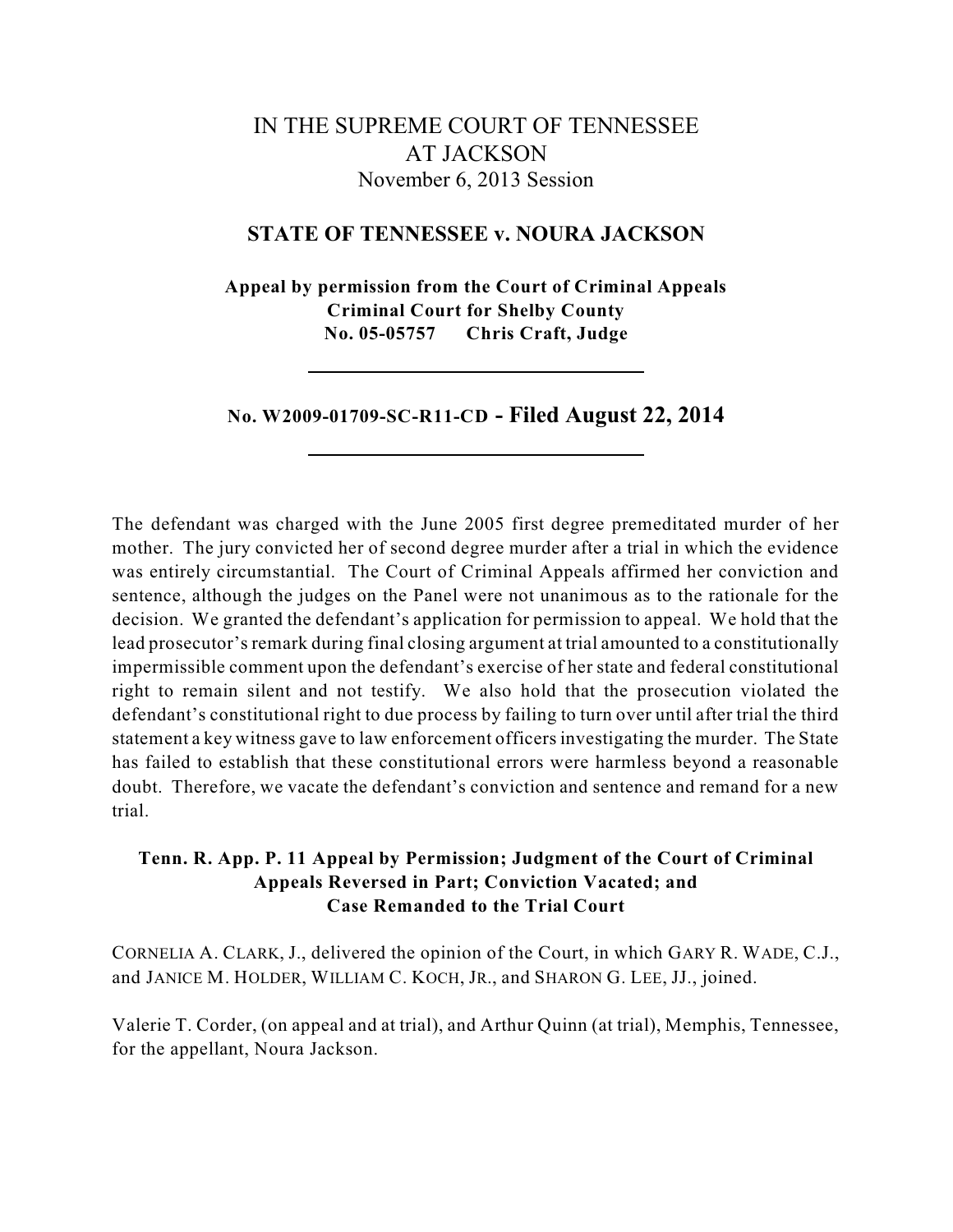Robert E. Cooper, Jr., Attorney General and Reporter; William E. Young, Solicitor General; J. Ross Dyer, Senior Counsel; William L. Gibbons, District Attorney General; and Amy P. Weirich and Stephen P. Jones, Assistant District Attorneys General, for the appellee, State of Tennessee.

#### **OPINION**

#### **I. Introduction**

Noura Jackson ("Defendant") was charged with the June 2005 first degree premeditated murder of her mother, Jennifer Jackson ("victim"). At Defendant's two-week trial in 2009, the prosecution called forty-five witnesses, and three hundred and seventy-six exhibits were introduced. The prosecution's theory at trial was that Defendant's motives for committing the crime were to gain control of the property belonging to Nazmi Hassanieh, her recently deceased father, which was in her mother's possession, and to obtain the proceeds of the victim's life insurance policy and 401(k) account so that she could continue partying and using illegal drugs with her friends—a lifestyle which her mother disapproved of and was taking steps to curtail or end. Defendant did not confess to the crime, and no forensic proof implicated her. The prosecution's case consisted entirely of circumstantial evidence.

Defendant maintained her innocence and exercised her constitutional right to remain silent and not testify at trial. At the close of the prosecution's case, the defense rested without calling any witnesses. The defense attorneys vigorously cross-examined prosecution witnesses, seeking to: (1) impeach their credibility; (2) create reasonable doubt about Defendant's guilt; (3) highlight evidence suggesting that someone else, and perhaps more than one person, committed the murder; and (4) attack the effectiveness of the methods the police used to process the crime scene and the thoroughness of the police investigation of other suspects.

At the conclusion of the trial, the sequestered jury convicted Defendant of the lesserincluded offense of second degree murder, and the trial judge later sentenced her to twenty years and nine months. What follows is a more detailed summary of the proof presented at trial.<sup>1</sup> Additional facts presented during the hearing on the motion for a new trial, in connection with Defendant's dispositive claims that the prosecution impermissibly commented upon her federal and state constitutional right to remain silent during final closing argument and deprived her of Due Process by failing to disclose a witness statement before trial or after the witness testified, will be provided in the discussion of those issues.

 $1$ <sup>1</sup> The facts are presented to the extent possible in chronological order not in the order of the witness testimony at trial.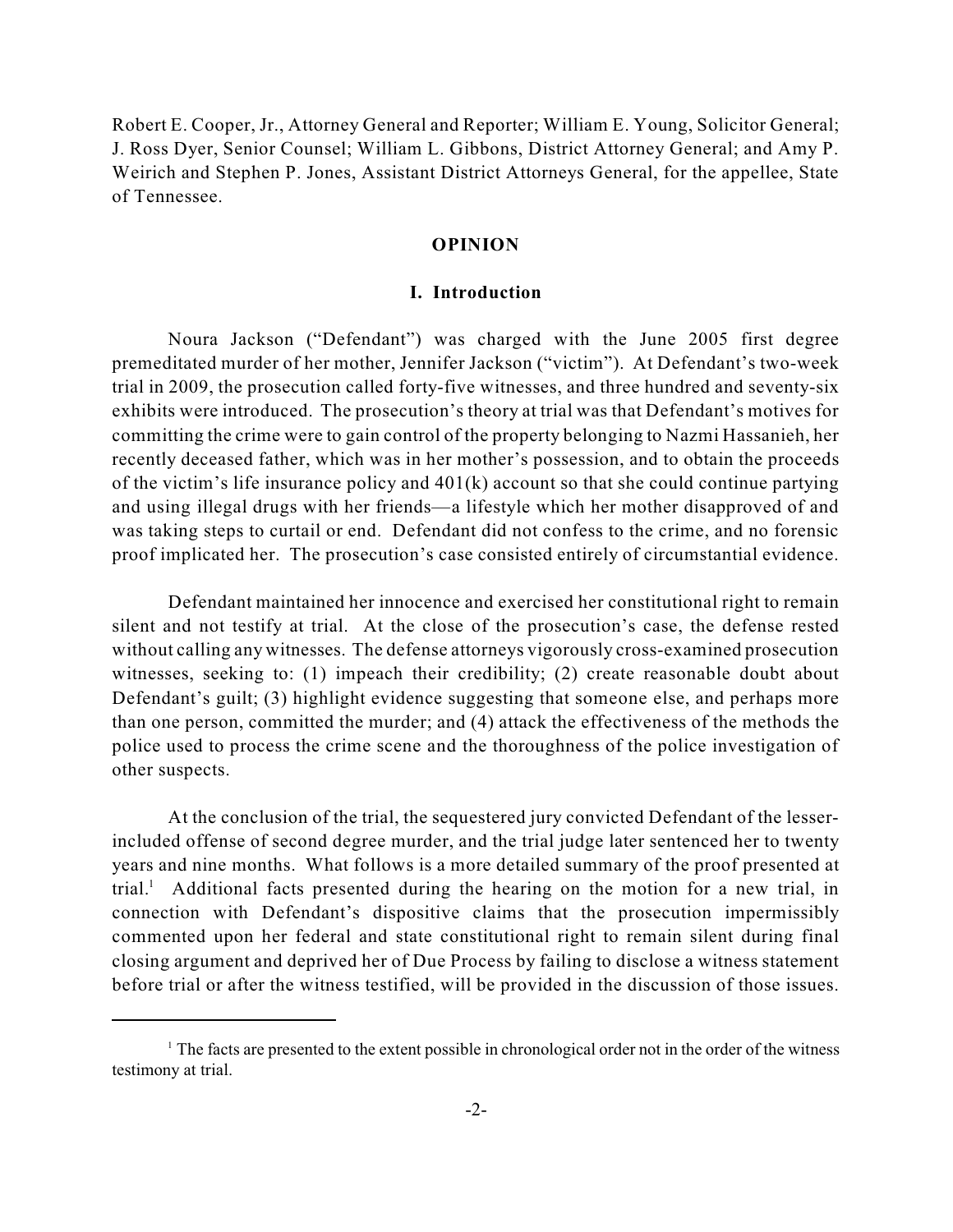#### **II. Factual and Procedural History**

In June 2005, Defendant, eighteen and working on her high school degree, $2$  lived alone with the thirty-nine-year-old victim at 5001 Newhaven Drive in Memphis. The victim had divorced Defendant's father, Nazmi Hassanieh, when Defendant was an infant. In January 2004, Mr. Hassanieh was murdered during a robbery of the convenience store he owned. After his death, the victim attained property belonging to Mr. Hassanieh, which consisted primarily of several cars that the victim and Defendant both drove, many of which were parked in the driveway of the victim's home.<sup>3</sup>

The proof at trial showed that around midday on Saturday, June 4, 2005, the victim called Mark Irvin, her on-and-off again boyfriend since 2003, asking if she could attend church with him the next day and take him out for his birthday. Mr. Irvin declined. Mr. Irvin testified that the conversation ended on good terms, even though the victim seemed "disappointed."

At 5:30 p.m. on June 4th, the victim drove to the home of a friend, Jimmy Tual, and the two attended a wedding and reception together in downtown Memphis. Mr. Tual testified that the victim ate and drank alcohol but was not intoxicated. After the reception, Mr. Tual drove them to a bar, the Cockeyed Camel, where each paid for a drink. The victim's credit card statement, introduced at trial, reflected that her card was used there at 11:06 p.m. and was not used again. Mr. Tual then drove the victim back to her car at his house, and she left his house at 11:30 p.m., stating that she was going home.<sup>4</sup> Mr. Irvin, following up on their conversation of earlier that day, attempted to call the victim on her cell phone around midnight, but hung up before she answered.

The victim's body was discovered in her home shortly before 5:00 a.m. the next morning, Sunday, June 5, 2005. Joe and Rachel Cocke, who lived across the street with Mr. Cocke's mother, Sheila Cocke, were awakened by Defendant banging on their door and

 $2$  Defendant was enrolled in the Gateway Home School program after having previously attended multiple schools, both public and private.

<sup>&</sup>lt;sup>3</sup> The vehicles belonging to Mr. Hassanieh included a gray Mercedes occasionally driven by the victim, two white minivans, a black Lincoln limousine, and an older white limousine. The victimalso owned a Jeep Cherokee driven by Defendant. The record is not clear how the victim gained control of Mr. Hassenieh's former property. Testimony indicated that the victim was not able to obtain clear title to the vehicles, that Mr. Hassanieh's debts exceeded his assets, and that no probate estate had been opened for Mr. Hassanieh at the time of the victim's murder.

<sup>&</sup>lt;sup>4</sup> The record does not reflect the distance from Mr. Tual's home to the victim's home.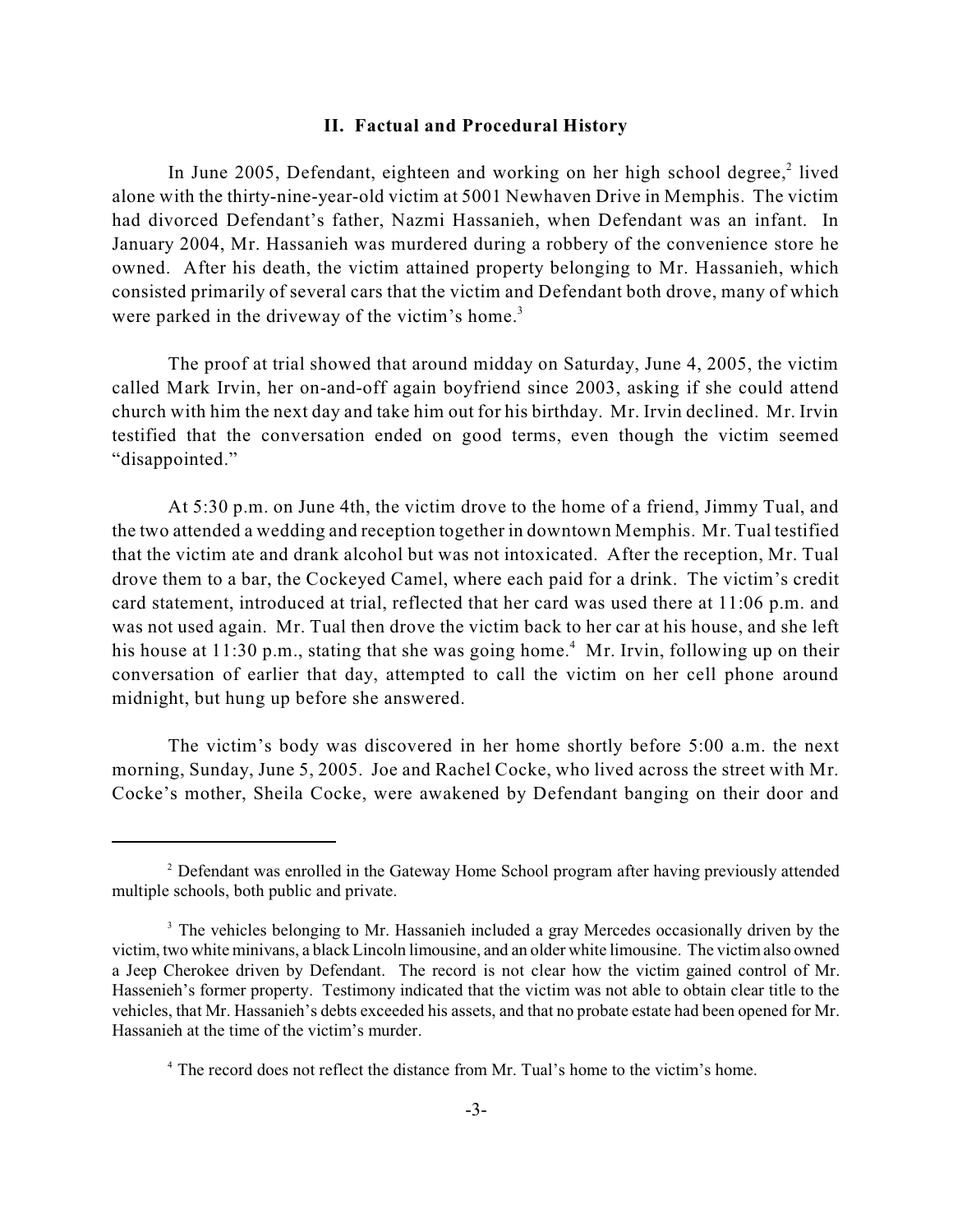screaming, "My mom, my mom[!] Somebody's breaking into my house[!]" Believing a break-in was in progress, Mr. Cocke grabbed a pistol and ran across the street, with Defendant close behind him. When Mr. Cocke paused before entering the house, Defendant passed him and entered the house first, proceeding to the sunroom at the back of the house, where she called 911. Mr. Cocke looked throughout the house, but did not see any intruders. He asked Defendant where her mother was, and Defendant replied, "[S]he's in her room. She's in her room." Mr. Cocke then walked down the hallway where the bedrooms were located, looked into the victim's bedroom, and saw her "laying on the ground," "naked," "with blood all over her." Mr. Cocke then ran back to his house in order to bring back his wife Rachel, who had also called 911 and was speaking to the operator on her home phone when Mr. Cocke returned. At that point, Mrs. Cocke gave the telephone to her mother-in-law to complete the call and went to the victim's home.

Defendant had remained in her home when Mr. Cocke left, and when Mrs. Cocke entered the house, she found Defendant in the sunroom still speaking with 911, "all curled up," and "rocking and wailing" on the floor. Mr. Cocke stood in the front foyer, where he observed bloody shoe prints and drops of blood on the kitchen floor directly adjacent to where he stood and saw that the window on the kitchen door had been broken. Mrs. Cocke, who had taken the phone from Defendant, returned to the victim's bedroom at the direction of the 911 operator to see if the victim could be revived. Mrs. Cocke found the victim's bedroom by following the "bloody footprints in the hallway." Mrs. Cocke saw "a lot of blood" and quickly realized that the victim was dead, explaining that "[t]he look on her face was fixed and it—and dead." Mrs. Cocke did not touch the victim, and on the recording of the 911 call placed from Defendant's home, which was played for the jury and introduced as an exhibit at trial, Mrs. Cocke can be heard calling out, apparently to someone else, "[D]on't touch anything."

Meanwhile, Defendant was crying and "hysterical," repeatedly asking Mr. and Mrs. Cocke, "[I]s she dead, is she dead?" Defendant then said, "What am I going to do[?] I just lost my dad . . . . Why is this happening to me<sup>[?]"</sup> Mrs. Cocke did not notice any blood on Defendant. The Cockes stayed with Defendant until the police arrived at around 5:15 a.m.

Memphis Police Officer Russell Tankersley and his partner were the first to arrive at the crime scene. When he entered the house, Defendant came to the door, yelling that something was wrong with her mom. "She's in the back," she said. He and his partner went inside and immediately saw blood on the hallway floor. As he walked down the hall toward the victim's bedroom, Officer Tankersley had to ask a third officer to remove Defendant,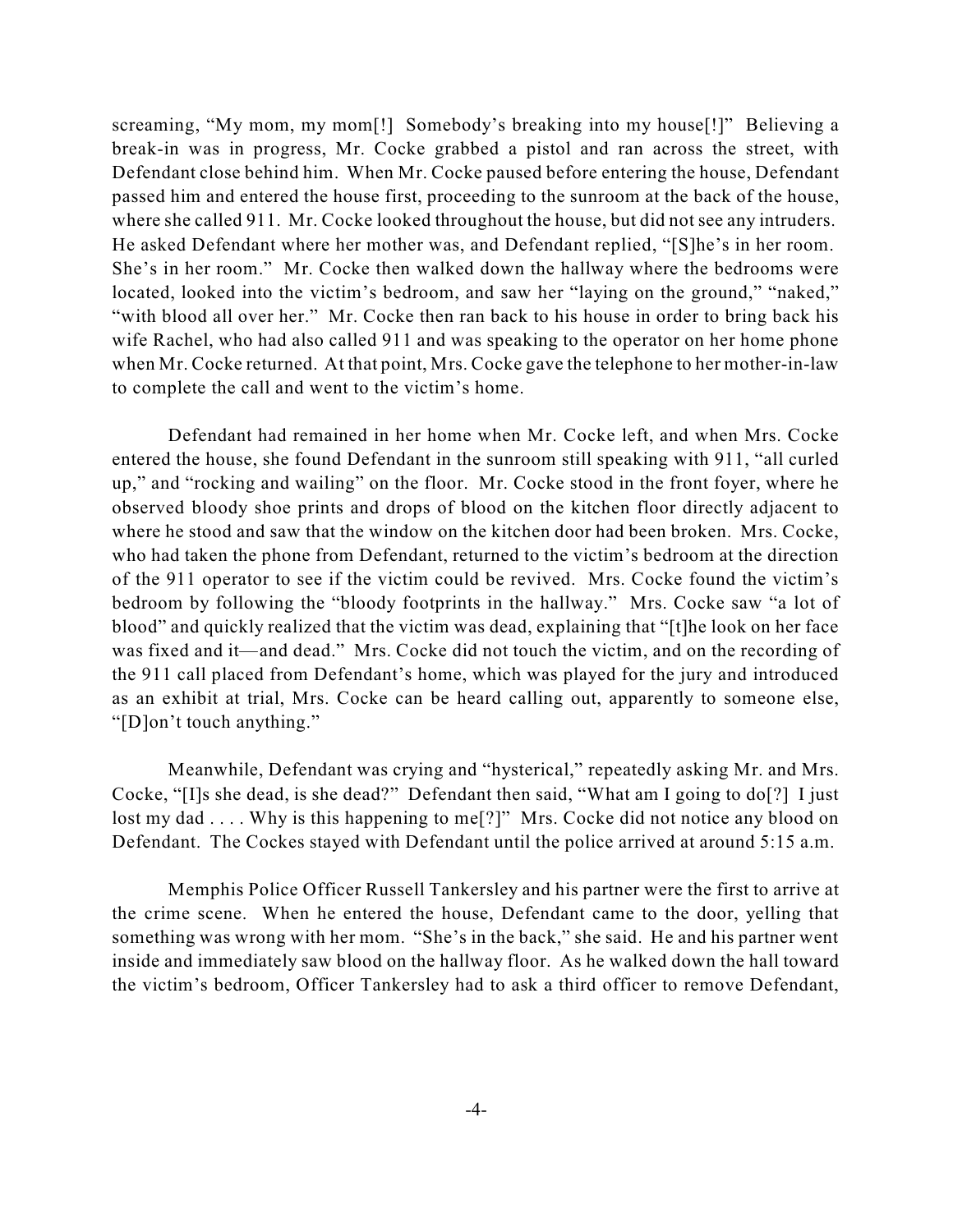who was screaming, "my mom, my mom" as she attempted to run back into the bedroom.<sup>5</sup> When Officer Tankersley looked into the victim's bedroom, he had to use a flashlight to see because it was "very dark" inside. After going only one or two feet into the room, the officers saw blood on the bed, blood "right there in the doorway," and the victim lying on the floor in front of the bed. They then backed out of the room and checked the rest of the house. Officer Tankersley noted glass on the kitchen floor, by the door going to the garage. He exited out that door and checked the garage and all of the outside doors, which were locked. The officers then went back to their squad cars and waited for the Crime Scene unit to arrive. Despite the heat—the temperature was already about ninety to ninety-five degrees when he arrived—Officer Tankersley observed that Defendant was wearing a "blue jean miniskirt" and a "long-sleeved" "fleece" or "sweatshirt."

Memphis Fire Department paramedics arrived next at the scene and followed the police into the house. Paramedic Michelle Hulbert found the victim lying on the floor at the foot of the bed, naked, with visible signs of trauma, including stab wounds to her head, neck, and chest. When Ms. Hulbert entered the room, she had to step over a stool to approach the victim, and "there was a basket that was laying over her head and her face" that she had to "remove ... to examine her body." Ms. Hulbert formally declared the victim deceased at 5:18 a.m., but explained that she was not qualified to determine the actual time of death. Ms. Hulbert testified that, although the victim's body was cool to the touch, there was no indication of rigor mortis in her wrists. Ms. Hulbert did not measure the victim's core temperature.

Ms. Hulbert explained that she did a basic visual assessment of Defendant, who was standing on the curb in front of the house, crying. Ms. Hulbert did not see any evidence to suggest that Defendant was under the influence of any drugs or disoriented. Ms. Hulbert recalled that when the police asked Defendant if she had any idea who perpetrated the murder, Defendant responded that "her mother's boyfriend was an asshole[,] but [even] he wouldn't do something like this." During this time Defendant also told the police that she was tired and wanted to sleep.

<sup>&</sup>lt;sup>5</sup> Officer Tankersley did not recall seeing the Cockes at the Jackson house, and instead recalled seeing only Defendant and "one girl that was on the scene and I don't know to this day what she looked like or who she was." Officer Tankerslsey also recalled the Cockes telling him that Defendant had called 911 from their house.

<sup>&</sup>lt;sup>6</sup> During their testimony, neither of the Cockes mentioned seeing a basket over the victim's head.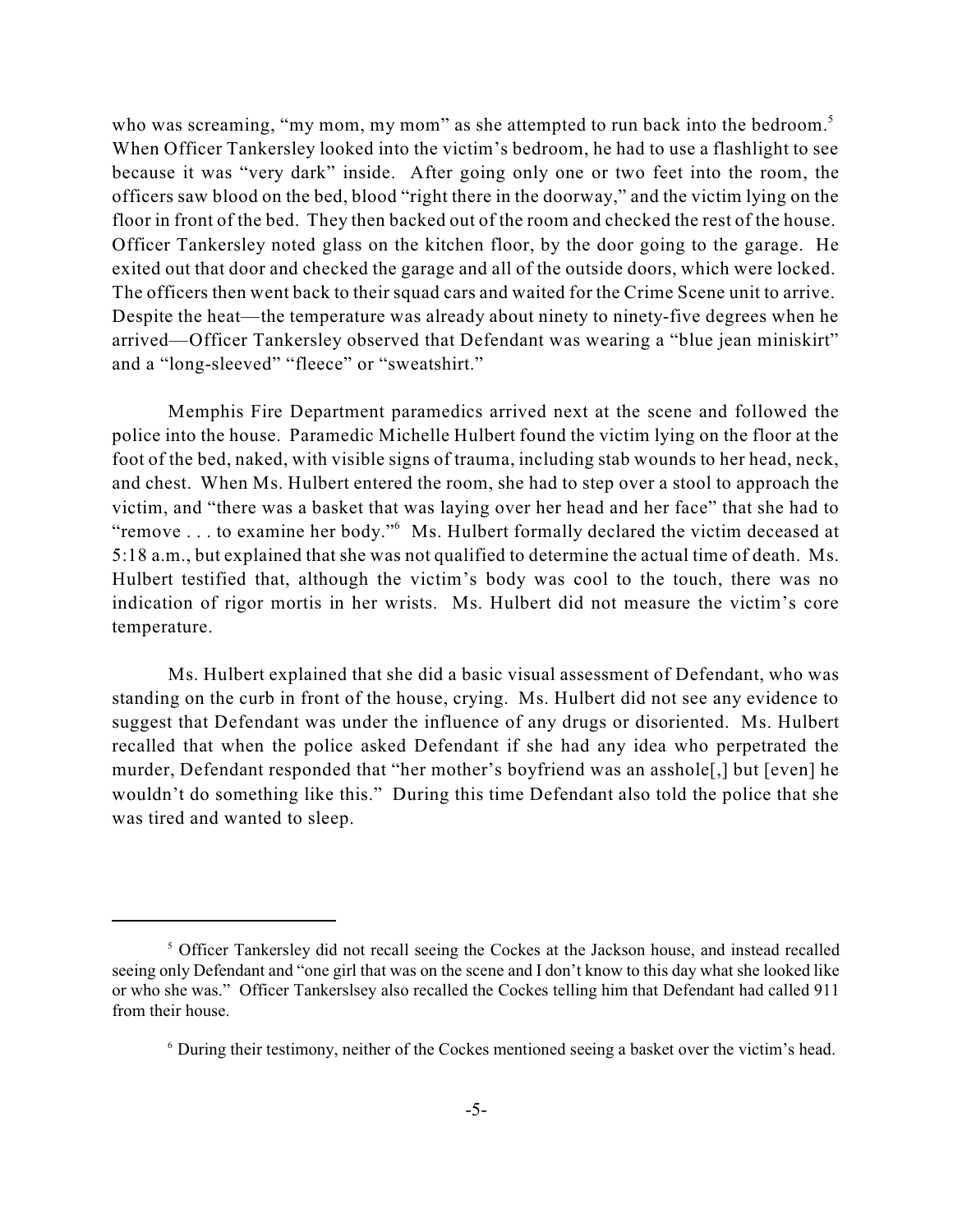The Memphis Police Department's Crime Scene Investigation ("CSI") unit arrived at the scene around 5:45 a.m. Crime scene tape had not yet been put up, although it was up by 6:30 a.m. From the time Officer David Payment, the head of the CSI team arrived at 5:45 a.m until the time he left at 3:00 p.m., he documented in his crime scene log that twenty-two people entered the house. Officer Payment first walked the perimeter of the residence and noticed what appeared to be blood and glass on the kitchen floor, as well as possible blood on the front porch and foyer, front door, and the floors of the living room, hallway, shared bathroom off the hallway, and the victim's bedroom. A substance that appeared to be blood had soaked the sheets and pillows on the victim's bed, was spattered on the closet door next to the victim's body, was smeared on the wall by the light switch, and was pooled on the floor under and surrounding the victim. Given the nature of the crime scene and the extent of blood throughout the house, Officer Payment requested that special equipment and three additional officers be dispatched to the scene. The CSI unit and police requested that the Medical Examiner, in particular the blood spatter expert, come out and evaluate the scene, but no one from the Medical Examiner's office ever came. In an attempt to lift and preserve what seemed to be bloody footprints in the hallway, the CSI unit used chemical products<sup>7</sup> they had not previously used and had not previously been trained to use. The CSI team also used a Krime Sight Imager, a "non-invasive body fluid fingerprint detection" device, throughout the victim's house, but no fingerprints with ridge details were detected.

In addition to taking over 200 photographs $\delta$  of the scene and attempting to lift the bloody footprints, the CSI unit documented and collected a great deal of physical evidence from the scene, including a pair of gold sandals found in the foyer by the front door; two drinking glasses located on the kitchen counter; a knife block found in the kitchen with three empty knife slots;<sup>9</sup> one knife found by the kitchen sink; and another knife found farther along the kitchen counter, beneath a golf club.<sup>10</sup> A third knife was also collected from the scene.

 $\alpha$ <sup>7</sup> These products were referred to at trial as Coomassie Blue and Hungarian Red. No witness testified as to the effectiveness of these products, the training required to use them, or the frequency of their use in crime scene investigations. Officer Payment testified, however, that he had never used these products before June 5th and had not used them since that day because he did not believe they preserved the evidence effectively.

<sup>&</sup>lt;sup>8</sup> Sergeant Helldorfer testified that 810 photographs of the crime scene were taken by the CSI and homicide units combined.

<sup>&</sup>lt;sup>9</sup> Officer Payment testified that there were two empty slots in the knife block, but the photograph of the knife block revealed three empty slots.

 $10$  Mr. Irvin testified that the golf club was his and that he must have left it with the victim by mistake after golfing months earlier. The golf club tested negative for blood. Police asked Mr. Irvin to provide them with DNA samples, which he agreed to do, but none of his DNA was discovered at the crime scene.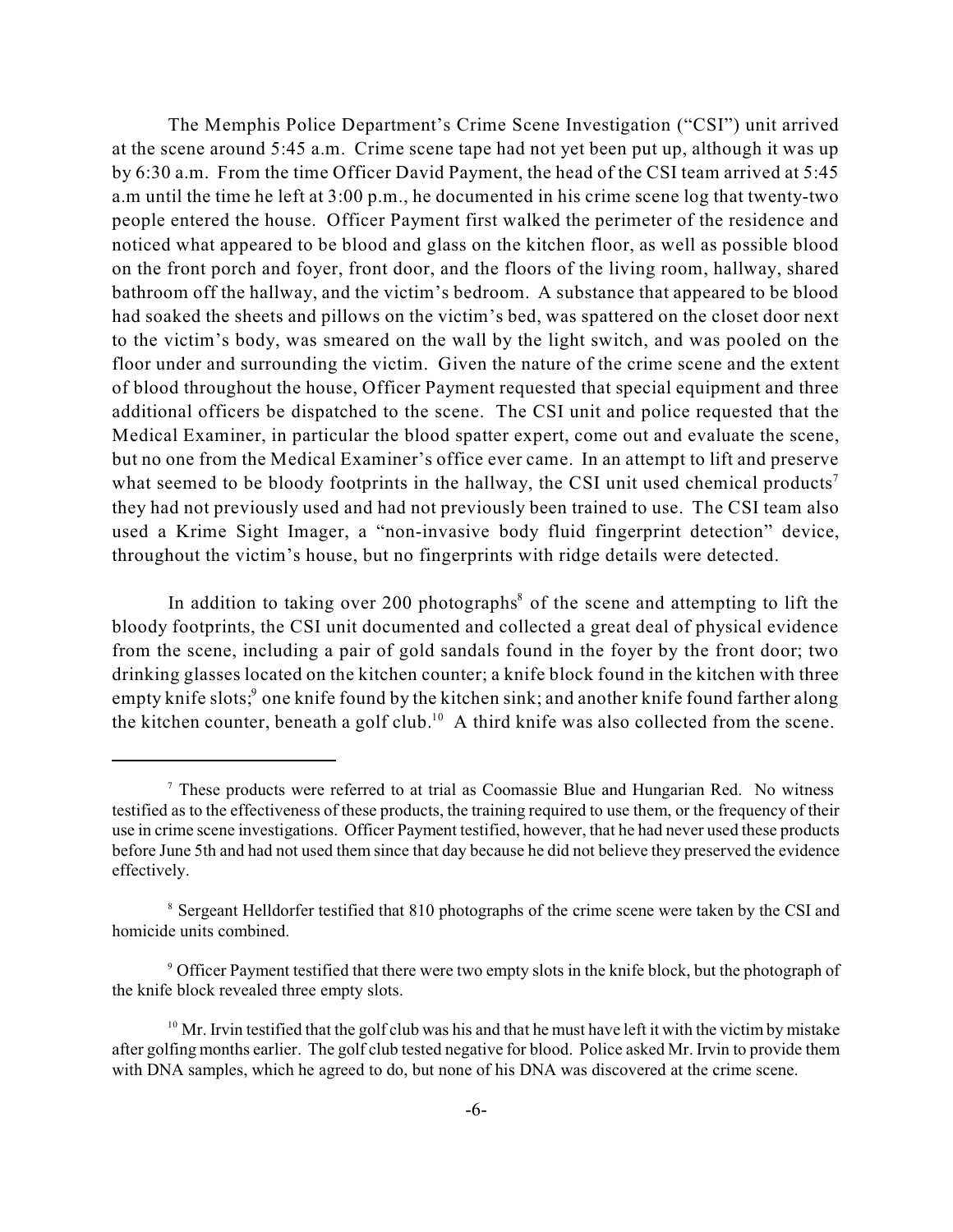In a hallway bathroom that the victim and Defendant shared, the CSI team photographed a hair dryer on the floor near strands of hair and a substance that appeared to be blood. However, the CSI team did not inventory the contents of the trash cans in the hallway bathroom and the victim's bedroom.

In the victim's bedroom the CSI team collected an array of evidence, including a stool next to the victim's body; possible hair from that stool; the victim's bed, including the headboard, footboard, the entire frame, mattress, and all of the pillows and bedding; a wicker basket; and a shoe box containing shoes. After the victim's body was removed, the team also discovered and collected a blue condom wrapper from the floor near the bed, in the northeast corner of the bedroom.

The CSI unit took special care when collecting the bedding, aware that since the victim had been stabbed multiple times "it was quite likely to find blood of the attacker in the bed." Police officers also photographed multiple purses belonging to the victim which were found on the floor of the master bathroom with their contents spilled onto the floor. The victim's house keys were not found, and her wallet was not found near her purses. The victim's half-brother, Eric Sherwood, later found a wallet belonging to the victim in a plastic bin in the sunroom and turned it over to the police. The wallet contained credit cards that had not expired and also contained an identification card issued to the victim by a former employer located in Atlanta, Georgia. $11$  A computer in the sunroom was also taken into evidence and later determined not to have been used by anyone during the time the prosecution believed the murder occurred. Information gathered suggested that the victim often kept a spare key to her home underneath a flower pot on the front porch, but the key was not recovered, and photographs taken of the flowerpot suggested that it had been moved. 12

The head of the CSI team used a flashlight to look into the windows of the cars in the driveway, but did not look inside or examine the interiors of any vehicles. No photographs or inventories were taken of the interiors of the cars on the morning of the murder. Later that

 $11$  Mr. Sherwood testified that he found the wallet after the murder. On direct examination Mr. Sherwood testified that the wallet contained the victim's driver's license, social security card, and two or three other cards. However, on cross-examination he identified the wallet as one "my sister used to carry," and identified as belonging to the victim a First Tennessee First Check Card Debit Card; a Visa card due to expire on 02/07; a Social Security card issued to the victim; Focal Company cards with the victim's name on them; and a AAA Autoclub South card with Defendant's name on it that expired in 05/06. The victim's driver's license was not among the cards entered into evidence.

 $12$  Testimony revealed that the victim, Defendant, Mr. Irvin, and Mr. Sherwood had keys to the victim's house.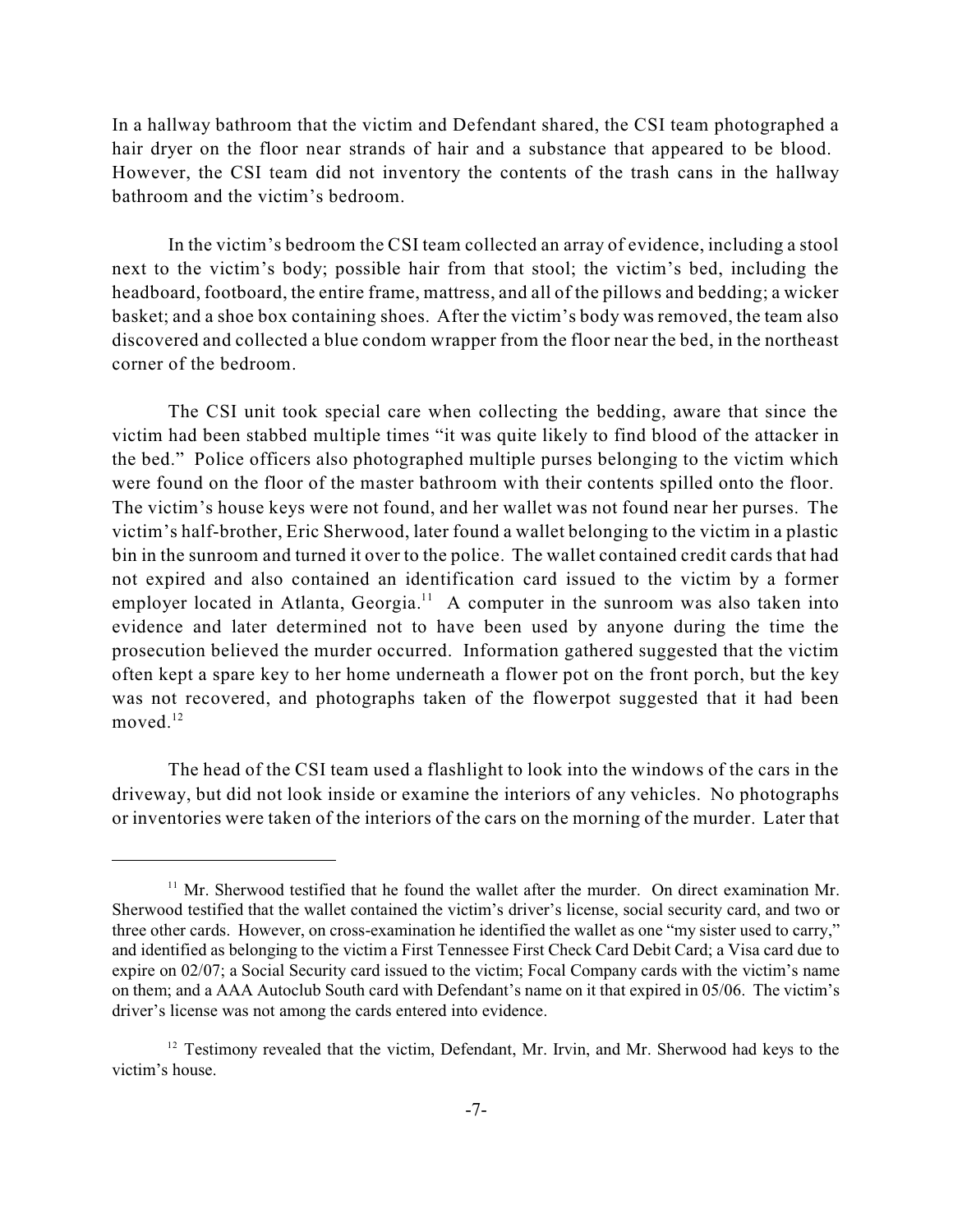morning, Sergeant Thomas Helldorfer looked into the window of Defendant's car. Because he saw no blood or evidence of any weapon, the vehicle was released to Defendant later in the afternoon of June 5, 2005.

Additional surveys of the house and its environs were performed by police officers throughout the day on June 5, 2005, and on the following day, as officers attempted to process what they considered an "unusual scene." The house contained "so much property" that the police made a video, contrary to standard procedure, before removing any evidence. While some rooms were relatively orderly, others were a "mess," and the victim's family members described her at trial as a "packrat" who was in the midst of trying to reorganize her belongings at the time of the murder.

During his survey of the crime scene mid-morning on June 5, 2005, Sergeant Helldorfer noticed that the surfaces of the shower and sink in the hall bathroom, apparently shared by both women, were wet, although none of the more than 800 photographs of the crime scene documented Sergeant Helldorfer's observations. The CSI unit did not find any visible traces of blood in the bathroom, however, nor did the Krime Sight Imager reveal the presence of blood. Sergeant Helldorfer also noted that the hole in the glass of the kitchen door leading to the garage lined up with an interior butterfly lock not visible from the outside of the door.

Another police officer noted a box of condoms in Defendant's room, as well as condoms in the drawer of a bedside table in the victim's room. However, the condom wrapper found on the floor by the victim's bed was not the same brand as those found in the victim's bedside table.

Lieutenant Mark Miller, the case coordinator, found two cordless phones in Defendant's room and recorded the numbers recently dialed from the home phone number. The last number was for the cell phone of Andrew Hammack, a friend of Defendant's. He also examined Defendant's cell phone, on which the last number was also Mr. Hammack's. In addition to temporarily retaining her cell phone, police also retained Defendant's purse during the morning of June 5th, retrieving from it a receipt from a nearby gas station. Both Defendant's purse and cell phone were in the house when police conducted their search of the premises.

Early in their investigation of the scene, the police asked Defendant to sign a "Form for Consent to Search" authorizing them to enter and search the house. However, Defendant did not immediately sign the form, instead asking to speak to Genevieve Dix, a friend of the victim, who had arrived at the scene and whom Defendant knew to be an attorney. Ms. Dix arrived at the house before 8:00 a.m. and found Defendant sitting on the grass in front of the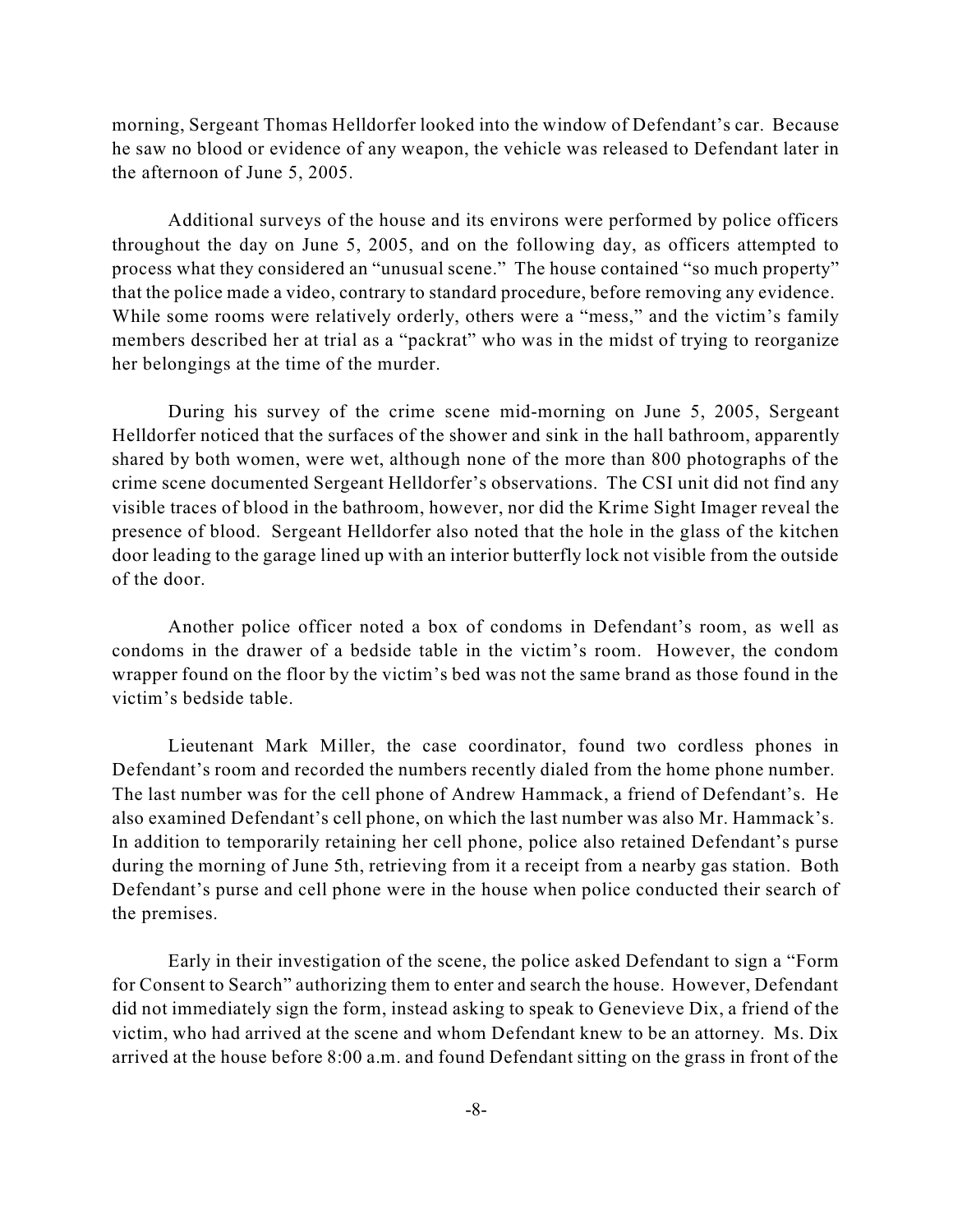house. She first noticed Defendant's outfit, particularly a "long[-]sleeved gray" "sweatshirt thing" that she found "very odd" for a girl who was always "fashionable." Defendant stood with her sweatshirt "pulled down ... to her knuckles" and kept her arms "straight at her side" when Ms. Dix hugged her. Ms. Dix also noticed that although Defendant was a smoker, her hair was "fresh and sweet smelling" and that she had no makeup on, even though she usually wore heavy eye makeup. Defendant told Ms. Dix that the victim had called her and told her to come home, continuing "but you know me, I didn't, and [Defendant] said [she] came home about four o'clock. And then [Defendant] just stopped and didn't say anything else."<sup>13</sup>

A few minutes later, while Defendant was speaking with detectives, Ms. Dix was informed that Defendant wanted to speak with her and asked why she might be needed. Ms. Dix explained that she was an attorney but that she "was not [there] in that capacity." The detective then took her to Defendant and showed her the "Form for Consent to Search" that the police wanted Defendant to sign. Rather than sign the form, Defendant told Ms. Dix, "I want to talk to you," and the two women walked fifteen to twenty feet away from police. Ms. Dix testified that she told Defendant several times that she was not a criminal lawyer, did not know anything about the form, and did not represent her. She said that Defendant persisted in asking her about the form regardless, demanding to know whether the police could "get in [her] car?" Ms. Dix informed Defendant that it was likely that "sooner or later, they're going to get into everything," and that they would get a search warrant if Defendant did not cooperate. When Ms. Dix asked Defendant why she was so concerned about the police getting into her car, Defendant replied that she had a "bong pipe" in her Jeep, and wondered if she would "get in trouble." Ms. Dix replied that she did not think that the police would "give a rip" about the pipe, given that Defendant's mother was dead. Ms. Dix described Defendant as an "extremely bright individual" who could comprehend Ms. Dix's advice. Defendant decided to sign the form after speaking with Ms. Dix for a few minutes. The form itself, introduced into evidence at trial, reflects that Defendant signed it at 7:51 a.m. Ms. Dix signed it as well.<sup>14</sup>

After Defendant signed the form, Sergeant Connie Justice drove Defendant to the Memphis police station at 201 Poplar Avenue so that she could give a formal statement. Since Defendant had found the body, this was normal police procedure, and Defendant was neither Mirandized nor handcuffed. Rather, she sat in the front of the police cruiser, quickly

<sup>&</sup>lt;sup>13</sup> Defendant's neighbor, Sheila Cocke, also sat and talked with Defendant soon after the police arrived, and she testified that when the police asked where she had been, Defendant "never gave the same answer twice."

 $14$  Ms. Dix insisted during her testimony at trial that she signed the form "as a witness only" and the form reflects that Ms. Dix signed in the lines designated for "Witnesses."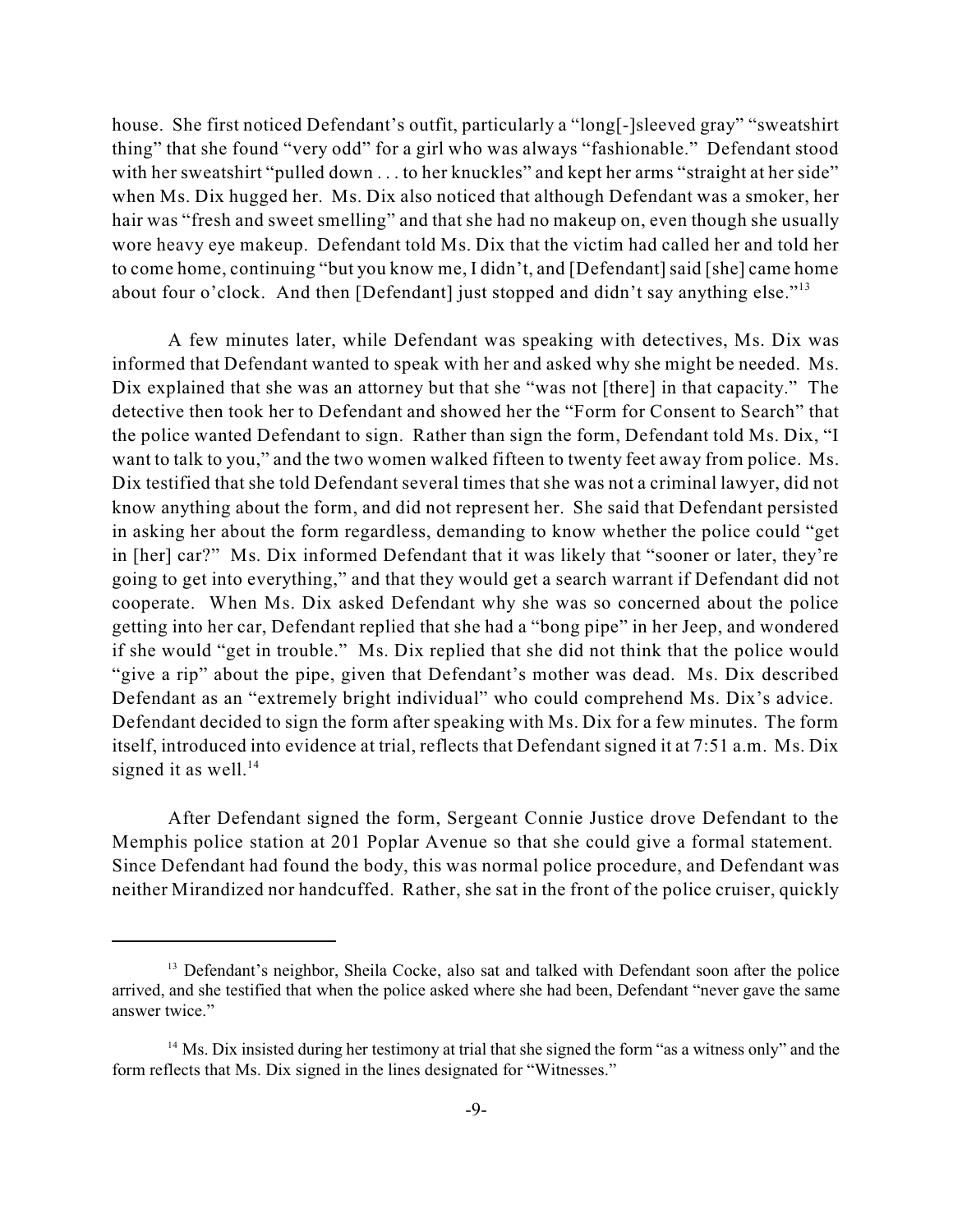fell asleep, and remained asleep for the duration of the fourteen-minute drive. Sergeant Justice woke Defendant when they arrived, at which point Defendant sat with Sergeant Justice and gave a statement.

Defendant told Sergeant Justice that she had gone to the Italian Festival the previous evening, then to a party at Carter Kobeck's house, and then to the house of her boyfriend, Perry Brasfield. She said that she had last spoken to her mother at 12:10 a.m. that morning. After speaking to her mother, Defendant said she had remained at Mr. Brasfield's house for another thirty minutes before a friend drove her back to her own car. Defendant said she then stopped and bought cigarettes and went to Taco Bell, but realized she did not have her wallet. She called Mr. Brasfield and asked him to look for her wallet. Next, she went back to Mr. Kobeck's house and found her wallet there. After leaving Mr. Kobeck's house, Defendant said she bought gas and told Sergeant Justice that she had the receipt for the purchase. Defendant stated that she next drove to Eric Whittaker's house in Cordova, but decided to head home after speaking to him briefly. She then spoke to Mr. Hammack, who was supposed to come over to her house to see her new kitten, but she did not call him after she got home and discovered her mother's body. Defendant said that she arrived home between 4:00 and 5:00 a.m.

Defendant stated that when she arrived at home she finished smoking a cigarette, threw the butt in the flower bed, and used her key to enter the front door, which was locked. When she first came into the house, Defendant turned on the light in the hallway, although she noticed that the light in her mother's bathroom was on and her bedroom door was open, both of which Defendant characterized as "weird," explaining that the victim usually slept with her door closed and the light off. She first went into the kitchen to get her cat but stepped on glass and quickly realized that it was all over the floor. She then walked into her mother's room, "took the basket off of her head," tried to talk to her and attempted to find a pulse, but found none. Defendant later stated that she had touched her mother's arms and face when she found her. Finding her mother unresponsive, she "kept shaking her" but soon ran to the neighbor's house screaming, and Mr. Cocke followed her back to her house. Defendant said that her mother kept her purse to the left side of her bed, had a nice cell phone, and usually kept cash in her wallet. Defendant said that her mother usually slept in a big t-shirt, but sometimes slept in her underwear.<sup>15</sup>

In response to Sergeant Justice's questions, Defendant further stated that she and her mother recently had a disagreement over a party Defendant's boyfriend, Mr. Brasfield, had thrown at their house, and Defendant said that the victim "was disappointed with [Mr. Brasfield] cause [sic] she trusted him." Defendant described her disagreements with her

 $15$  Mr. Irvin testified that the victim would occasionally sleep in the nude during the summer.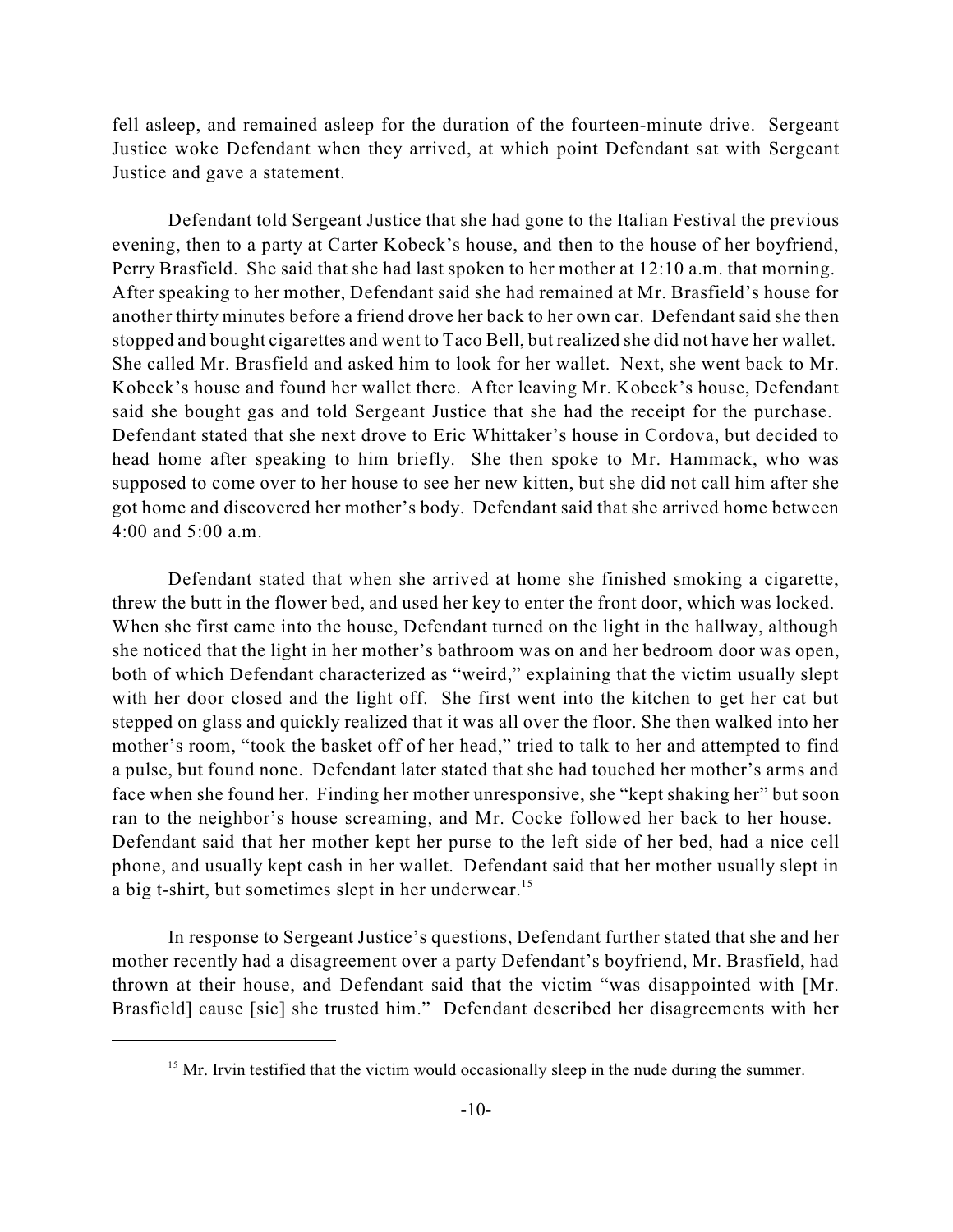mother as "the same kind that teenagers and mothers [have]." She said that the victim had an "on and off again boyfriend," Mr. Irvin, but that they were broken up and the victim had gone to a wedding with Mr. Tual the previous evening. The victim's arguments with Mr. Irvin, Defendantsaid, were only "heated words" and not physical. Defendant also mentioned that her mother had recently made an enemy at work over an account.

When asked about a cut on her left hand between her thumb and forefinger, Defendant said she had cut her hand at the Italian Festival on Friday night when she tripped and fell on a broken beer bottle. She said that her mother had purchased "New Skin" adhesive for her to treat the cut. Defendant said the cut had not required stitches, but Defendant neither offered to show Sergeant Justice the cut, nor did Sergeant Justice specifically ask to see it. According to Sergeant Justice, Defendant did not appear to be intoxicated or under the influence of any drugs at the time of the interview.

Defendant signed her statement at 9:53 a.m. on June 5, 2005. After giving her statement, Defendant told Sergeant Justice that some of the receipts from her activities from midnight until the time she discovered her mother's body might be in her vehicle. At 10:50 a.m., at the request of detectives from the crime scene, Sergeant Justice had Defendant sign forms consenting to a search of the cars in the driveway and permitting the police to obtain DNA samples from Defendant, including "hair samples, blood samples, and/or saliva samples." At 11:05 a.m. Sergeant Justice accompanied Defendant to the Tennessee Bureau of Investigation, a few floors away in the same building, so that a full set of her fingerprints could be taken. At 11:25 a.m. Sergeant Justice photographed Defendant's hands, shoes, and clothes. The photographs showing Defendant's hands depict an apparently intact manicure and a small piece of white tape, with no absorption pad, covering the cut on Defendant's left hand. Sergeant Justice confirmed that such photographs are routinely taken during the investigation of a murder by stabbing because if the person perpetrating the crime hits a bone while stabbing the victim, the perpetrator's hand may continue to slide down the blade of the knife, thus cutting the attacker's palm. Overall, Defendant remained at the Memphis police station for approximately four hours on the morning after the victim's body was discovered.

When Sergeant Justice returned Defendant to the crime scene at 12:15 p.m., the police located her new kitten in the garage and helped her retrieve her dog from the back yard. Soon afterward the police returned her purse, keys, and cell phone, telling her that she could take her vehicle as well if she wished. At this point Sergeant Justice took Defendant's gray New Balance sneakers, as the shoes had blood on them. Defendant had been wearing the sneakers all morning, including during her trip to the police station. Defendant was given other shoes from inside the house to wear.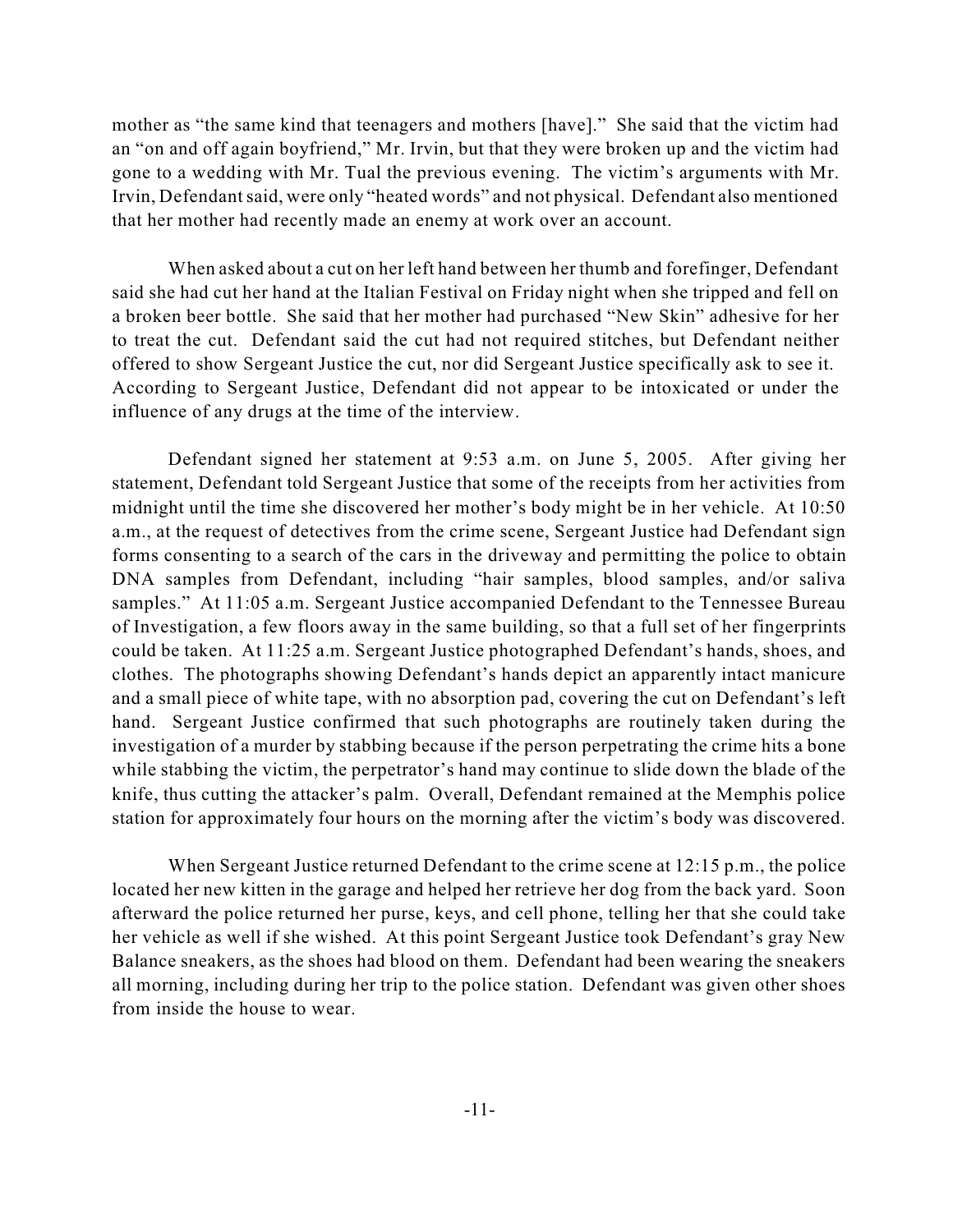By the time Defendant returned to the crime scene, several of her friends, including Mr. Brasfield, had arrived. When Mr. Brasfield asked Defendant about the bandage on her hand, Defendant told him she "was in her house chasing her kitten through the kitchen and cut it on some glass, some broken glass." Defendant spoke with Ms. Dix again as well. Ms. Dix questioned Defendant about Mr. Brasfield's statement that Defendant had called him from her house around 12:30 or 1:00 a.m. Defendant denied that she had been home earlier, insisting that while the victim had called and told her to come home, when she drove by the house and saw the lights were off, she assumed the victim was asleep and drove to a boy's<sup>16</sup> house where she smoked pot with him, not returning home until after 4:00 a.m.

Shortly after Defendant returned to the scene, a friend of the victim, Patty Masterson, approached Defendant and hugged her. Ms. Masterson recalled Defendant asking her if "all of this is going to be on the news[.]" When Ms. Masterson, who noticed that Defendant was wearing a long-sleeve white shirt underneath a long-sleeve grey sweatshirt, asked Defendant if she was hot, Defendant removed the long-sleeve grey sweatshirt and threw it to the ground. Ms. Masterson picked it up and turned it over to the police.

By this time, members of the media and various onlookers, as well as family friends, had begun to gather outside the house. When Regina Hunt, a friend of the family, approached her, Defendant said that she "felt uncomfortable" around all of the victim's friends in the area and wanted to leave. Before Defendant left with Ms. Hunt, however, a friend of Defendant's testified that she saw Defendant sitting in Ms. Hunt's car with a plastic bag full of Lortabs in her hands. Ms. Hunt drove Defendant to a nearby restaurant that Ms. Hunt owned, where they went into her office to eat after Defendant saw Mr. Brasfield and two other of her friends in the dining area of the restaurant. After eating, Defendant and Ms. Hunt returned to the crime scene, where Defendant asked the police if she could retrieve her bag<sup>17</sup> from her Jeep. The police allowed her to do so.

Around this time Defendant's friend Caroline Giovannetti arrived, and Defendant asked if Ms. Giovannetti would care for her dog and if she could shower at Ms. Giovannetti's house. When she agreed, Ms. Hunt drove Defendant to Ms. Giovannetti's house. Defendant went to the back of the house to shower and returned a short while later, her hair wet but smelling of marijuana. Ms. Giovannetti packed Defendant a bag of clothes to wear, since Defendant's own clothes were at the crime scene and inaccessible. When Ms. Giovannetti asked about the previous night, Defendant said that after returning to her car from a party with

 $16$  Ms. Dix testified that Defendant mentioned the name of a boy Ms. Dix did not know and could not recall; it was a "very short name, like four or five letters."

 $17$  The record does not reflect what was in the bag.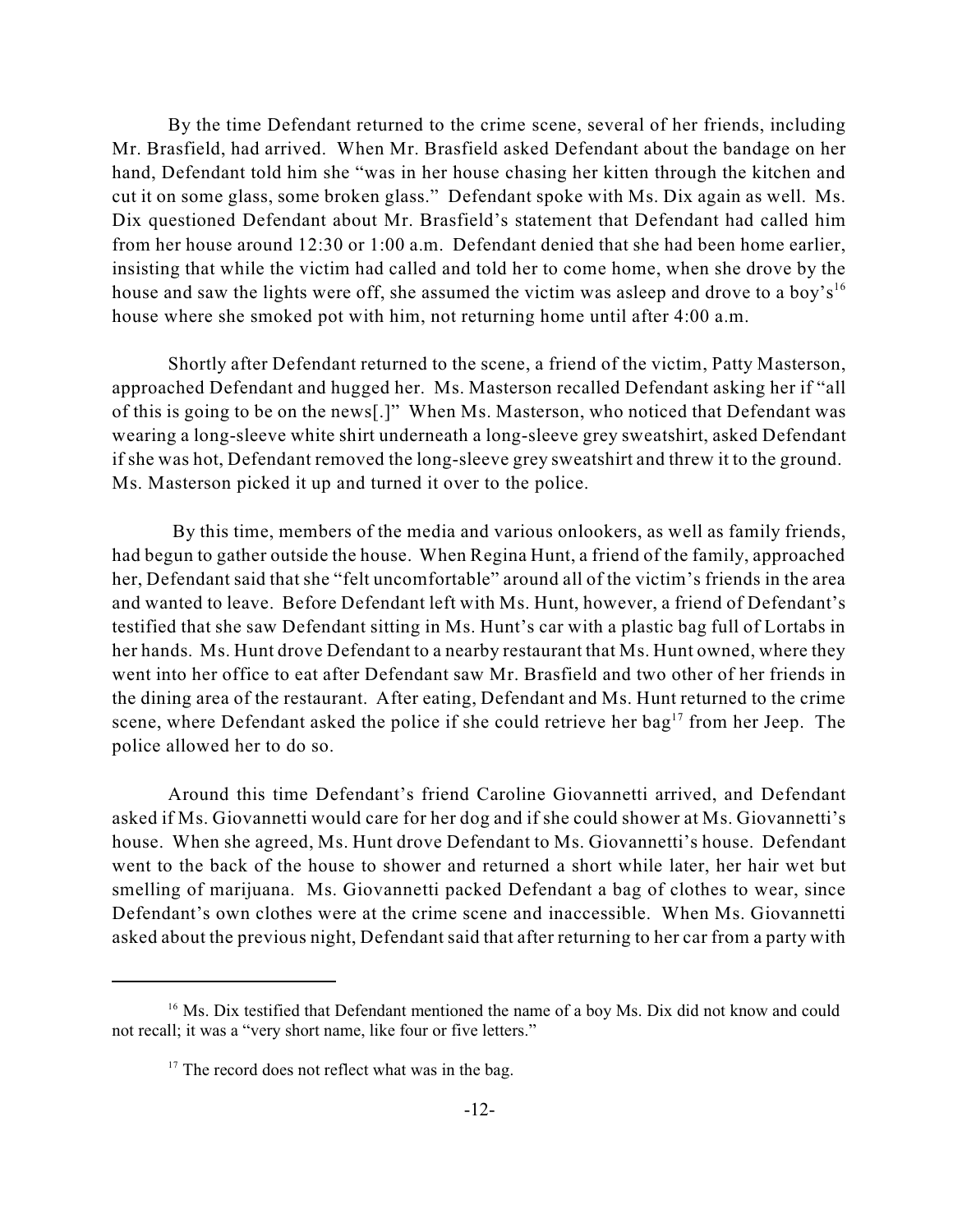friends, she had driven past her house around midnight, seen the lights all out, assumed her mother was asleep, and proceeded to drive to Mr. Whittaker's house, coming home to find her mother between 4:00 and 5:00 a.m. Defendant "didn't answer" when asked about the cut on her hand. Ms. Hunt and Defendant then left for Ms. Hunt's house, followed by Defendant's friends in two other cars. On the way, Defendant asked Ms. Hunt to drive by Memorial Park, the cemetery where Anna Menkel, Defendant's good friend who had died six months earlier, was buried. There, Ms. Hunt witnessed Defendant "sobbing" at her friend's grave.

Ms. Hunt then drove Defendant to her own home, where Ms. Hunt ordered pizza and many of Defendant's friends gathered to comfort her. One friend described Defendant as upset but "not overly upset." When they first arrived at her house, Ms. Hunt asked Defendant about the cut on her hand, and Defendant replied that "she had cut it on a beer bottle at Italian Fest" on Saturday night. Defendant reiterated a version of this explanation later in Ms. Giovannetti's presence, commenting, "[O]h Caroline, you saw me, you saw how drunk I was." Although Ms. Giovannetti testified that she had seen Defendant at the Italian Festival on that Friday evening, June 3, 2005—rather than Saturday evening—she did not recall Defendant appearing to be drunk or noticing that Defendant had hurt her hand.

While talking with Ms. Hunt and other friends, Defendant declared that she "wanted to have a party." Ms. Hunt told her that this would not be a good idea. Defendant then said that she wanted to go to the movies. Ms. Hunt responded that Defendant was not going anywhere and needed rest. Ms. Hunt allowed Defendant's friends to remain at her house until around 11:00 p.m. that evening, and Defendant stayed with Ms. Hunt that night. During this time, Ms. Hunt looked through Defendant's purse and discovered "a prescription bottle with someone else's name on it," and twelve to twenty pills "with little speckles" and the name "Concerta" on them. When Ms. Hunt confronted Defendant about the pills, Defendant at first claimed that the pills had been prescribed for her by her doctor but ultimately confessed that they were drugs she had obtained from someone at Ridgeway High School.<sup>18</sup>

On the morning of Monday, June 6, 2005, Ms. Hunt asked Defendant where she had been on the night of the murder, but Defendant offered conflicting stories. First, Defendant claimed that she had gone home but then had sneaked back out again. Defendant later stated that she had driven by her house but decided not to go home. "She got very defensive when I corrected her that her story was different," Ms. Hunt recalled.

On this same morning, Sergeant Justice called Ms. Hunt's home and spoke with Defendant to clarify the location of the Taco Bell where Defendant said she had stopped on her way home the morning of June 5th. During this conversation, Defendant admitted to

 $18$  Defendant had attended Ridgeway High School in the past and still had friends there.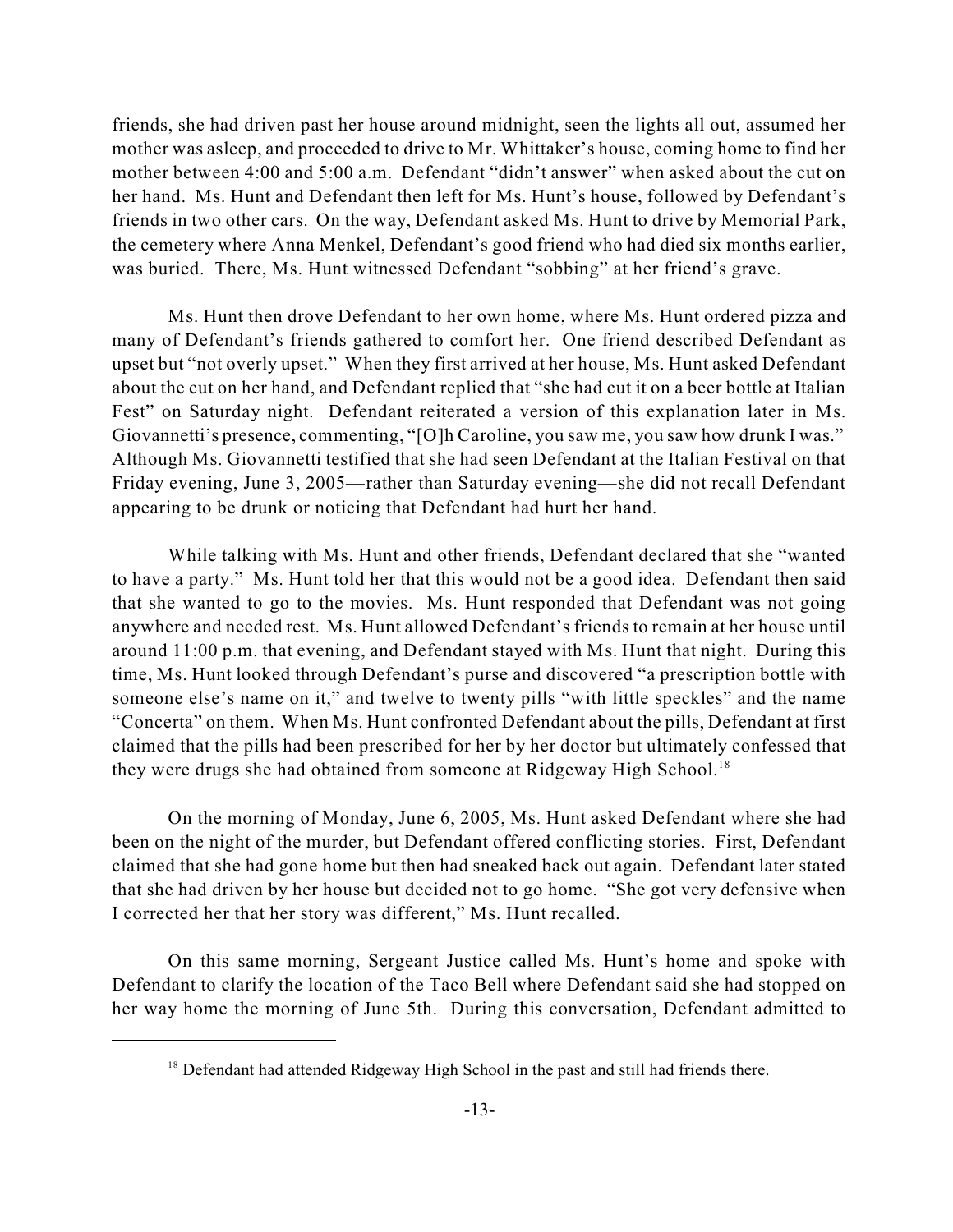Sergeant Justice that she had not stopped at Taco Bell, but instead "rode around and smoked a bowl of weed" and had been too ashamed to say so before. After speaking with Sergeant Justice, Defendant asked Ms. Hunt if she were a suspect in the murder. When Ms. Hunt replied that, given the early stage of the investigation "everyone was a suspect," Defendant declared that she "touche[d] her mother, she hug[ged] her mother, [she was] all over her mother." When Ms. Hunt reassured her that the police would find the killer, Defendant replied in a tone that Ms. Hunt described as "real sharp" and "very cold," "[W]ell, they didn't find out who killed my dad."

Later that same morning, Defendant declared that she wanted to go tanning and shopping. When Ms. Hunt refused to accompany her, Defendant called another family friend, Ms. Kathy Menkel, the mother of Defendant's deceased friend. Ms. Menkel picked up Defendant from Ms. Hunt's house and took her out. Defendant spent Monday night at Kathy Menkel's house.

On Tuesday morning, June 7, 2005, Defendant called Sergeant Justice, asking if there were any developments in the investigation. Defendant never called Sergeant Justice again. That same day, the police obtained DNA samples from Defendant's friend, Andrew Hammack. It was also on Tuesday that Ms. Hunt drove Defendant to the Memphis hotel where Defendant's aunts, her mother's sisters Cindy Eidson and Grace France, were staying.<sup>19</sup> As they drove to the hotel, Ms. Hunt again asked Defendant about the cut on her hand. This time, Defendant said that "her cat was stuck in the garage and she cut [her hand] trying to get the cat out of the garage." When Ms. Hunt pointed out that this was a different explanation than Defendant had given before, Defendant "got defensive, and then she started saying that she wanted to kill herself." Defendant was crying and saying, "I just want to die. I want to kill myself." At this point Ms. Hunt attempted to console her and brought her to her aunts.

Ms. France suggested that she and Defendant go see the police and get an update on the investigation, but Defendant refused to go. Ms. Eidson testified that she asked Defendant about the night of the murder, and Defendant told her that "[Mr. Brasfield] had called [her] and [she] was with this fellow Chris, and [Mr. Brasfield] hates Chris[,] and so [she] didn't want to tell him [she] was with him, and so, [she] said [she] was at home, smoking a cigarette." Then Defendant said that the night was too painful to talk about. Ms. France took Defendant shopping for clothes during this period. She noticed that Defendant was wearing

 $19$  Defendant notified Ms. France of the murder on June 5th, shortly after the police arrived at the crime scene. Ms. France then notified Ms. Eidson, who was in Portugal for a vacation. Ms. France arrived in Memphis on Monday, June 6th, and Ms. Eidson returned to the United States immediately upon learning of the victim's murder, arriving in Memphis on Tuesday, June 7th.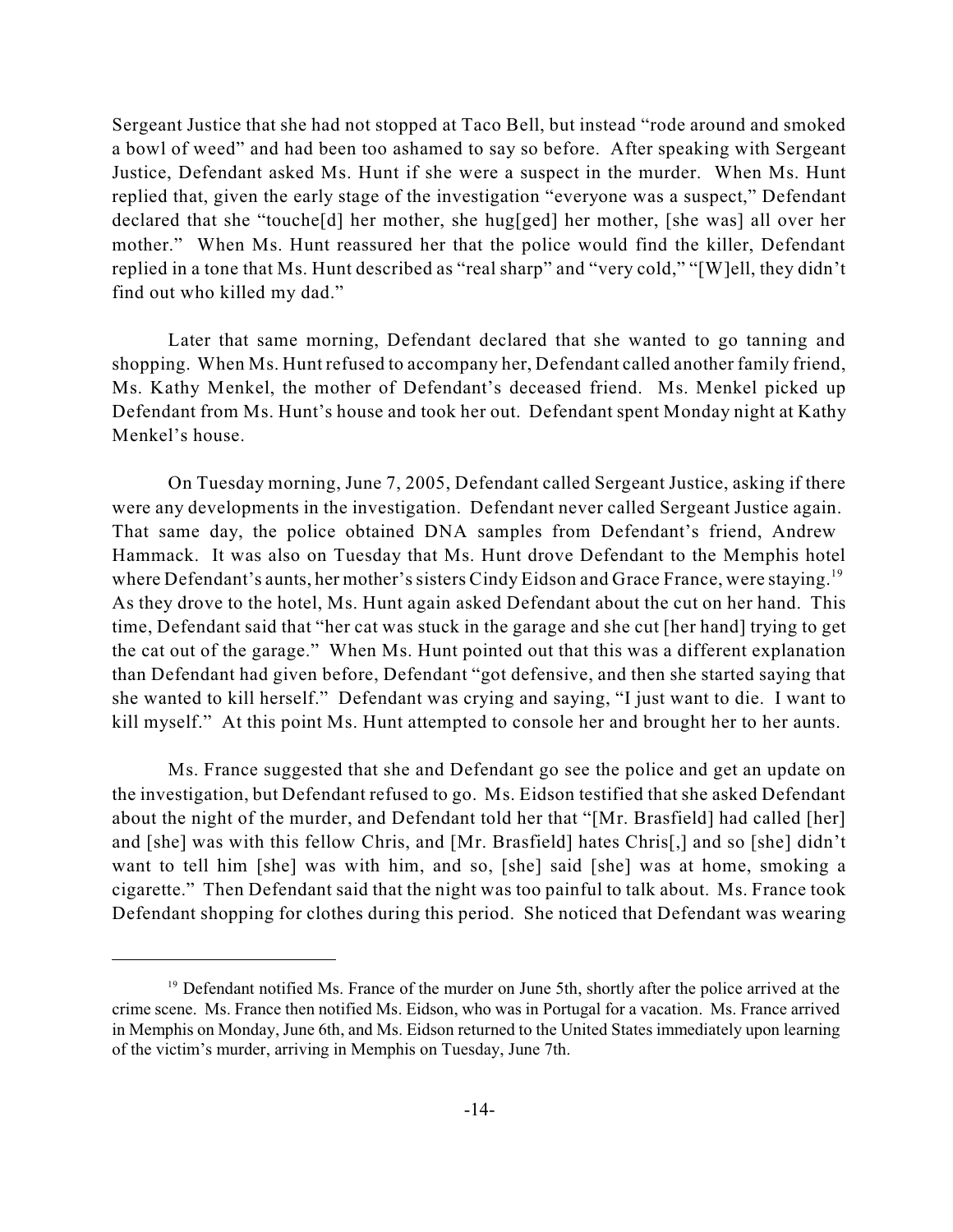a "polar fleece type jacket," and that during the shopping trip, Defendant chose all longsleeved shirts and a long-sleeved nightgown, even though it was extremely hot in Memphis at the time.<sup>20</sup> Defendant also told Ms. France that the victim had bought her some New Balance sneakers while they were in Florida and that she wanted them back, which Ms. France thought was an odd request, given that the shoes had blood on them and were part of the murder investigation.

On Wednesday, June 8, 2005, Defendant was hospitalized.<sup>21</sup> Although Defendant attended her mother's funeral, she otherwise remained hospitalized for about a month. On the day of her mother's funeral, Friday, June 10, 2005, the police visited Defendant at the hospital and photographed her body and also took more pictures of her hands.

When Defendant's uncle, Mr. Sherwood, visited Defendant in the hospital and asked if she knew anything about her mother's murder, Defendant "just basically put her head down and wouldn't say anything." When he asked her about the cut on her hand, she said she cut it on barbed wire at the Italian Festival when jumping a fence. During a later conversation with Mr. Sherwood, Defendant claimed to have burned herself on a stove. Ms. Hunt also visited Defendant at the hospital and brought a picture of the victim and Defendant as a child. Defendant only commented on how "disgusting" the pantyhose were that the victim wore in the picture, according to Ms. Hunt, and seemed more interested in having Ms. Hunt contact Mr. Brasfield for her than in the victim's murder. Ms. Hunt also testified that there was tension between Defendant and her aunts over money, specifically how much Defendant would be allowed to spend on apartment rent once she was released from the hospital. Regarding one potential apartment, Defendant told Ms. Hunt that she "wasn't living in that piece of shit" and said her aunts "were keeping her money from her. That the cars were hers, the money was hers, and they were keeping it from her."

On June 12, 2005, Mr. Hammack's friends brought in a pair of New Balance sneakers to the police station, claiming that he had been wearing them the weekend of the murder and informing police that they could not account for his whereabouts on the night of the murder.

<sup>&</sup>lt;sup>20</sup> Although the prosecution was careful to elicit testimony about Defendant's long-sleeved clothing in the aftermath of the murder, there was no evidence that Defendant sought to hide any marks on her body. No other explanation was presented for Defendant's unusual choice of clothing.

 $21$  The trial court granted Defendant's motion and did not allow the prosecution to offer evidence about the cause of her hospitalization or the name of the facility in which she was hospitalized. The record reflects that Defendant was hospitalized at Lakeside Behavioral Health System, known in the Memphis area as a treatment facility for mental illness and substance abuse. Despite the trial court's ruling, at least one prosecution witness mentioned Defendant was hospitalized atLakeside. The trial court overruled the defense motion for a mistrial, made after this mention occurred.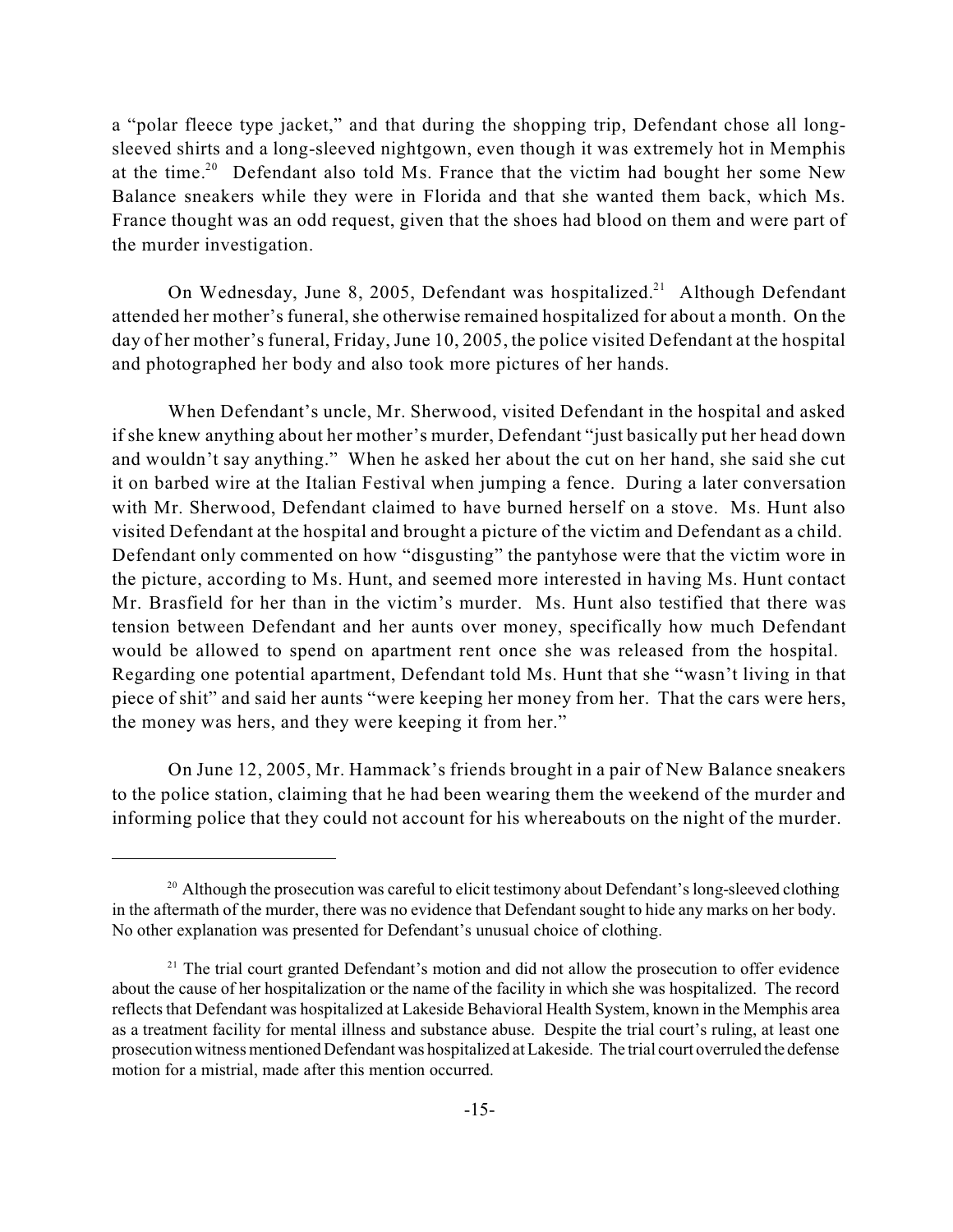The police took pictures of the shoes and returned them. The shoes were never collected into evidence or tested in any way. Lieutenant Miller described Mr. Hammack's friends as "slightly incoherent" and behaving as if they had been smoking marijuana.

On June 17th, the police obtained a warrant and searched Defendant's Jeep Cherokee. They found two Walgreens bags, one containing several first aid supplies, including Nexcare First Aid Gentle Paper Tape, an empty box of Nexcare Bandage Drops Liquid Bandage, Skin Shield Liquid Bandage, loose change, and a brown paper towel. The police also found a white skirt among the "tons" of clothes and many other items in Defendant's car.<sup>22</sup>

After Defendant was released from the hospital in early July, she stayed with Mr. Sherwood for one night and then stayed with Rebecca Robertson, Mr. Sherwood's friend. Ms. Robertson lived at and was the assistant manager of the Quail Ridge Apartments, where Mr. Sherwood also worked. Defendant stayed with Ms. Robertson for a period of time before moving into her own two-bedroom apartment at the Quail Ridge complex.<sup>23</sup> During the time she stayed with Ms. Robertson, Defendant often went out with friends. When Ms. Robertson asked her about the cut on her hand, Defendant said that she cut it at Italian Festival, but refused Ms. Robertson's offer to treat the wound to keep it from scarring and did not want to discuss it. During this period and after she moved to her own apartment, Ms. Eidson and Ms. France provided for Defendant financially. Mr. Sherwood brought furniture from the victim's house to Defendant's new apartment. Defendant told him that she did not want to return to the house. When he asked her if she would get a job, Defendant informed him that she would just "go into selling pills or whatever."

Once she was established in her own apartment, Defendant often had friends over for parties. Several friends testified that they drank at her apartment, regarding it as "a place to drink" where no parents were around to supervise. One witness testified that she saw people

 $22$  The Jeep had been in Defendant's control since the afternoon of June 5th, when the police returned the keys to her. Officer William D. Merritt, who assisted with the investigation, testified that the police found the Jeep in the driveway of the victim's house. There, they did an initial search and discovered the Walgreens bags, at which point they brought it to a police facility for a formal search. Officer Merritt observed that the Jeep "had been moved around" since the day of the murder, although it was unclear who had moved it or if it ever left the crime scene area.

 $23$  The record is unclear as to how long Defendant stayed with Ms. Robertson. Ms. Robertson's dates also conflict with those of other witnesses. While other witnesses testified that Defendant stayed at Lakeside for a month and thus through early July, Ms. Roberston testified that Defendant stayed with her for several weeks beginning in mid-June.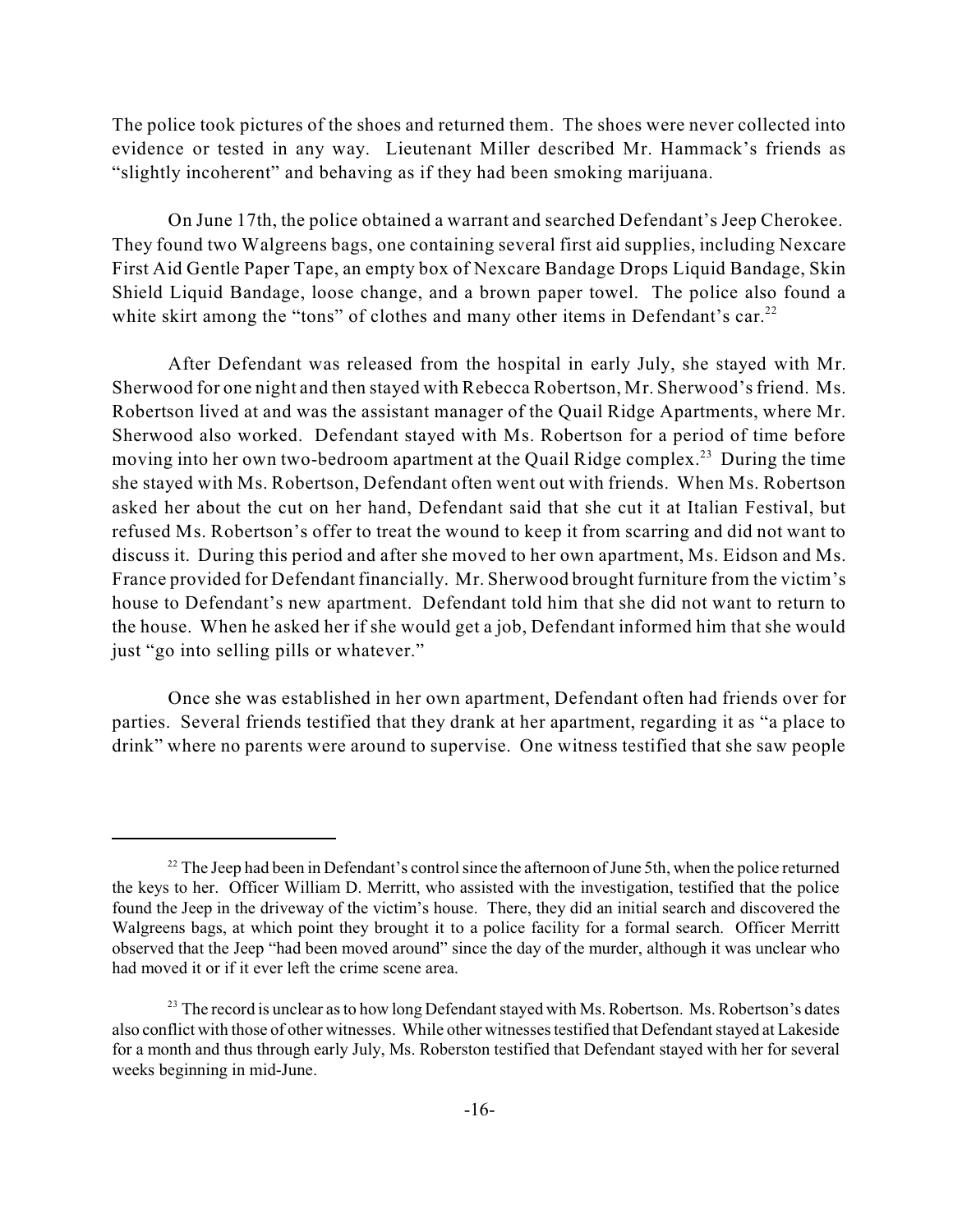smoking marijuana at the apartment, and Mr. Brasfield stated that he saw Defendant take Lortabs and snort cocaine at her apartment.<sup>24</sup>

Defendant often visited Ms. Robertson while Ms. Robertson was working in the management office of the Quail Ridge complex. During one such visit, Ms. Robertson recalled Defendant becoming "very uncomfortable" when she saw the police arrive at the apartment complex. Defendant asked, "[A]re they here for me?" Ms. Robertson explained that the police had been called to deal with a problem caused by another tenant.

By the end of the summer of 2005, Defendant was evicted from her apartment for causing disturbances, not following the lease, and having an unauthorized pet. She had lived in the apartment for only a few weeks or a month before her eviction. When he helped to pack up Defendant's apartment, Mr. Sherwood noticed three to four pills on the counter, as well as a clear plastic straw with white residue, the latter of which he put in a bag and gave to a family member.

It is not clear where Defendant stayed after her eviction from the Quail Ridge Apartments, although the record indicates that she worked as a babysitter that summer. Defendant was arrested and charged with homicide for her mother's murder on September 29, 2005. After her arrest, Defendant called Ms. Eidson from the police station. When Ms. Eidson said, "Noura, tell me where you were and who were you with when Jennifer was murdered," Defendant responded, "I don't know. I don't know." Defendant never contacted Ms. Eidson again.<sup>25</sup> Defendant also called Ms. France after her arrest, asking if Ms. France would contact the family for which she had been babysitting and get the money they owed Defendant. When Ms. France responded by asking her questions, including one about the cut on her hand, Defendant told her that "any doctor would tell you that was a burn. I burned it cooking macaroni and cheese."

Dr. Karen Chancellor, the chief medical examiner for Shelby County, testified at Defendant's 2009 trial. Dr. Chancellor said she received the victim's body around 4:00 p.m. on June 5th and performed the autopsy on June 6, 2005. Dr. Chancellor described the victim

 $24$  Mr. Brasfield was also permitted to testify that, at one point in the months following the murder, Defendant telephoned him one night from outside his window. At his suggestion, she climbed into his window, and they had sex. According to Mr. Brasfield, they had sex several times at Defendant's apartment.

<sup>&</sup>lt;sup>25</sup> Mr. Sherwood and Ms. France admitted that, within a year of the murder, they and Ms. Eidson had brought a civil suit against Defendant to prevent her from inheriting from the victim.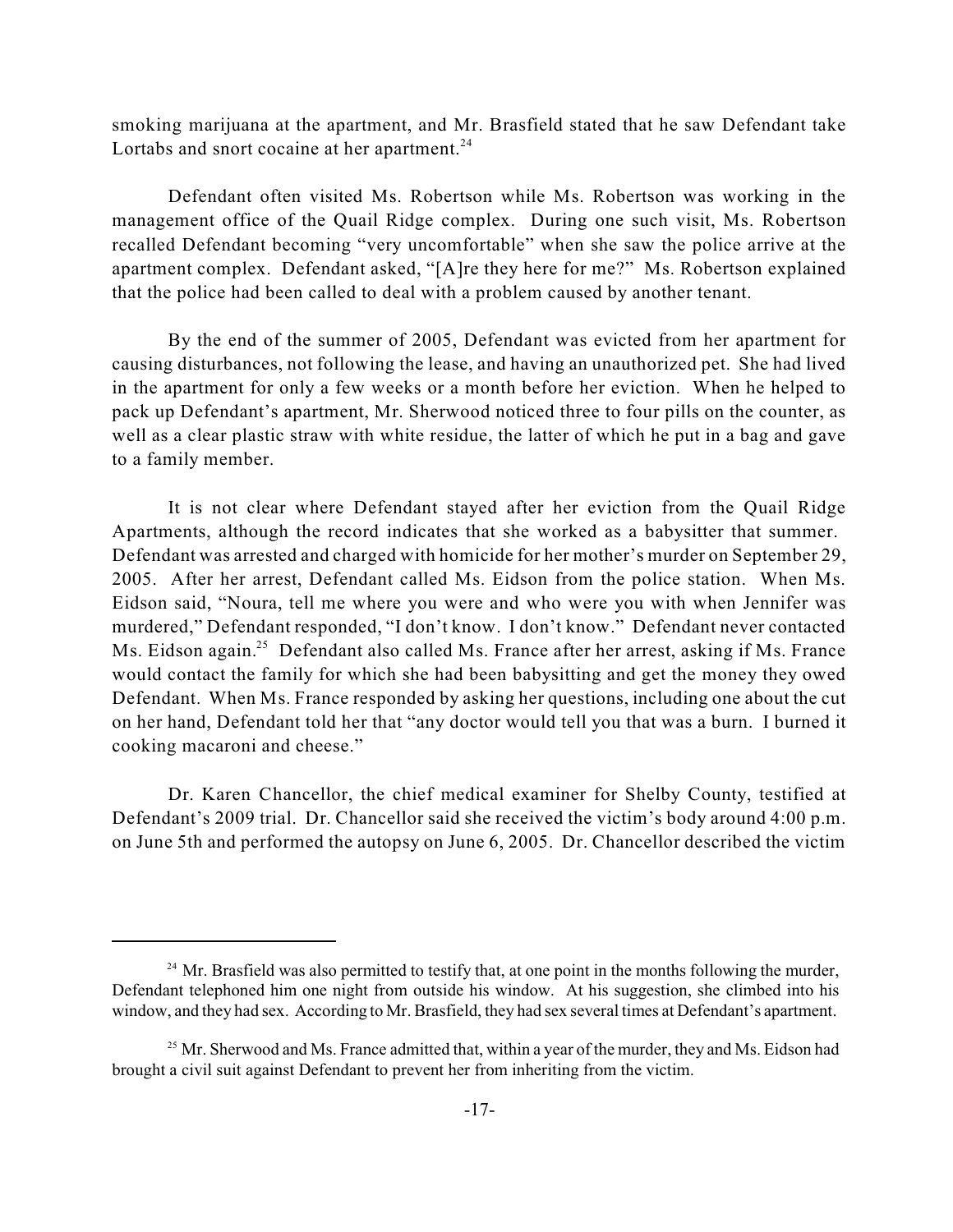as approximately five feet, ten inches tall and weighing 166 pounds.<sup>26</sup> During the autopsy, Dr. Chancellor discovered a small amount of alcohol in the victim's blood (.07), as well as traces of Benadryl. Dr. Chancellor determined that the victim's death was caused by multiple stab wounds, explaining that the victim sustained fifty or fifty-one stab wounds to her chest, abdomen, back, neck, and arms, and many cut wounds to various parts of her body.<sup>27</sup> Although Dr. Chancellor could not determine the order in which the wounds were inflicted, she opined that the knife was held at a ninety-degree angle to the victim's body when the chest wounds were made. The chest stab wounds passed through the right and left ventricles of the victim's heart and penetrated the victim's sternum. Dr. Chancellor explained that penetration of the sternum would have required more pressure, but not a great deal of force as long as the attacker used a sharp-edged instrument. The abdominal stab wounds involved the victim's stomach, liver, and aorta; the stab wounds to the front of the victim's right shoulder involved her right lung. One of the seven or eight "side to side" stab wounds on the victim's neck lacerated her larynx. The victim had sharp force injuries on her forehead and cheek, as well as a cut wound on her chin with a pattern indicating that it was inflicted with a serrated edge. The victim sustained stab wounds to her left shoulder, both hands, right arm, and right wrist, as well as cuts on the back of the fingers of her left hand and on the palm of her right hand. Dr. Chancellor opined that the injuries to the victim's hands, particularly the palmar surface injuries, were consistent with defensive wounds. In addition to the stab and cut wounds, the victim had a contusion on the left side of her head, which Dr. Chancellor described as a recent injury caused by a blunt object.

Evidence introduced at trial provided only general information about the murder weapon, which was never discovered. The maximum depth of the victim's stab wounds was six inches, meaning the knife used was at least six inches long. Dr. Chancellor estimated the width of the knife as one-half to three-quarters of an inch. However, she could not determine the height of the assailant from the nature of the wounds. Based on the nature of the wounds, Dr. Chancellor opined that two knives may have been used in the assault. A forensic anthropologist who assisted Dr. Chancellor with determining the type of knife used in the assault concluded that the stab wounds to the victim's ribs were inflicted by a non-serrated, sharp-edged weapon. However, Dr. Chancellor said thatshe could not "imagine anything else other than a serrated knife" causing the cut wounds to the victim's neck and jaw. Dr. Chancellor opined that either two knives were used in the assault or a single knife with an unusual configuration of both a sharp edge and a serrated edge was the murder weapon.

<sup>&</sup>lt;sup>26</sup> Photographic evidence introduced at trial demonstrated that Defendant was significantly shorter than the victim.

 $27$  Dr. Chancellor explained that a cut wound "is generally longer on the surface of the body than it is deep," while "[a] stab wound is generally deeper into the body than it is in the width on the skin."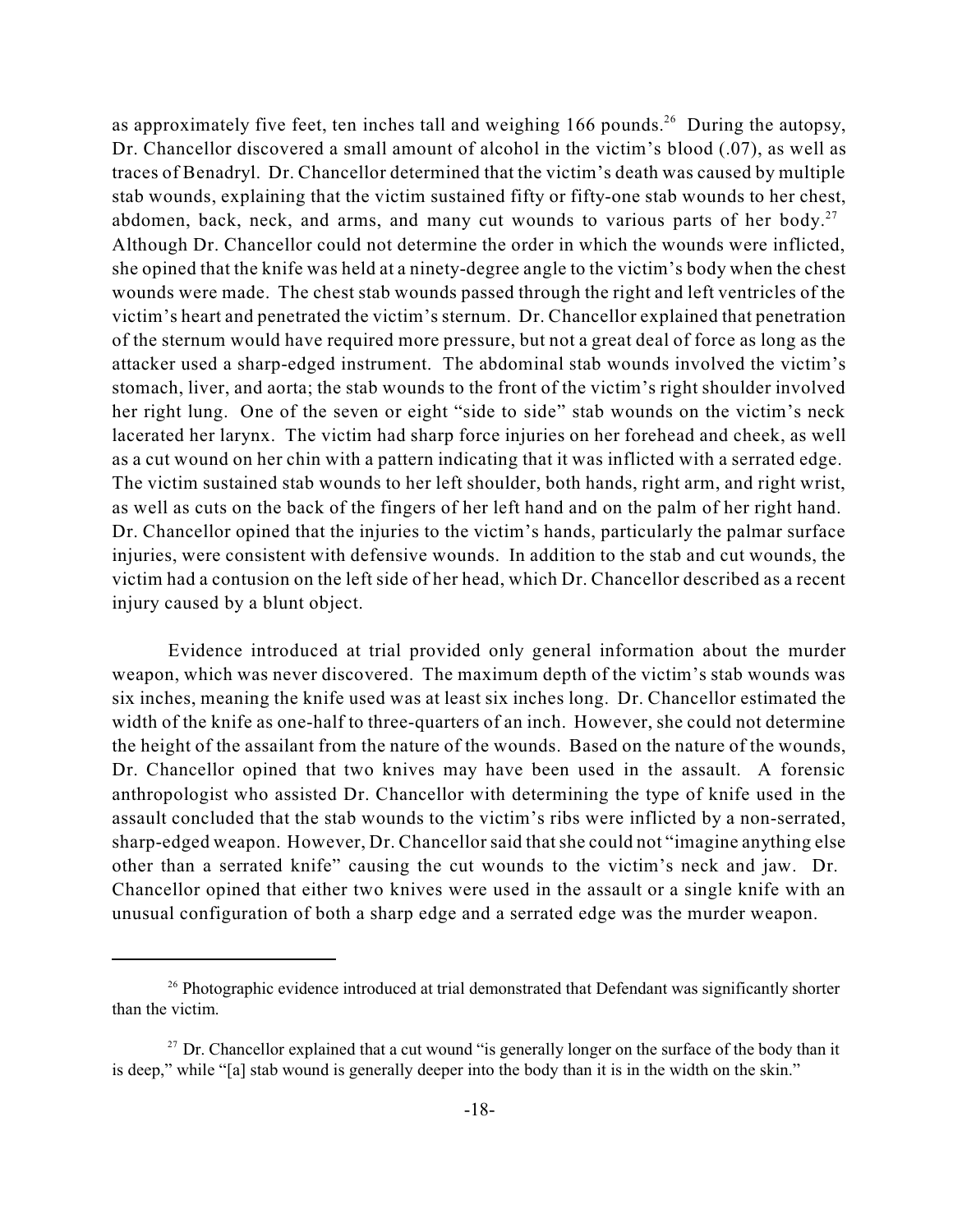Dr. Chancellor admitted that the CSI unit contacted her office and asked for a blood spatter expert to look at photographs from the crime scene, but she did not know if any photographs were ever sent. Dr. Chancellor did not recall the police asking anyone from her office to come to the scene.

Analysis of fingerprints collected at the scene failed to identify a perpetrator or link Defendant to the crime scene. Fingerprints found on the kitchen glasses matched those of Koale Madison, a friend of Defendant's who admitted to being in the house on June 4th and drinking water from a glass in the kitchen. Although prints or partial prints were found on other items, including a Skin Shield box, the condom wrapper, the kitchen door, and footboard, no other prints could be identified. The print on the condom wrapper was not that of either Defendant or the victim, and Defendant's prints did not match those found on the interior glass of the kitchen door. The three knives found at the scene were not processed for fingerprints.

Similarly, no DNA evidence linked Defendant to the crime scene. Dr. Qadriyyah Debnam, the Tennessee Bureau of Investigation ("TBI") forensic scientist who performed the analysis, reported that, while the tests of the victim's sexual assault kit were negative for semen, blood of unknown individuals who were neither the victim nor Defendant was present in the victim's bed. Testing of stains on the top sheet revealed a complete DNA profile of an unknown female mixed with DNA that could be a match to the victim's. The former was a "major contributor" of DNA, likely derived from blood, while the victim "c[ould] not be excluded as a minor contributor" to the second strain of DNA discovered, which could have been saliva, skin cells, or blood. Stains on a pillowcase found on a pillow near the headboard contained DNA matching the victim's as well as the DNA of another individual who was not Defendant.<sup>28</sup> Testing of stains located on a bedpost of the victim's bed yielded a partial DNA profile consistent with a mix from the victim and an unidentified person who was neither Defendant nor the unidentified person whose DNA was discovered on the top sheet. Otherwise, DNA testing of the blood found throughout the victim's room and the house, including that found on the wicker basket, stool, bedding, closet wall and light switch in the victim's room, on the front porch and front door, and on the broken glass from the kitchen door as well as the bloody footprints found in the hallway, showed that the blood either matched or was consistent with the victim's DNA profile.

Defendant's DNA was not located on any of the crime scene items that were tested. Long, blond human hairs collected from the victim's hands were not tested by the TBI or

 $28$  Dr. Debnam offered the opinion that the victim's DNA "more than likely" came from blood, although the other individual's DNA could have come from saliva, skin or blood. She also testified that she has no way of determining when DNA had been deposited on a surface.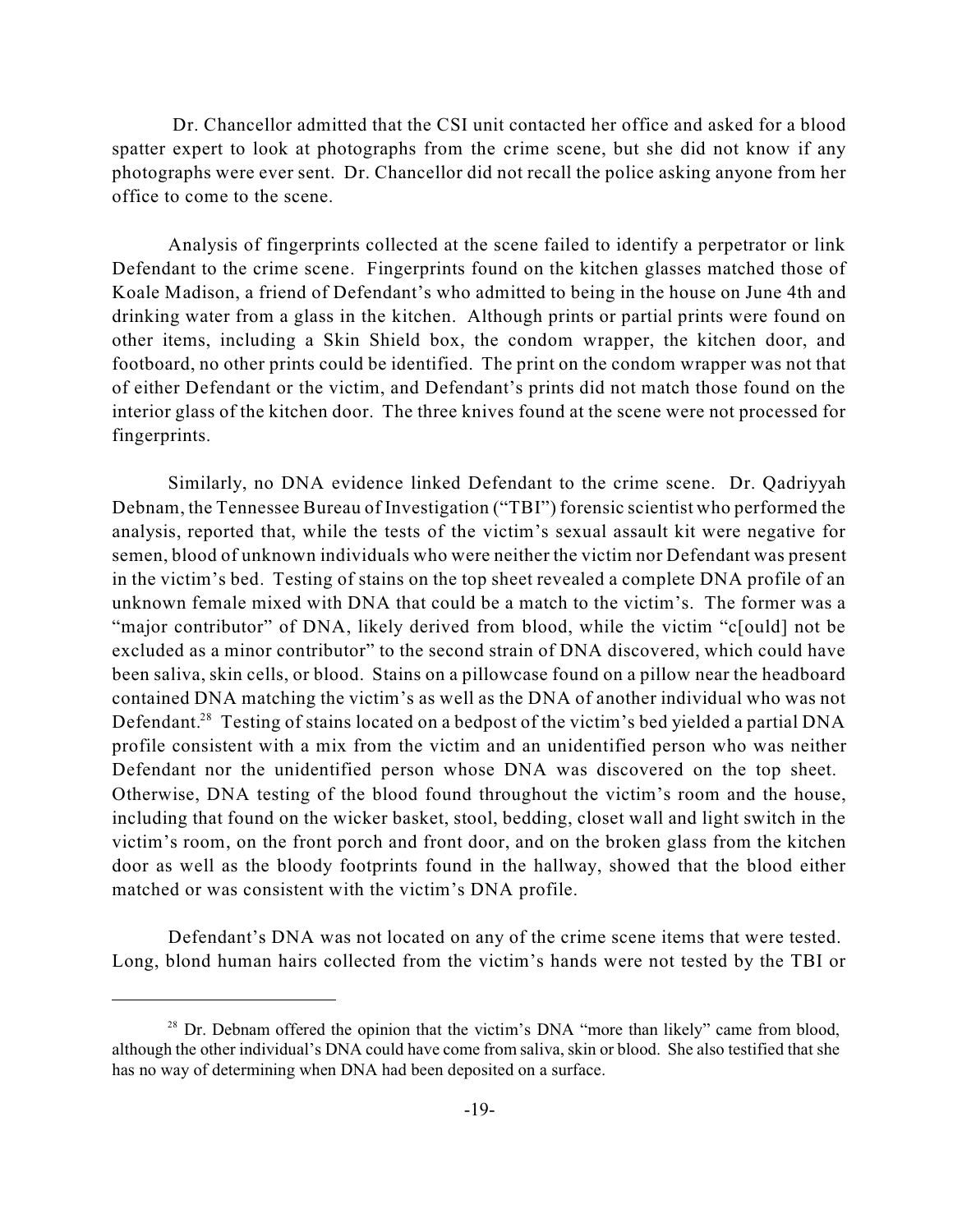otherwise identified. Only the victim's own DNA was found underneath her fingernails.<sup>29</sup> No DNA testing was performed on the condom wrapper, as the process used to lift the fingerprint made a DNA test impossible. No blood was found in Defendant's car or on the clothing she was wearing when police arrived at the scene. Additionally, no blood was found on the white skirt found in Defendant's car, nor was blood discovered on the gold sandals found near the front door of the victim's home. The victim's blood was found on Defendant's grey New Balance sneakers, however, which Defendant was wearing on the morning her mother's body was discovered. Defendant's blood was discovered only on a napkin found in the pocket of the grey sweatshirt Defendant was wearing when she discovered the victim's body.

The footprint evidence was not of a sufficiently good quality to enable the State's footprint expert, Dr. Linda Littlejohn, to make any specific identifications. CSI team photographs of the footprints were taken at an angle and, as a result, were "not examination quality"; therefore, Dr. Littlejohn could only do a "visual comparison." The footprint evidence, preserved using chemical products the CSI team had never used before, failed to produce any viable results.<sup>30</sup> Nine of the footprints Dr. Littlejohn analyzed had a "similar tread design" to Defendant's New Balance shoe, but could not be matched to any individual shoe. Dr. Littlejohn also opined that one gel lift of a footprint "could be" a print left by a New Balance shoe. The gold sandals found near the door of the house were not matched to any footprint evidence at the scene. While Dr. Littlejohn agreed that there appeared to be "some sort of a pattern" on the bloodstained sheet that might be a footprint, she could make no further conclusions. Although she acknowledged that there were tread designs in the sandy ground outside the back gate, as depicted in a photograph of the crime scene, these prints were not closely examined or preserved by the police at the scene. Additionally, because the police, the first responders, and the neighbors had not been asked to provide elimination footprints, Dr. Littlejohn could not rule out that the footprints she examined were left by these individuals.

Despite the lack of physical evidence tying Defendant to the crime, the prosecution offered a great deal of proof about the acrimonious relationship between Defendant and the victim in the weeks and days prior to the murder. The proof indicated that a conflict had arisen because the victim was not turning over to Defendant assets belonging to Mr.

 $29$  Dr. Chancellor, the medical examiner, had collected nail clippings from the victim's hands; loose hairs found in the victim's hands which appeared to be long and blonde, like that of the victim; and a sexual assault kit. However, this evidence was actually analyzed by the TBI.

 $30$  See supra text accompanying note 7 for a discussion of the chemical products used at the crime scene.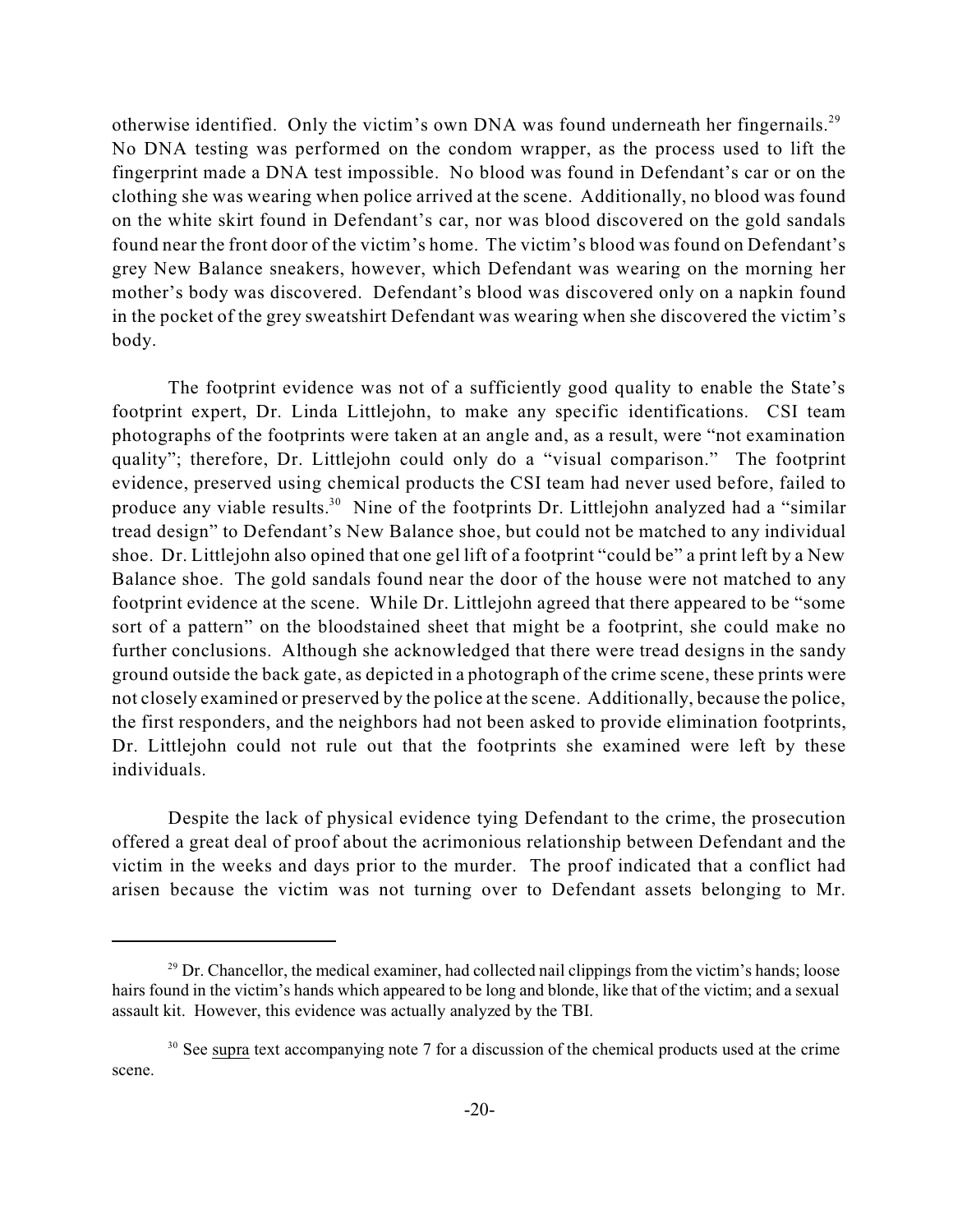Hassanieh, Defendant's deceased father. Mr. Sherwood, the victim's half-brother, testified that Defendant told the victim at one point, "[Y]ou know [those were] my father's cars, and the money goes to me." When the victim informed Defendant that any money resulting from Mr. Hassanieh's assets would go into a college account for Defendant or, if she did not go to college, would be used to reimburse the victim for unpaid child support, Defendant's anger increased.

Ms. Shelia Cocke, a neighbor, heard Defendant and the victim arguing outside their house on two occasions. In March 2005, Ms. Cocke heard Defendant twice screaming at the victim, "Just give me the fucking money," to which the victim replied, "Be quiet, Be quiet. Let's get inside." On the second occasion, Ms. Cocke recalled Defendant saying, "Give me the money. I want the money," to which the victim replied, "I will. I will." Ms. Cocke described Defendant as "in a rage" on both occasions. Ms. Hunt also saw Defendant speaking to her mother in a "very disrespectful, ugly" manner in the weeks and months before the murder. On these occasions the victim was quiet or attempted to continue the discussion in private.

The prosecution also offered proof to show that Defendant was angry about the victim's plans to end or curtail Defendant's lifestyle of "partying" with her friends rather than attending to her school work. On May 21, 2005, about a week and a half before the murder, the victim hosted a birthday party at her home for Mr. Sherwood. When Defendant arrived late for the party, the victim accused her of being high and informed Defendant that she was going to start drug testing her.

A few days later, on Memorial Day weekend of 2005, the weekend before the murder, Defendant, the victim, and Mr. Sherwood drove from Memphis to Perry and Winter Park, Florida, for a family reunion and to visit the victim's sister, Ms. Eidson, and her family. According to Mr. Sherwood, during the car ride to Florida the victim told Defendant that she had tested positive for drugs and that they would address the issue later.

When the group arrived at Ms. Eidson's home, the victim told Defendant that she would have to go to boarding or military school or move out of their house. The victim was concerned that Defendant, then eighteen years old but still in eleventh grade, was partying with her friends rather than completing her school work. Defendant responded thatshe would just join the military. According to Mr. Sherwood's and Ms. Eidson's testimony, tension between the victim and Defendant increased after the victim received a call on Saturday evening from neighbors in Memphis informing her that a group of teenagers were having a party on her property and that the neighbors had called the police. The victim confronted Defendant, who denied any knowledge of the party. The victim suspected Defendant was aware of the party because Defendant's boyfriend, Mr. Brasfield, was caring for the house and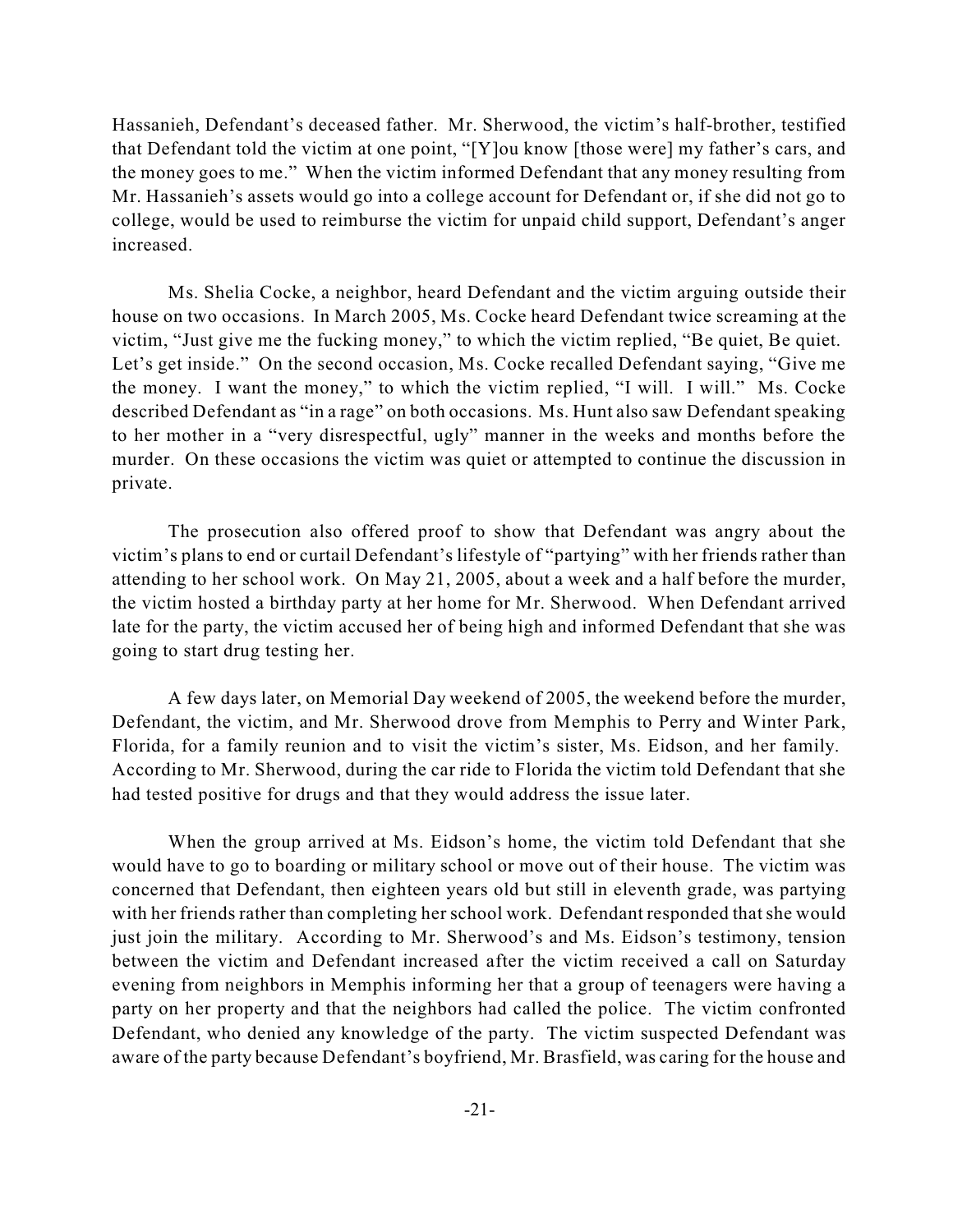dog while the victim and Defendant were away. The next day, after Mr. Brasfield called the victim and admitted to organizing the party, the victim confronted Defendant again.<sup>31</sup> This time, Defendant admitted that she knew of the party, and a "heated argument" ensued. The two women went upstairs to discuss the matter privately and were not speaking to each other when they came back down. Mr. Sherwood and Ms. Eidson described Defendant after the argument as "clearly upset," "crying," "cold," "distant," and "sad."

Despite the conflict, Mr. Sherwood, the victim, and Defendant left Florida together on Memorial Day 2005. On the drive back to Memphis, the victim, who worked in financial services, received a call from a client about selling a bond. Defendant then asked the victim how bonds worked and how much money she made in such transactions. During the discussion that followed, the victim assured Defendant that she would be well taken care of if anything ever happened to the victim, referring specifically to her life insurance policy and her 401(k) plan, the former of which listed Defendant as a beneficiary and the latter of which listed Defendant as well as Mr. Sherwood as beneficiaries. Before the group arrived in Memphis, the tension between the victim and Defendant had subsided enough that the victim stopped at an outlet mall and bought several items of clothing for Defendant.

However, the conflict heated up again after they arrived home. A couple of days before the murder, Defendant angrily told Mr. Brasfield and another friend that the victim was contemplating taking out a restraining order against Mr. Brasfield. Defendant also informed her friends that her mother was drug testing her and was upset about the party Mr. Brasfield had held at their house.

Numerous friends of Defendant testified to frequent drinking and drug use by Defendant and her social circle, and said the drug use often occurred at Defendant's home, although never when the victim was present.<sup>32</sup> The proof at trial indicated that Defendant's friends regarded the victim as extremely hospitable, explaining that she often entertained and cooked for them in her home. Defendant's friends believed the victim was aware of Defendant's marijuana use because the victim had teased Defendant and a friend for having the "munchies," and implied that it was "not a big deal" when she caught another of

<sup>&</sup>lt;sup>31</sup> Mr. Brasfield testified that no one entered the Jackson residence during the party, and that they remained out in the back yard by the pool. Only he had a key to the house, and he only entered earlier in the day to feed the dog. The dog escaped from the garage, where he had been placed during the party, when someone opened the garage door, but the house itself remained locked. Mr. Brasfield also testified that he "probably" returned the key to Defendant soon after she and the victim returned from Florida, since the victim was very upset with him.

<sup>&</sup>lt;sup>32</sup> Witnesses testified to Defendant's use of marijuana, alcohol, mushrooms, and Lortabs, as well as a single instance of cocaine use in the two years prior to the murder.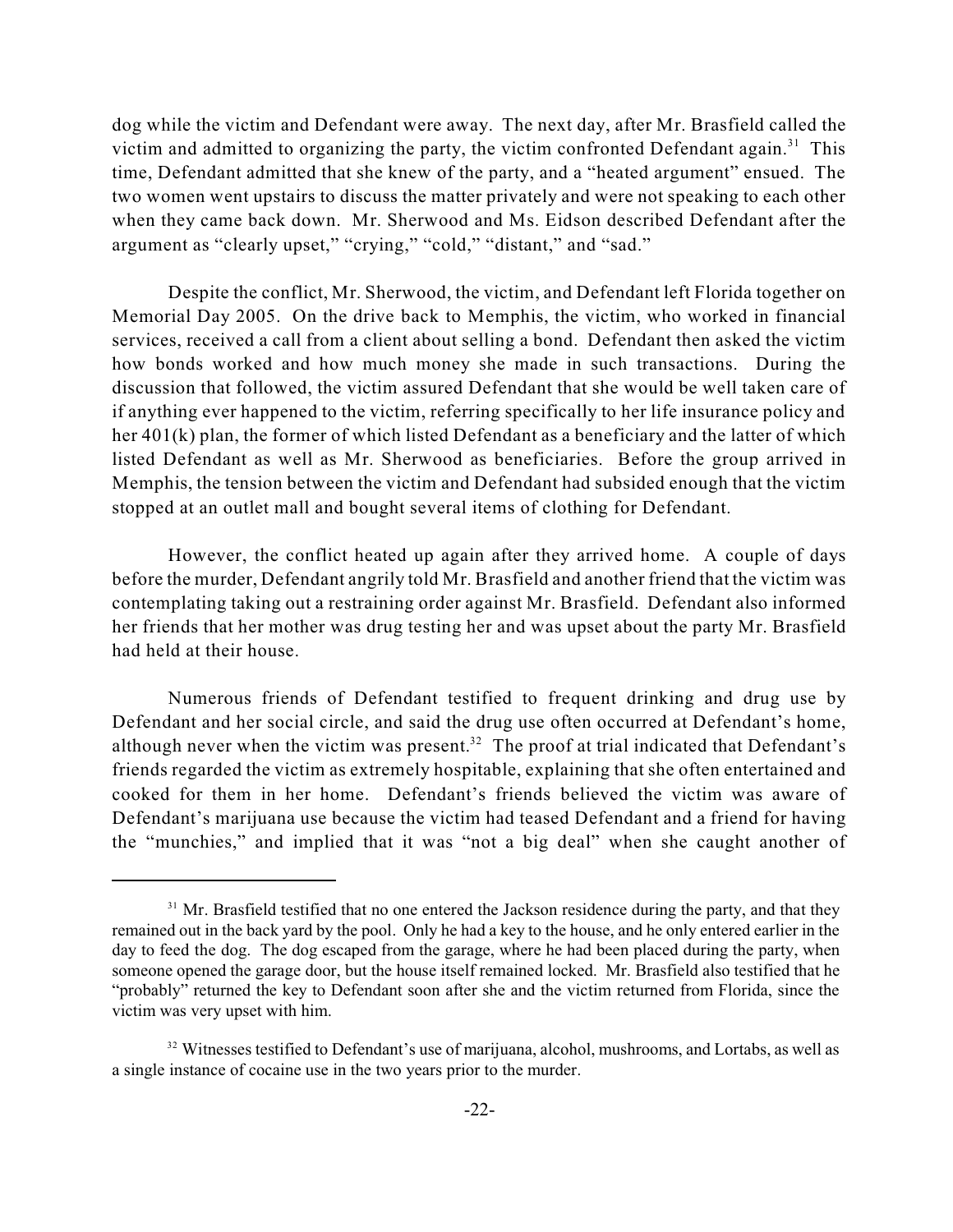Defendant's friends smoking marijuana in her backyard. Defendant "never really had a curfew set," according to one friend, although Defendant told another friend that she did have a curfew, which she obeyed on some occasions but at other times observed only to sneak out again after returning home.

On Friday June 3, 2005, the weekend of the murder, Defendant went out with friends, including Alexandra Kline. Defendant and Ms. Kline first went to a party with several other teenagers at the unoccupied home of Mr. Kobeck, another acquaintance. The Kobeck family was out of town, and the teenagers entered their house without permission through the garage door. Later, Defendant and Ms. Kline went to the Italian Festival, a street party at a park near the Kobeck home, where Defendant ran into Ms. Giovannetti. Ms. Kline and Ms. Giovannetti testified that they did not see Defendant injure her hand at the Italian Festival, and Ms. Giovannetti said Defendant did not appear intoxicated that night.

Around midday on Saturday, June 4, 2005, Defendant and Ms. Kline drove in Defendant's Jeep Cherokee to their friend Mr. Madison's house, where they swam and "hung out" by the pool while Mr. Madison did yard work. Although the witness testimony varied somewhat, the proof established that sometime between 3:00 and 5:00 p.m., Defendant, accompanied by Mr. Madison, drove Ms. Kline home, where Ms. Kline remained.<sup>33</sup> Defendant and Mr. Madison continued on to Defendant's house. When Defendant noticed her mother's car parked in the driveway, Defendant did not stop at her house and instead drove to the Eastgate shopping center near the Italian Festival to look for parking for the event, believing the victim would be gone by the time she and Mr. Madison returned. However, when they returned, the victim was still at home, so Defendant drove to a house on a nearby street, which had a sign in the yard offering free kittens. After Defendant selected a kitten, they drove back to Defendant's house, arriving sometime after the victim had left at 5:30 p.m. for the wedding. Realizing her mother was no longer home, Defendant stopped at her house, and she and Mr. Madison went inside. While Defendant got ready for the evening, Mr. Madison went into the kitchen, had a beer and a glass of water, played with the kitten, and took a golf club into the back yard and practiced his swing. Mr. Madison testified that he put the golf club back in the bag. Mr. Madison recalled seeing Defendant enter her own room, the hall bathroom, and the victim's room while getting ready for the evening.

After leaving her house, Defendant drove them to a liquor store to buy beer, and they proceeded to Mr. Kobeck's house, which was located near the Italian Festival. When Defendant and Mr. Madison arrived at Mr. Kobeck's house, a party was underway. Various witnesses, including Mr. Madison, Sophie Cooley, Kirby McDonald, Brooke Thompson,Joey

<sup>&</sup>lt;sup>33</sup> Although Defendant called Ms. Kline several times later that night asking her to "come out and party," Ms. Kline refused and did not see Defendant again until after the victim's body was discovered.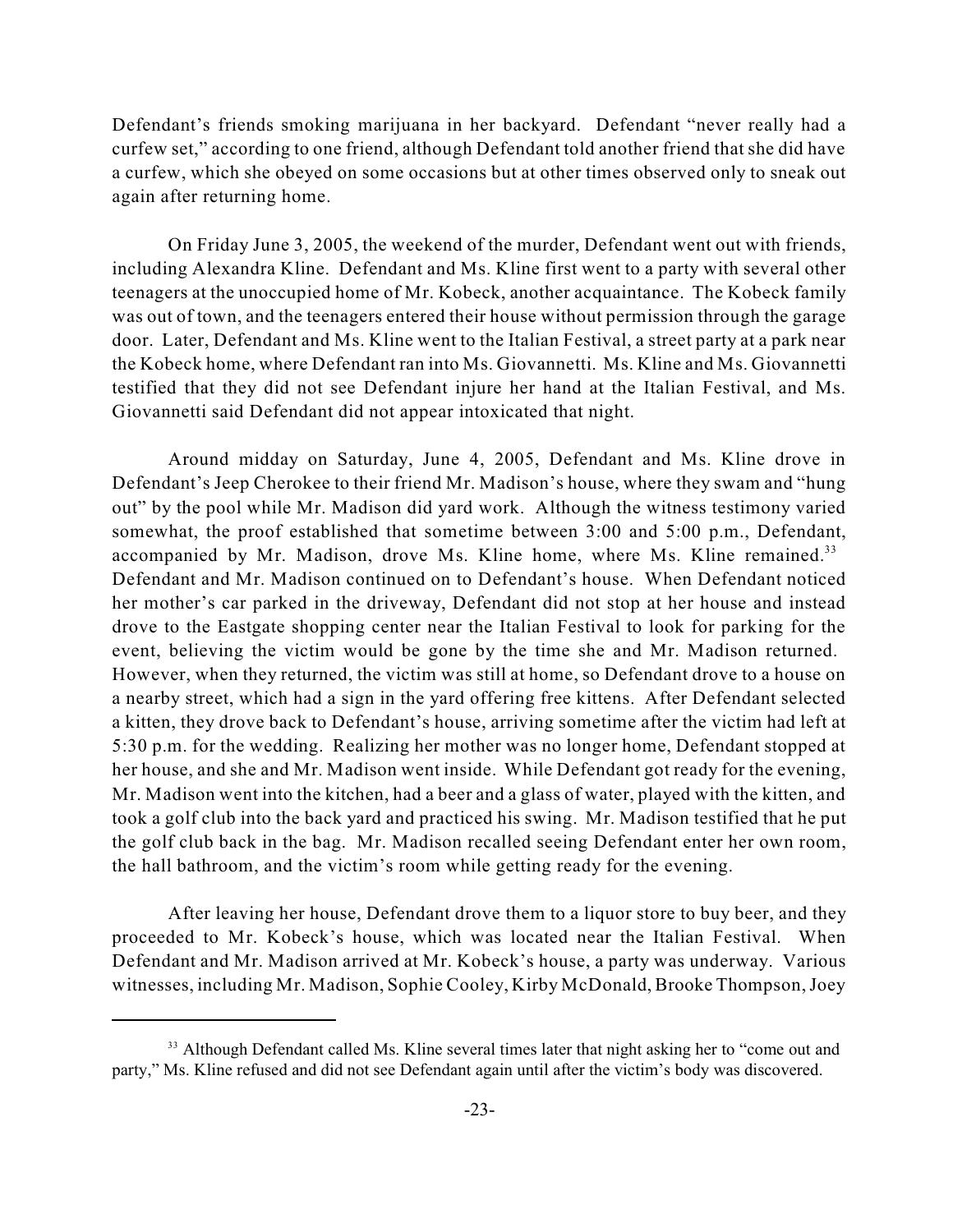McGoff, and Mr. Brasfield, placed Defendant at Mr. Kobeck's house that evening. All of these witnesses testified that the party took place while Mr. Kobeck and his family were out of town, but the testimony conflicted regarding the time Defendant arrived at the party and the duration of the party, as well as if, and when, Defendant went to the Italian Festival on June 4, 2005.

Ms. McDonald, Ms. Thompson, and Ms. Cooley testified that they arrived before Defendant, and they estimated Defendant arrived between 7:30 and 8:00 p.m. Defendant's boyfriend, Mr. Brasfield, also attended the Kobeck party, but he brought another young woman as his date. The record does not indicate whether he arrived before or after Defendant. According to Mr. Brasfield, he and Defendant had a "bad conversation that went sour," and Defendant slapped him when she saw him kissing the other woman.

Mr. Madison testified that he and Defendant stayed at Mr. Kobeck's house for two and a half to three hours, that he drank beer and smoked marijuana, and that he then walked to the Italian Festival with a group of guys. While Defendant did not accompany him, Mr. Madison testified that he saw her there later that evening and talked to her around 10:30 p.m., as he was leaving with someone else. No other witness recalled seeing Defendant at the Italian Festival that night, although Mr. McGoff did recall a group from the Kobeck party going to the Italian Festival that evening.

Several witnesses, including Mr. Madison, Ms. Cooley, Ms. McDonald, Ms. Thompson, and Mr. McGoff, testified to seeing Defendant drinking beer at the Kobeck party. Ms. Cooley testified to seeing Defendant take three Lortab pills at the party as well. These witnesses acknowledged that they were also drinking beer that night, and Ms. McDonald acknowledged taking Xanax.

Multiple witnesses testified as to the clothes Defendant was wearing when she arrived at the Kobeck party. Ms. Cooley described Defendant's clothing as a "yellow tank top with a white out design on the outside of it" and a "long or knee-length skirt and gold sandals with a rhinestone clip." Ms. McDonald said Defendant was wearing a "yellow tank top" and a "long white skirt" that extended to her feet, while Ms. Thompson described Defendant's clothing as a yellow top with "spaghetti straps" and "white flowers" and a "flowy" white skirt that went to just below Defendant's knee. Two pictures taken with cell phone cameras that evening depict Defendant in a yellow and white shirt. Defendant's lower body and skirt are only partially visible in one photograph; the length of the skirt is not depicted in that image. At trial, Ms. Thompson identified the white skirt the police found in Defendant's car as the one Defendant had been wearing at the Kobeck party on June 4, 2005, while Ms. McDonald said it was not the same skirt.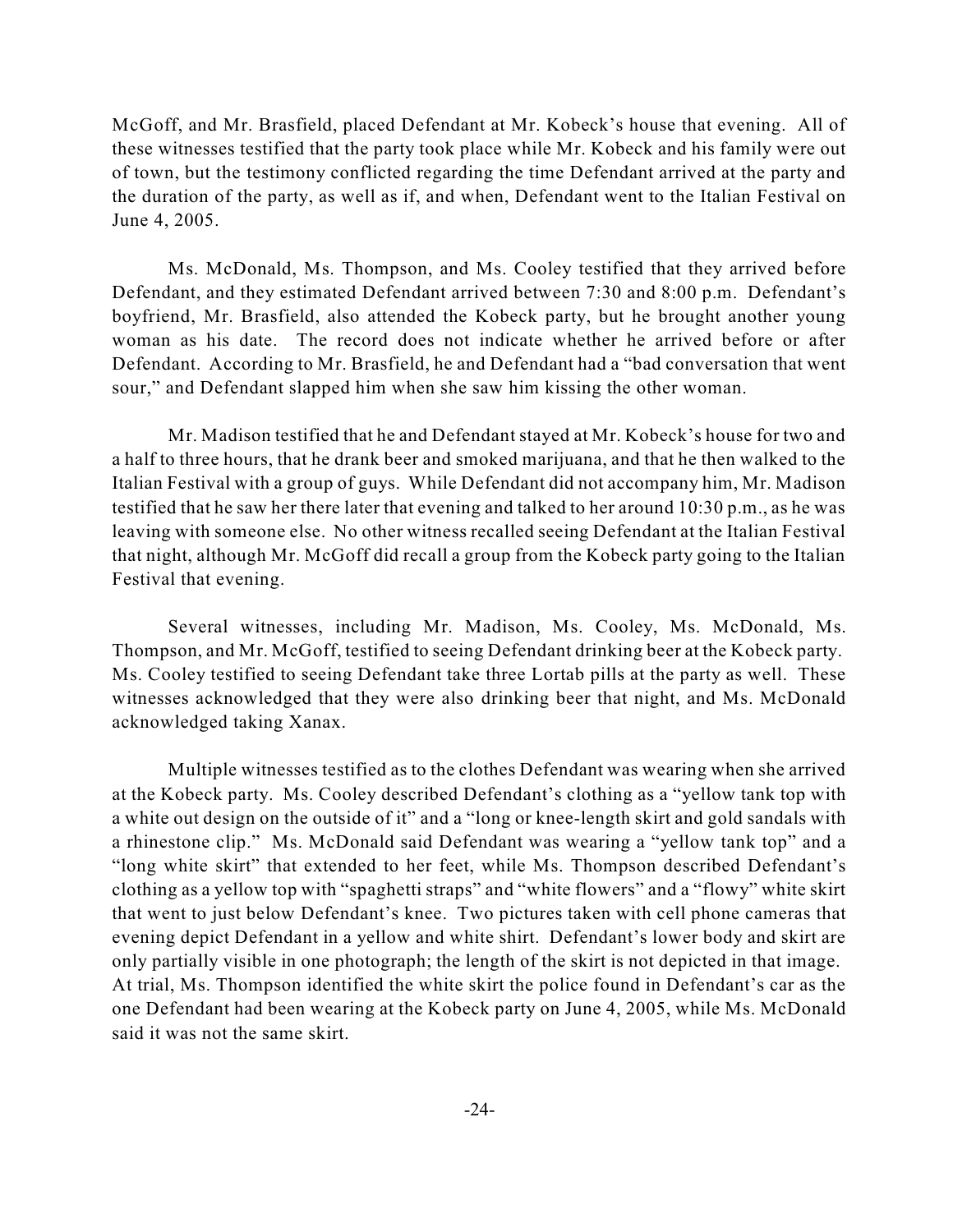None of the witnesses who spent time with Defendant on June 3rd and 4th, including Ms. Kline, Mr. Madison, Ms. Cooley, Ms. McDonald, Ms. Thompson, and Mr. Brasfield, recalled seeing a cut or injury on her hand, although Mr. Madison did recall Defendant coming into the Kobeck kitchen and asking for a bandage for one of the young women.<sup>34</sup> Ms. McDonald testified to seeing and touching Defendant's hands at the Kobeck party on Saturday, June 4th, explaining that Defendant had held out her hands to display the French manicure she had obtained earlier in the day. Ms. McDonald said Defendant had no visible injury to her hands at that time. Others, including Ms. Kline and Ms. Thompson, said they would have seen an injury to Defendant's hand because her hands and arms were exposed that day, although Ms. Kline did not recall seeing the injury on Sunday, June 5, 2005, either.

Ms. McDonald also recalled that, after the cell phone photographs were taken at the Saturday, June 4th Kobeck party, Defendant and a group of friends were talking about their mothers. When one friend complimented Defendant's mother as hospitable and nice, Defendant responded, "My mom's a bitch and she needs to go to hell." Defendant said nothing further, and Ms. McDonald assumed that the comment was typical of a "teenager saying something about [her] mom, being in an argument with [her], and being mad."

Eventually, Mr. Kobeck's grandmother discovered the teenagers and broke up the party. The proof is undisputed that Defendant was part of a group that then left the Kobeck house and caravanned in several cars to find a party in the Midtown area. There was conflicting testimony as to whom Defendant rode with, but all witnesses agreed that Defendant rode with friends and did not drive her own vehicle when the caravan left the Kobeck home. Mr. Brasfield testified that at some point during the caravan Defendant switched cars and got into his car, explaining that his other date had left earlier in the evening. When the group arrived in Midtown and discovered that the party they were looking for had ended, they decided to go to Mr. Brasfield's home and continue their party there.

It is unclear when Defendant arrived at the Brasfield party. Ms. Cooley and Ms. McDonald recalled Defendant arriving about 11:00 p.m.—a half hour after they arrived. Ms. McDonald testified that Defendant arrived wearing a skirt and shoes that differed from those she had been wearing at the Kobeck's house, although she was still wearing the same yellow top. Ms. McDonald described the skirt as dark denim and the shoes as black sandals. When

<sup>&</sup>lt;sup>34</sup> Mr. Madison recalled this request when he was questioned by Defendant's counsel regarding the events of Friday evening, but the context makes it evident that he was referring to the party that took place on the evening of Saturday, June 4th. He admitted to some confusion regarding whether the events occurred on Friday or Saturday. Mr. Madison also testified that no one went inside the Kobeck house on Saturday evening, although photographs taken at the Kobeck house party that night clearly show the interior of a house.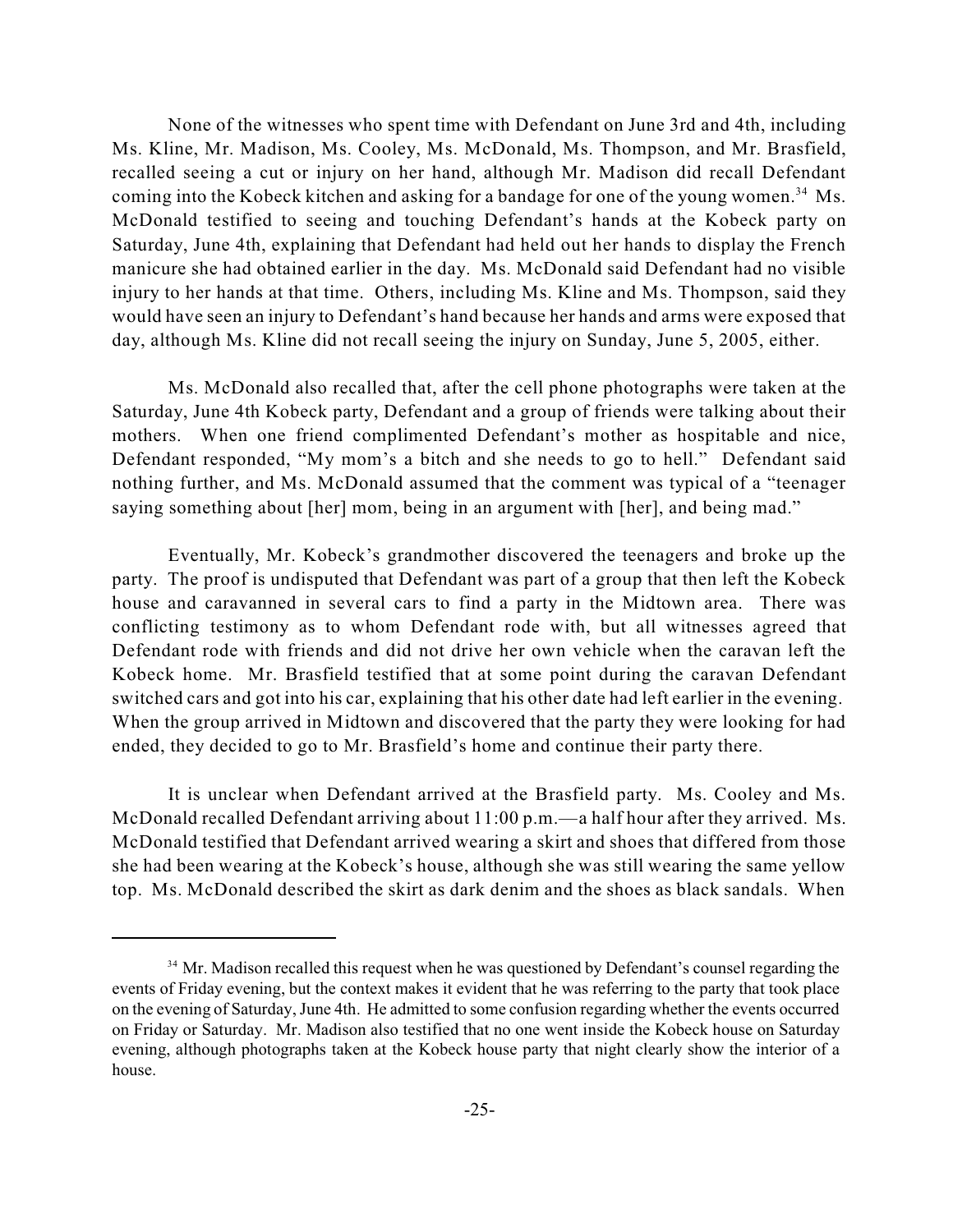shown a picture of Defendant taken the morning the victim's body was discovered, Ms. McDonald stated that the skirt from the previous night had been a "darker denim skirt," while the skirt Defendant wore that morning was a "whitewashed denim."

After arriving at Mr. Brasfield's house, the group sat in the backyard and talked. Ms. Cooley described Defendant's demeanor as "more quiet than usual" at Mr. Brasfield's house, explaining that Defendant was usually the center of the party, but that night she was "very reserved and quiet and just kind of sitting there." Ms. Thompson recalled Defendant saying repeatedly that she "needed to go home and wanted to go home," which Ms. Thompson described as strange because Defendant ordinarily did not have a curfew. Mr. Brasfield's parents, who were home that night, broke up the party around midnight.

All witnessestestified that Defendant left Mr. Brasfield's house shortly after midnight. Defendant, Ms. Cooley, and Ms. Thompson left with Richard Raines, another friend at the party. Mr. Raines dropped Defendant off at her car, still parked at the Kobeck house, which was about ten to fifteen minutes from Defendant's house. Ms. Thompson testified that when they dropped Defendant off, she was still wearing the same yellow top she had worn to the Kobeck party, but had changed from the white skirt into a short blue jean skirt with a ruffle at the bottom.

Much of the proof at trial focused on establishing Defendant's whereabouts from the time she left the party around midnight until 5:00 a.m. on June 5, 2005. Defendant offered different accounts of her movements to police and friends. In her statement to police, Defendant said that she received a call from the victim at around 12:10 a.m., in which the victim told her to come home and that she was going to bed. Phone records introduced at trial show two calls from the victim's home phone number to Defendant's cell phone: one call at 12:18 a.m., lasting one minute and thirty-nine seconds, and the second call at 12:20 a.m. lasting forty-seven seconds. Defendant also told police that, after picking up her car, she stopped and bought a package of cigarettes. A receipt from the BP station at 4830 Poplar Avenue, a few blocks from Defendant's house, shows a credit card purchase signed for by Defendant at 12:46 a.m.

At 12:59 a.m. Clark Schifani, Defendant's friend, received a hangup call from the victim's and Defendant's home phone number. Mr. Schifani testified that the victim had never called him previously from that number. About ten minutes later, at 1:09 a.m., Mr. Schifani received a call from Defendant's cell phone number, and a voice mail from Defendant. Phone records introduced at trial confirmed Mr. Schifani's testimony and also showed that Defendant had called another friend, Mr. Hammack, from her cell phone at 12:55 a.m.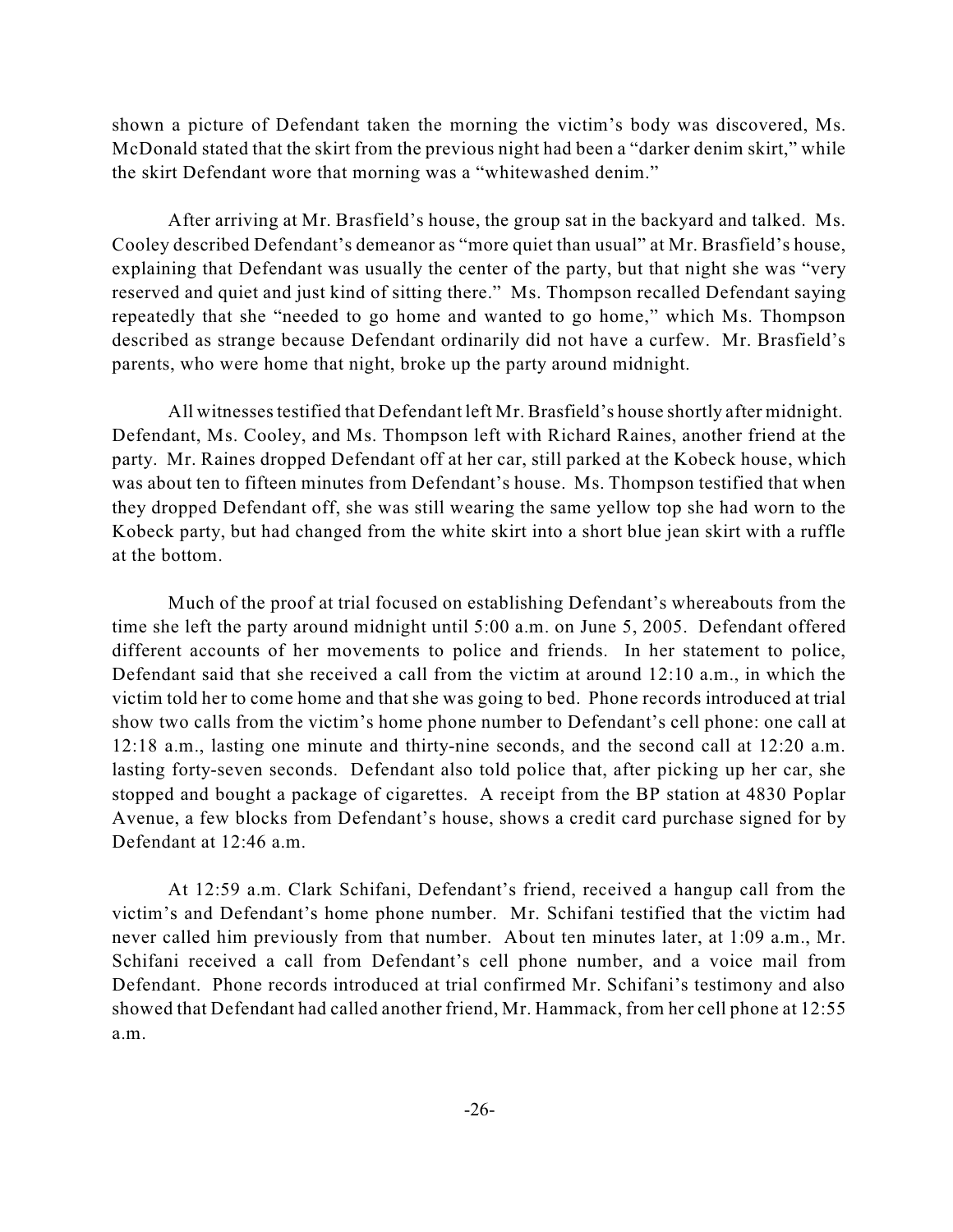Mr. Brasfield testified that Defendant called him shortly after leaving the party at his house, wanting to talk about getting back together with him. Mr. Brasfield cut their conversation short, as he and another male friend had plans to rendevous with Ms. Cooley and Ms. Thompson at Ms. Cooley's house.<sup>35</sup> Mr. Brasfield testified that he thought Defendant "was outside smoking a cigarette," but did not state where. Shortly after their conversation, Mr. Brasfield said Defendant sent him a text message on the same topic. Phone records introduced at trial established that Defendant called Mr. Brasfield's cell phone at 1:00 a.m. and that they spoke for approximately two minutes. Defendant called Mr. Brasfield again at 1:06 a.m., and they spoke again for two minutes. Mr. Brasfield denied that Defendant ever spoke to him about a missing wallet that night.

Phone records introduced at trial showed a span of two hours and five minutes—between 1:13 a.m. and 3:18 a.m.—during which time Defendant did not call or text anyone and no witness testified to seeing Defendant. Defendant sent a text message at 1:13 a.m., received a text at 2:11 a.m., and did not text again until 3:34 a.m. No calls were made from Defendant's cell phone between 1:08 a.m., when she called Mr. Schifani, and 3:18 a.m., when she called Eric Whittaker.<sup>36</sup>

Mr. Whitaker testified that early in the morning of June 5th Defendant called him, wanting to come over and hang out. Mr. Whitaker agreed, and he encountered Defendant parked at the end of his driveway a short time later, as he was leaving to drive another friend home. Defendant, who said she had just pulled up, talked to Mr. Whitaker for two to three minutes, declined to ride with him or wait for him to return, and then left.

Video footage from a store security camera of a Walgreens store at the corner of Poplar and Massey, near Defendant's house, showed Defendant entering the store at 4:01 a.m. According to the testimony of the Walgreens clerk on duty at the time, as well as a record of the receipt produced by the store's computer,<sup>37</sup> Defendant purchased Liquid Skin, Nexcare tape, Skin Shield, adhesive tape, and hydrogen peroxide. Defendant also asked the clerk for

<sup>&</sup>lt;sup>35</sup> Mr. Brasfield testified that he and a friend went to Ms. Cooley's house after 1:00 a.m. and remained there until after 5:00 a.m.

<sup>&</sup>lt;sup>36</sup> Phone records revealed that Defendant called Mr. Whitaker again at 3:40 a.m., and that he called her at 4:12 and 4:36 a.m.

 $37$  The record of the receipt was generated by Walgreens electronic journal, which logs all store transactions, including items bought as well as the time and date of purchase. The record of the purchase was discovered and printed by Deborah Walls, a Walgreens Assistant Manager, after police provided her with items found in a Walgreens bag in Defendant's Jeep and told her a time frame during which the items likely had been obtained. Defendant's original receipt was never discovered.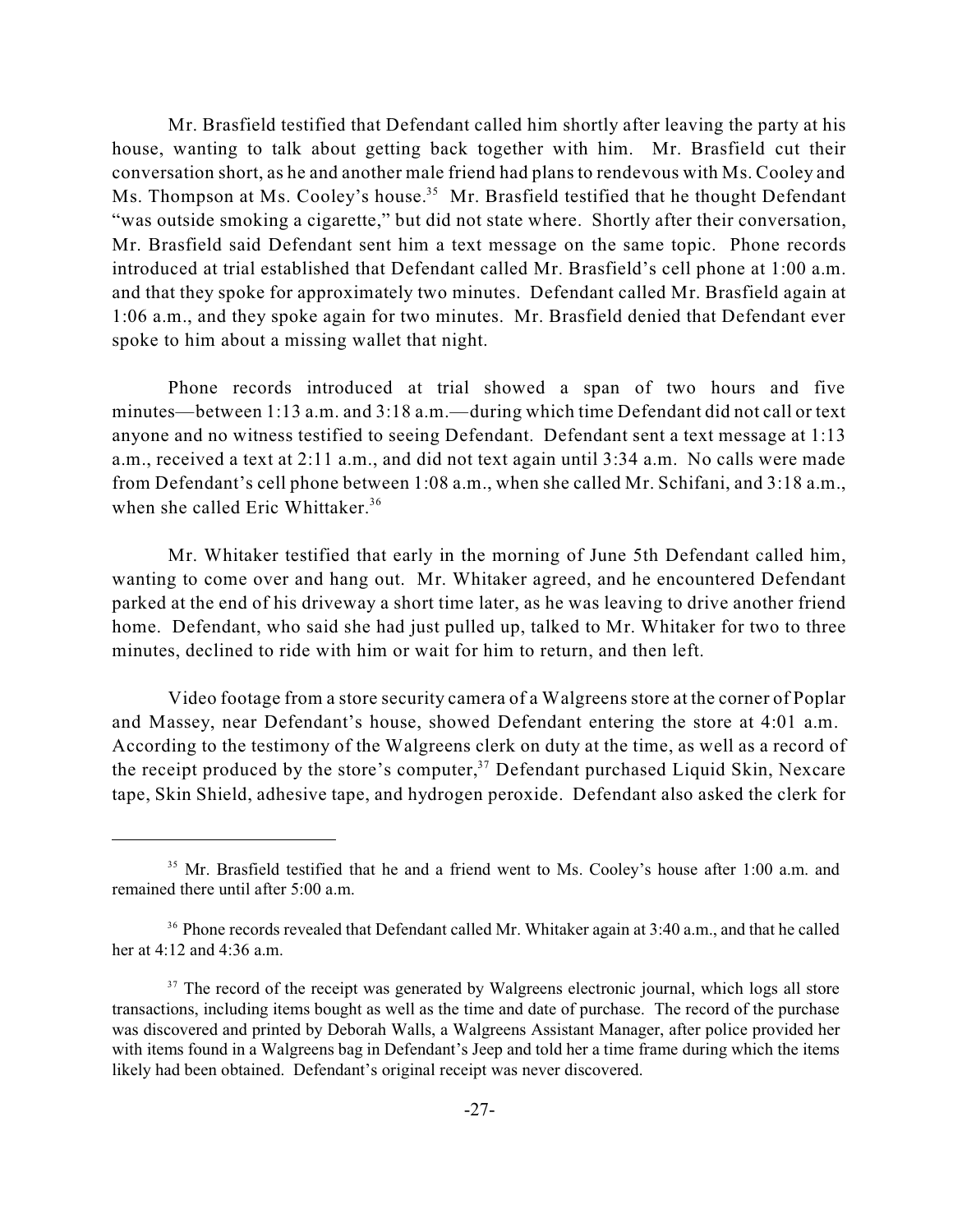a paper towel, which he gave her. Defendant paid \$22.55 in cash for these items, and received change of \$17.45. Defendant never mentioned going to Walgreens that night to the police or anyone else. Video footage of an All In One store located at 6646 Poplar Avenue showed Defendant purchasing gas with a credit card at 4:20 a.m. Defendant told the police of this stop during her interview with Sergeant Justice on the morning of Sunday, June 5th, and she informed them that they could find the receipt in her purse, which was in police possession at that time.

Although receipts and video footage placed Defendant in close proximity to her house that night, Mr. Hammack was the only witness who testified that Defendant told him she was at her house that morning before the victim's body was discovered. However, Mr. Hammack's testimony at trial regarding his contact with Defendant and activities that night varied from two prior statements he had given to the police, which were disclosed to the defense prior to trial.<sup>38</sup>

In his testimony at trial, Mr. Hammack described his relationship with Defendant as one of "friends with benefits." He testified that he spoke with Defendant at some point between 10 p.m. and midnight on the night of June 4th and that she asked him to meet her at her house.<sup>39</sup> They did not meet, but she called and sent him text messages throughout the night. He testified that he had been at a party with Ryan Grisham, that Mr. Grisham dropped him off at his house around 11:30 p.m., and that Mr. Hammack then drove a friend home around 12:30 a.m. to a location near Defendant's house. Mr. Hammack could not recall exactly, but he testified that he stayed at the friend's house for approximately two hours before heading home. Around 4:00 a.m., Defendant called him again to tell him that she was on her way back from Mr. Whitaker's house and again asked him to meet at her house, a request Mr. Hammack found unusual. He did not go to meet her, he said, because he had been drinking and "couldn't afford a DUI."

On cross-examination, Mr. Hammack confirmed that he had his cell phone with him all night and denied that he left his phone anywhere. He also denied that a friend named "Marcus" was with him that evening. He admitted to heading to a topless bar that night with friends but claimed he decided not to go. Instead, he stated, he bought gas, smoked marijuana, and stopped at Krystal on the way home. Mr. Hammack admitted that he had been

<sup>&</sup>lt;sup>38</sup> Mr. Hammack provided the police a third statement, which differed drastically from his first and second pre-trial statements and his trial testimony, but was not disclosed to the defense prior to trial and as a result was not part of the proof the jury heard. We will address later the content of Mr. Hammack's third statement and the consequences of the prosecution's failure to disclose this evidence.

 $39$  Records show that Defendant called Mr. Hammack at 12:55 and 3:54 a.m.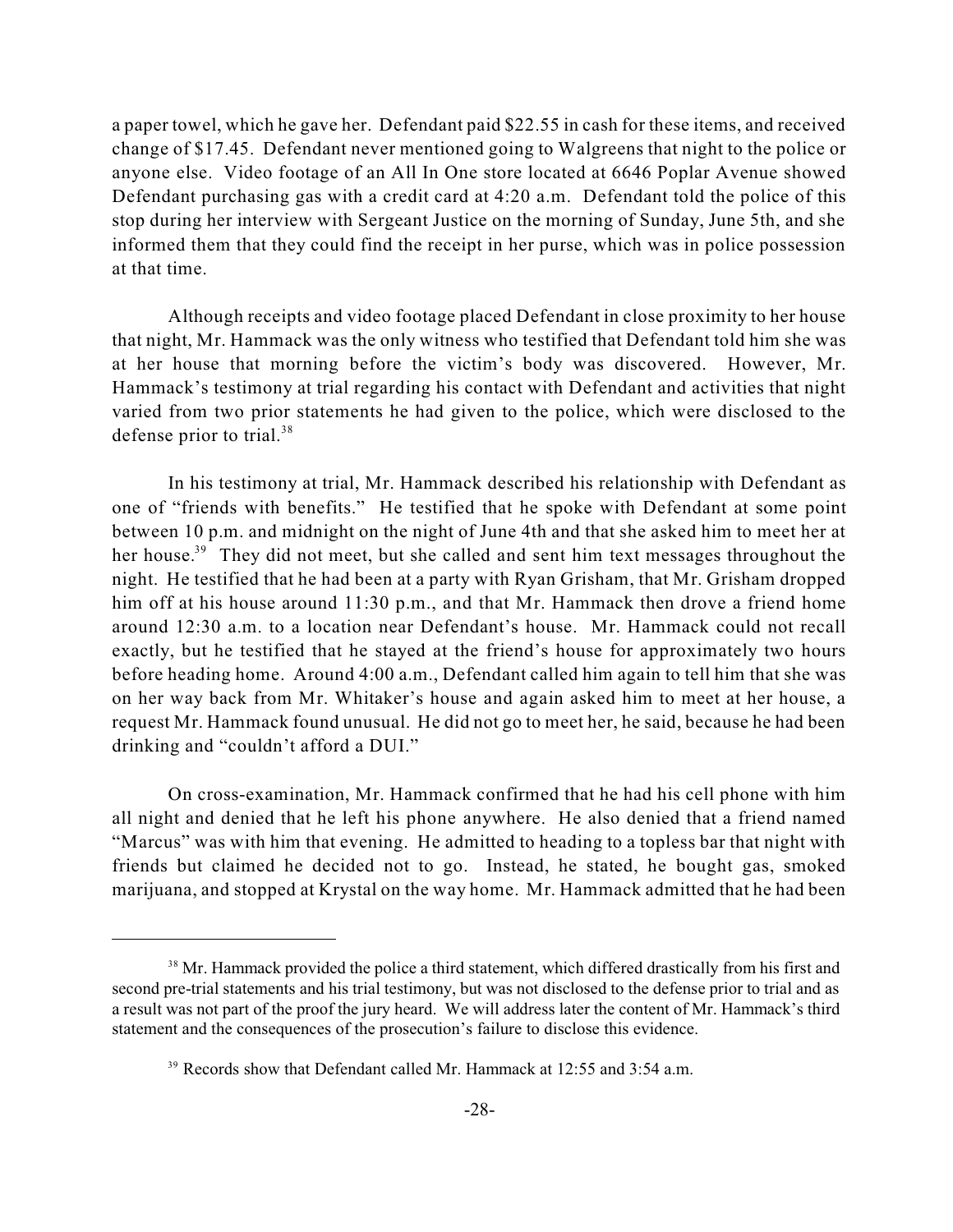"intoxicated" during this time. When he awoke later, he noticed a text sent from Defendant's cell phone at around 5:00 a.m. that said simply, "answer." Mr. Hammack testified that even if phone records showed that Defendant called him repeatedly around 5:00 a.m., he did not remember talking to her.<sup>40</sup> He explained that any discrepancies between his first and second statements were simply the result of his having confused the activities of Friday and Saturday nights—June 3rd and 4th. When asked about the New Balance sneakers friends brought to the police, he testified that they belonged to a housemate and that he put them on because they were by the door and that the sneakers fit him. Mr. Hammack said that he thought he had worn them for the first time when he went to the police station to give a statement after the murder.

Attorneys for the prosecution and the defense presented closing arguments. The defense attorneys objected to a comment the lead prosecutor made at the beginning of final closing argument and moved for a mistrial, arguing that the comment amounted to an improper comment upon Defendant's exercise of her constitutional right to remain silent and not testify at trial. The trial court declined to grant a mistrial and submitted the case to the jury. Based on the foregoing proof, the jury, on February 21, 2009, acquitted Defendant of first degree murder and convicted her of the lesser-included offense of second degree murder. 41

On February 26, 2009, five days after the jury had returned its verdict and prior to sentencing, the prosecution filed "State's Notice Of Omitted Jencks Statement in Relation To The Testimony Of Andrew Hammack" and attached to it a copy of the third statement Mr. Hammack had given the police on June 13, 2005, approximately one week after his first two statements.<sup>42</sup> Mr. Hammack's third statement was handwritten on the back side of a letter

Phone records show that Mr. Hammack called Defendant at 4:36 a.m. and that the call went to call 40 waiting; they also reveal that Defendant called Mr. Hammack at 4:47, 5:00, 5:01, 5:02, 5:03, and 5:06 a.m. on June 5th and that they exchanged text messages an hour earlier. Mr. Hammack texted Defendant at 3:58; Defendant texted him at 4:04 a.m.; he texted her at 4:09 a.m.; and she texted him at 4:28 and 4:59 a.m.

<sup>&</sup>lt;sup>41</sup> On March 27, 2009, the trial judge sentenced her as a Range I offender to twenty years and nine months in prison.

 $42$  In his first statement, Mr. Hammack said that he had been Defendant's boyfriend for three to four months. He said that he talked to Mr. Madison between 4:00-6:00 p.m. on June 4th, while Mr. Madison was driving around with Defendant. Mr. Hammack said he had called Defendant again at some point between 11:00 p.m. and 1:00 p.m., and Defendant told him she was coming back from the party by herself and asked him to meet her at her house in fifteen minutes. Mr. Hammack said he called Defendant again fifteen minutes later when he arrived home, and she told him that she was waiting for him in front of her house. When Mr. Hammack told Defendant he was at his house, Defendant said she was about to go inside her own home and would talk to him later. Mr. Hammack then stated that he sent a text message to Defendant at 3:50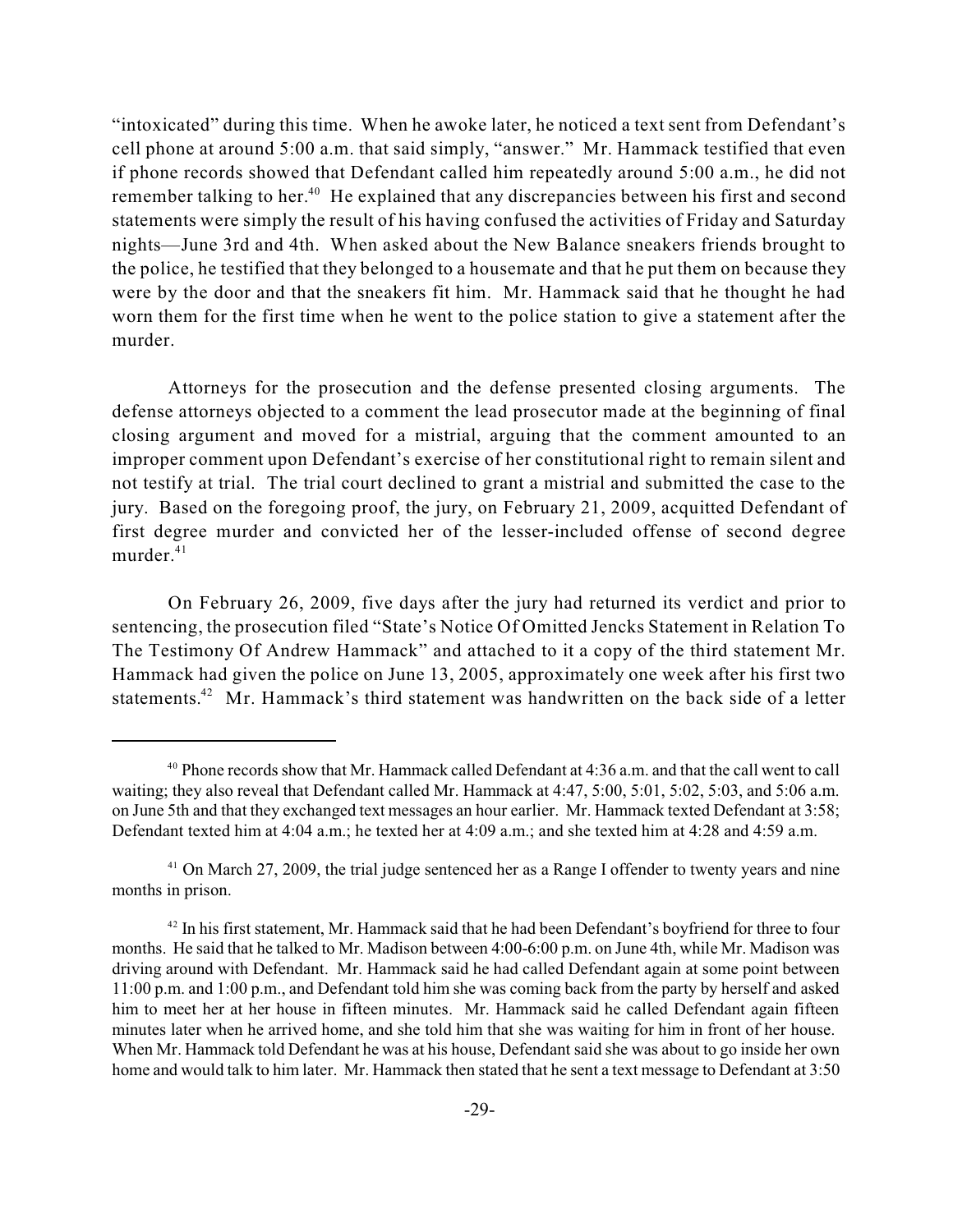addressed to one of his housemates, gave a completely different account of the early morning hours of June 5th. He recalled going out with three friends—Ian, Jayron, and Marcus—and meeting another friend, Ryan Grisham, at the Paradiso, a movie theater not far from Defendant's house. He then proceeded to get in a car with Ryan and drive to a party, at which point Defendant called Ryan's phone looking for Mr. Hammack, as Mr. Hammack had left his cell phone with Ian. Mr. Hammack remained at the party for a little while but left when Ryan tried to start a fight. The friends got into Mr. Hammack's truck, but Ian drove. Mr. Hammack stated that he wanted to get home because he was "rolling on XTC." At 3:57 a.m., Mr. Hammack and Ian decided to go to a strip club, stopped to get gas, but then decided to return home. They went out once again to visit a friend, but when that friend turned out not to be at his house, they returned home again and fell asleep.

In an affidavit filed along with the notice, the assistant district attorney described the circumstances surrounding his failure to turn over Mr. Hammack's third statement. The assistant district attorney stated that he learned of Mr. Hammack's third statement for the first time on February 15, 2009, while preparing for his direct examination of Detective Miller. The assistant district attorney then requested a copy of the statement and received it on February 17, 2009. Intending to provide the statement to defense counsel at the next opportunity, he placed a copy of it in "the flap of one of the trial notebooks." He stated that he did not provide the lead prosecutor with a copy of the statement, however, even though she was responsible for the direct examination of Mr. Hammack. By the time Mr. Hammack testified on February 19, 2009, the assistant district attorney said he had forgotten about the statement and did not realize his oversight until after the trial had concluded.

Defendant filed a motion for a new trial, raising numerous issues, including her claim that the State's failure to produce Mr. Hammack's third statement violated her right to Due Process. Defendant filed an affidavit in support of the motion in which the defense investigator stated that he had interviewed Ryan Grisham and that Mr. Grisham had confirmed that he was not in Memphis on the weekend in question and was instead visiting the

a.m., and she sent him a text back at 4:28 a.m., stating that she was at Mr. Whitaker's house but wanted to meet. At 4:30 a.m., Mr. Hammack replied by text, saying that he wanted to see her too, but instead he went to Krystal, dropped off a friend named "Ian," and went home because he had been drinking. At 5:00 a.m. Defendant sent him a text message that said "answer," but he was already asleep and did not reply.

In hissecond statement to the police, Mr. Hammack stated that Defendant called him from her home phone number at some point between midnight and 5:00 a.m., but he did not answer. He also claimed that Defendant asked him to meet her outside her house and walk in with her during that time, a request that she had never made of him before. Mr. Hammack also stated that he noticed a cut on Defendant's hand two nights after the murder.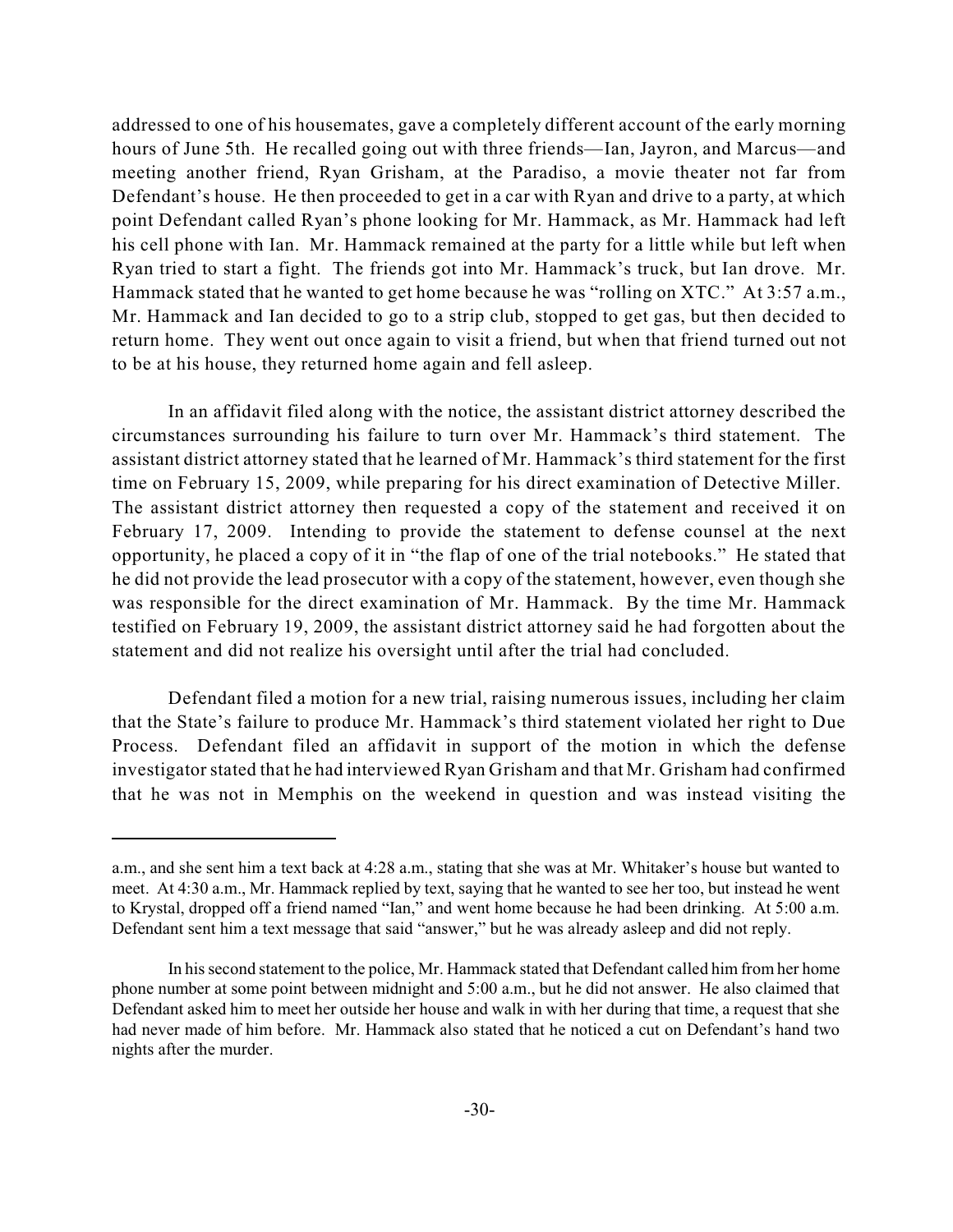University of Mississippi in Oxford, Mississippi with his parents. The defense also offered the affidavit of Dr. Jonathan J. Lipman, a neuropharmacologist, who described the effect of ecstasy on a person's ability to perceive events accurately. Defendant also filed an affidavit in support of her claim of improper prosecutorial comment on her right not to testify during final closing argument. In this affidavit, defense counsel described the lead prosecutor's actions and voice when delivering the allegedly improper comment.

The trial court denied Defendant's motion for a new trial and, on March 27, 2009, sentenced Defendant to twenty years and nine months on her conviction of second degree murder. Defendant appealed, raising twelve issues. The Court of Criminal Appeals affirmed Defendant's conviction and sentence. State v. Jackson, No. W2009-01709-CCA-R3-CD, 2012 WL 6115084 (Tenn. Crim. App. Dec. 10, 2012). However, the intermediate appellate court was not unanimous as to Defendant's claim that the prosecution improperly commented upon her constitutional right to remain silent and not testify. One member of the panel, who authored the lead opinion, concluded that the lead prosecutor's argument was not improper. Id. at \*45. Two other members of the panel, in a separate opinion, concluded that the argument was improper but did not require reversal. Id. at \*66-68 (Bivins, J., and Woodall, J., concurring). Defendant then filed a Tennessee Rule of Appellate Procedure 11 application in this Court, which we granted.

#### **III. Analysis**

#### *A. Improper Prosecutorial Comment Upon Defendant's Fifth Amendment Rights*

Defendant asserts that the lead prosecuting attorney violated her constitutional right against self-incrimination when the lead prosecutor began final closing argument by walking across the court room, facing Defendant, and declaring in a loud voice, while raising both arms to point at and gesture toward Defendant, "Just tell us where you were! That's all we are asking, Noura!" Defendant contends that the lead prosecutor's statement, body language, and tone of voice could only have been understood as a command for Defendant to tell the jury where she was on the night of the murder. Defendant avers that the trial court erred by denying her motion for mistrial, made immediately after this statement. Although a majority of the Court of Criminal Appeals' panel determined that the lead prosecutor's argument was improper, Defendant argues that the majority applied an incorrect, non-constitutional standard when assessing the effect of the constitutional error. Defendant claims that the incorrect standard relieved the State of its burden to prove the error harmless beyond a reasonable doubt and shifted to Defendant the burden of proving prejudice. Defendant contends that the error was not harmless beyond a reasonable doubt; as a result, Defendant asserts that she is entitled to a new trial.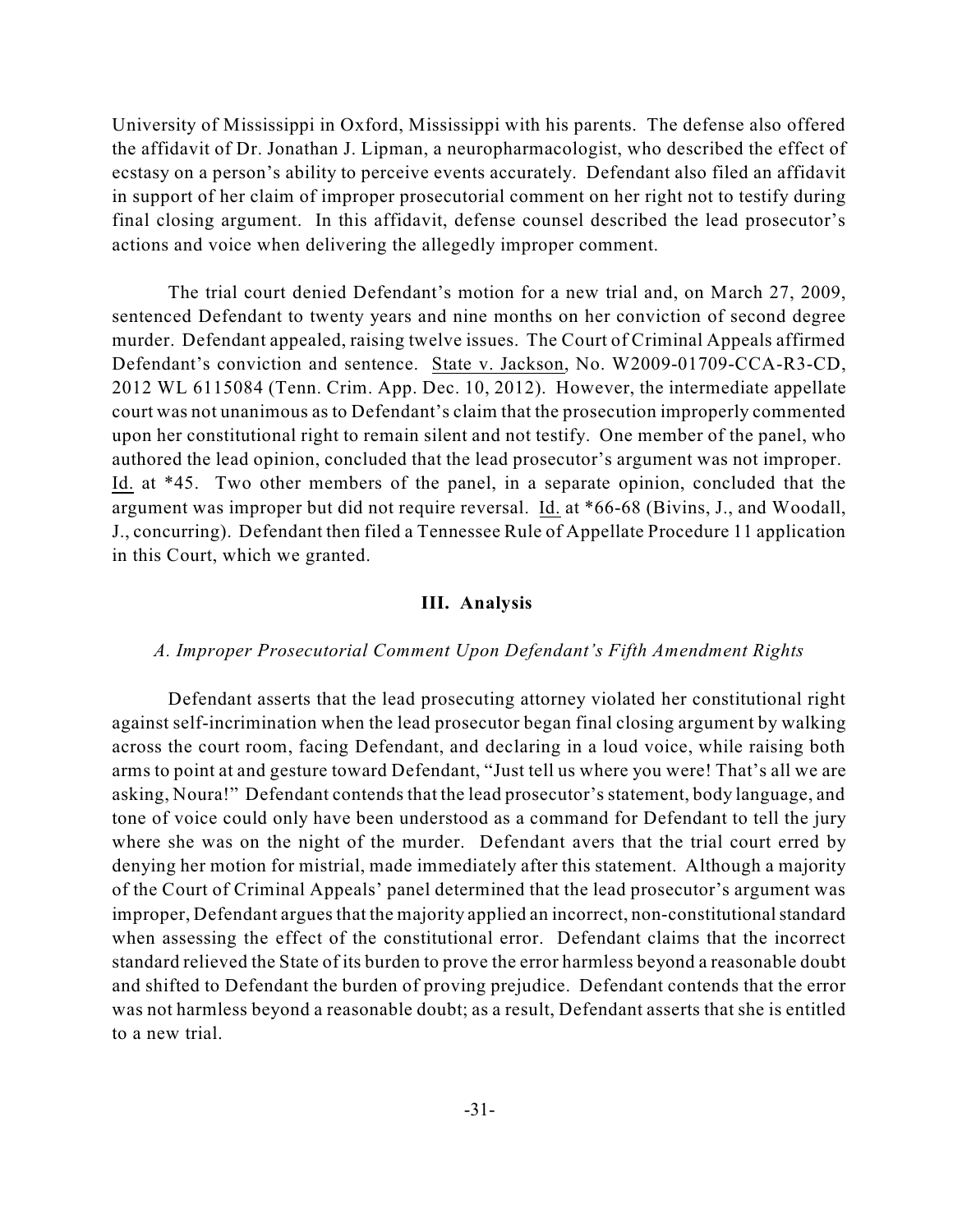The State responds that the lead prosecutor's argument was not improper but was instead a summation of trial testimony. Even assuming the argument was improper, the State contends that Defendant is not entitled to a new trial because the error was harmless beyond a reasonable doubt.

The Fifth Amendment to the United States Constitution, applicable to the States through the Fourteenth Amendment, Malloy v. Hogan, 378 U.S. 1, 6 (1964), provides that "[n]o person . . . shall be compelled in any criminal case to be a witness against himself." U.S. Const. amend. V. Article I, section 9 of the Tennessee Constitution similarly provides that "the accused . . . shall not be compelled to give evidence against himself." Tenn. Const. art. I, § 9. These constitutional provisions guarantee criminal defendants the right to remain silent and the right not to testify at trial. Carter v. Kentucky, 450 U.S. 288, 305 (1981) ("The freedom of a defendant in a criminal trial to remain silent unless he chooses to speak in the unfettered exercise of his own will is guaranteed by the Fifth Amendment . . . ." (quoting Malloy, 378 U.S. at 8)); Momon v. State, 18 S.W.3d 152, 162 (Tenn. 1999).

In 1965, the United States Supreme Court held that the Fifth Amendment right against self-incrimination prohibits prosecutorial comment upon a defendant's decision not to testify at trial and precludes a jury from drawing an adverse inference of guilt from a defendant's decision not to testify. Griffin v. California, 380 U.S. 609 (1965). In Griffin, the prosecutor emphasized during closing argument that the defendant, who chose not to testify at trial, had been with the victim just prior to her murder and had "not seen fit to take the stand and deny or explain." Id. at 610-11. The trial court instructed the jury that, although the defendant had a constitutional right not to testify, the jury could draw an inference unfavorable to the defendant as to facts within his knowledge about which he chose not to testify. Id. at 610. The jury convicted the defendant of first degree murder; however, the Supreme Court reversed the conviction, holding "that the Fifth Amendment . . . forbids either comment by the prosecution on the accused's silence or instructions by the court that such silence is evidence of guilt." Id. at 615. The Court characterized comment on a defendant's right to remain silent and not testify as a "remnant of the inquisitorial system of criminal justice" and "a penalty imposed by courts for exercising a constitutional privilege." Id. at 614 (citations and internal quotation marks omitted).

The concepts Griffin announced were not new in this State. Long before Griffin, Tennessee courts had interpreted article I, section 9, together with a state statute, as precluding the prosecution from commenting on a defendant's decision not to testify at trial. See Act of March 4, 1887, ch. 401, sec. 2, 1887 Tenn. Pub. Acts 158 ("[T]he failure of the parties defendant to make such request and to testify in his own behalf, shall not create any presumption against him."); Staples v. State, 14 S.W. 603, 603 (Tenn. 1890); see also Tenn. Code Ann. § 40-17-103 (2012) ("The failure of the party defendant to make a request to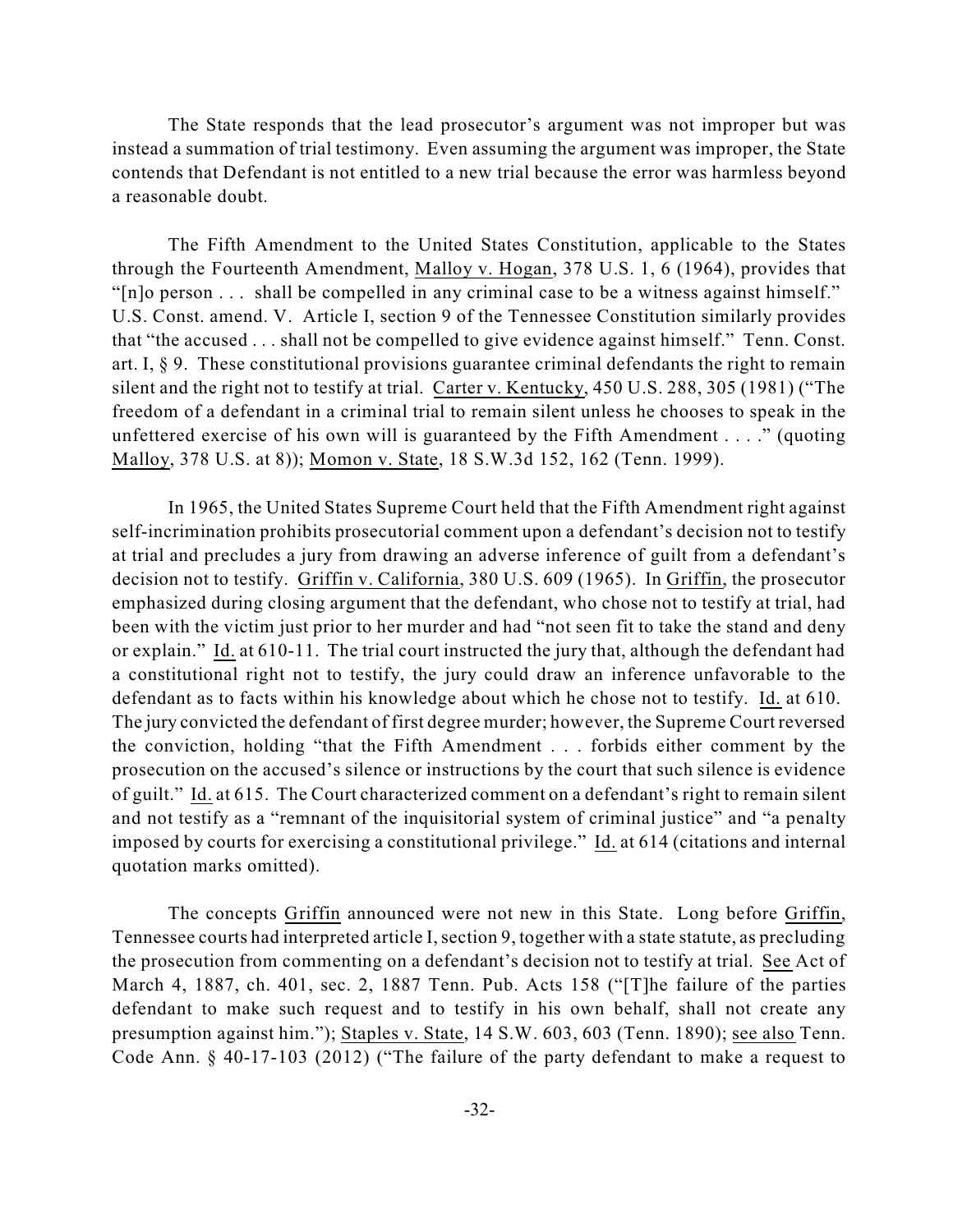testify and to testify in the defendant's own behalf shall not create any presumption against the defendant."). This Court reiterated the importance of this principle thirty years ago, when it reversed a conviction based on a prosecutor's statement advising the jury *not* to consider the defendant's silence at trial against him. State v. Hale, 672 S.W.2d 201, 203 (Tenn. 1984). In so holding the Court cautioned that "[t]he subject of a defendant's right not to testify should be considered off limits to any conscientious prosecutor." Id. (internal quotation marks omitted). 43

More recent decisions have clarified the scope of the federal and state constitutional prohibition against prosecutorial comment on a defendant's exercise of the right not to testify.<sup>44</sup> For example, in Lockett v. Ohio, 438 U.S. 586 (1978), the Supreme Court held that a prosecutor's characterization of the State's evidence as "unrefuted" or "uncontradicted" does not necessarily amount to a comment on the defendant's constitutional right not to testify, where defense counsel had already drawn the jury's attention to the defendant's right to remain silent. Id. at 595; see also State v. Copeland, 983 S.W.2d 703, 709 (Tenn. Crim. App. 1998) (holding that a prosecutor may describe the proof as uncontradicted in certain circumstances).<sup>45</sup> Similarly, in United States v. Robinson, 485 U.S. 25 (1988), the Supreme Court held that, after defense counsel stated that the government had not afforded his client an opportunity to tell his side of the story, Griffin did not preclude the prosecutor from reminding the jury that the defendant could have testified. Id. at 32-34. The Robinson Court emphasized that, unlike the argument and instructions in Griffin, the prosecutor's comment did not treat the defendant's silence as "substantive evidence of guilt" but was a "fair response" to defense counsel's claim. Id. at 32; see also State v. Cazes, 875 S.W.2d 253, 267 (Tenn. 1994) (applying Robinson to reject a Griffin claim).

<sup>&</sup>lt;sup>43</sup> Likewise, evidence or argument about a defendant's post-arrest, post-Miranda silence is impermissible. See Doyle v. Ohio, 426 U.S. 610, 617, 619 (1976) (stating that post-arrestsilence in the wake of Miranda warnings "is insolubly ambiguous" and may be nothing more than the arrestee's exercise of Miranda rights and holding that "the use for impeachment purposes of [an arrestee's] silence, at the time of arrest and after receiving Miranda warnings, violated the Due Process Clause of the Fourteenth Amendment").

<sup>&</sup>lt;sup>44</sup> This Court is the final arbiter of the Tennessee Constitution and may interpret its provisions differently than the corresponding provisions of the United States Constitution. State v. Watkins, 362 S.W.3d 530, 554 (Tenn. 2012). To date, the parameters of the state constitutional right have been interpreted co-extensive with the federal constitutional right.

<sup>&</sup>lt;sup>45</sup> We note, however, that a prosecutor's comments on the absence of any contradicting evidence may be viewed as an improper comment on a defendant's exercise of the right not to testify when the defendant is the only person who could offer the contradictory proof. See, e.g., United States v. Sandstrom, 594 F.3d 634, 662-63 (8th Cir. 2010); State v. Whitaker, 277 P.3d 392, 399 (Idaho Ct. App. 2012).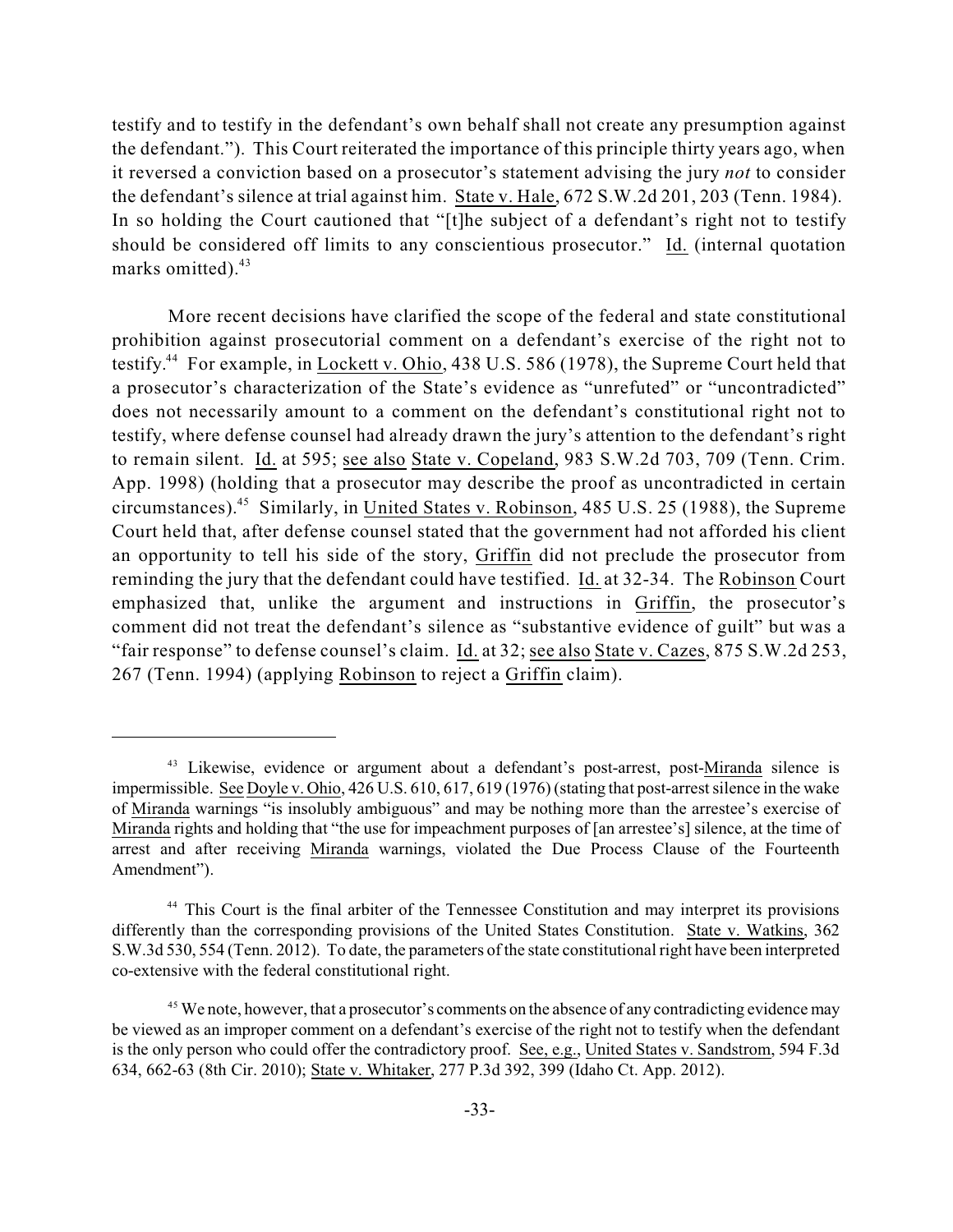Although prosecutorial responses to defense arguments are clearly permitted, Griffin, Hale, Staples, and their progeny continue to impose an absolute prohibition on prosecutorial comment in the absence of defense argument. Indeed, in Mitchell v. United States, 526 U.S. 314 (1999), the Supreme Court expressly declined to adopt an exception to Griffin which would have allowed a judge to draw an adverse inference from a defendant's silence at sentencing. Id. at 328-30. Writing for the Court, Justice Kennedy explained that "[t]he concerns which mandate the rule [of Griffin] against negative inferences at a criminal trial apply with equal force at sentencing." Id. at 329. The Griffin rule, he wrote, "has become an essential feature of our legal tradition" and a "vital instrument for teaching that the question in a criminal case is not whether the defendant committed the acts of which he is accused," but "whether the Government has carried its burden to prove its allegations while respecting the defendant's individual rights." Id. at 330.

Furthermore, although Griffin, Hale, and Staples involved direct comments on the constitutional right to remain silent and not testify, "indirect references on the failure to testify also can violate the Fifth Amendment privilege." Byrd v. Collins, 209 F.3d 486, 533 (6th Cir. 2000); see Felts v. State, 354 S.W.3d 266, 282 n.10 (Tenn. 2011); Morris v. State, 537 S.W.2d 721, 723-24 (Tenn. Crim. App. 1976); see also State v. Rutledge, 66 P.3d 50, 55 (Ariz. 2003) (en banc); State v. Hodges, 671 P.2d 1051, 1055 (Idaho 1983); People v. Bannister, 902 N.E.2d 571, 593-94 (Ill. 2008).

As the Court of Criminal Appeals has eloquently explained:

There are ways other than by direct assertion to make a point with an audience. Sometimes it is more effective to get across a message in a negative manner. By telling the Romans over and over again that Brutus was an honorable man, Mark Anthony, in his oration at Caesar's funeral, skillfully and thoroughly convinced them that Brutus was a dishonorable traitor and murderer and turned them into a raging [m]ob.

Morris, 537 S.W.2d at 723.

Most federal and state courts have adopted a two-part test for ascertaining whether a prosecutor's remarks amount to an improper comment on a defendant's exercise of the constitutional right to remain silent and not testify. Smith v. State, 787 A.2d 152, 161-62 (Md. 2001) (Battaglia, J., concurring) (collecting federal and state cases). This two-part test inquires: (1) whether the prosecutor's manifest intent was to comment on the defendant's right not to testify; or (2) whether the prosecutor's remark was of such a character that the jury would necessarily have taken it to be a comment on the defendant's failure to testify. Id.; see also United States v. Morris, 533 F. App'x 538, 543 (6th Cir. 2013); United States v.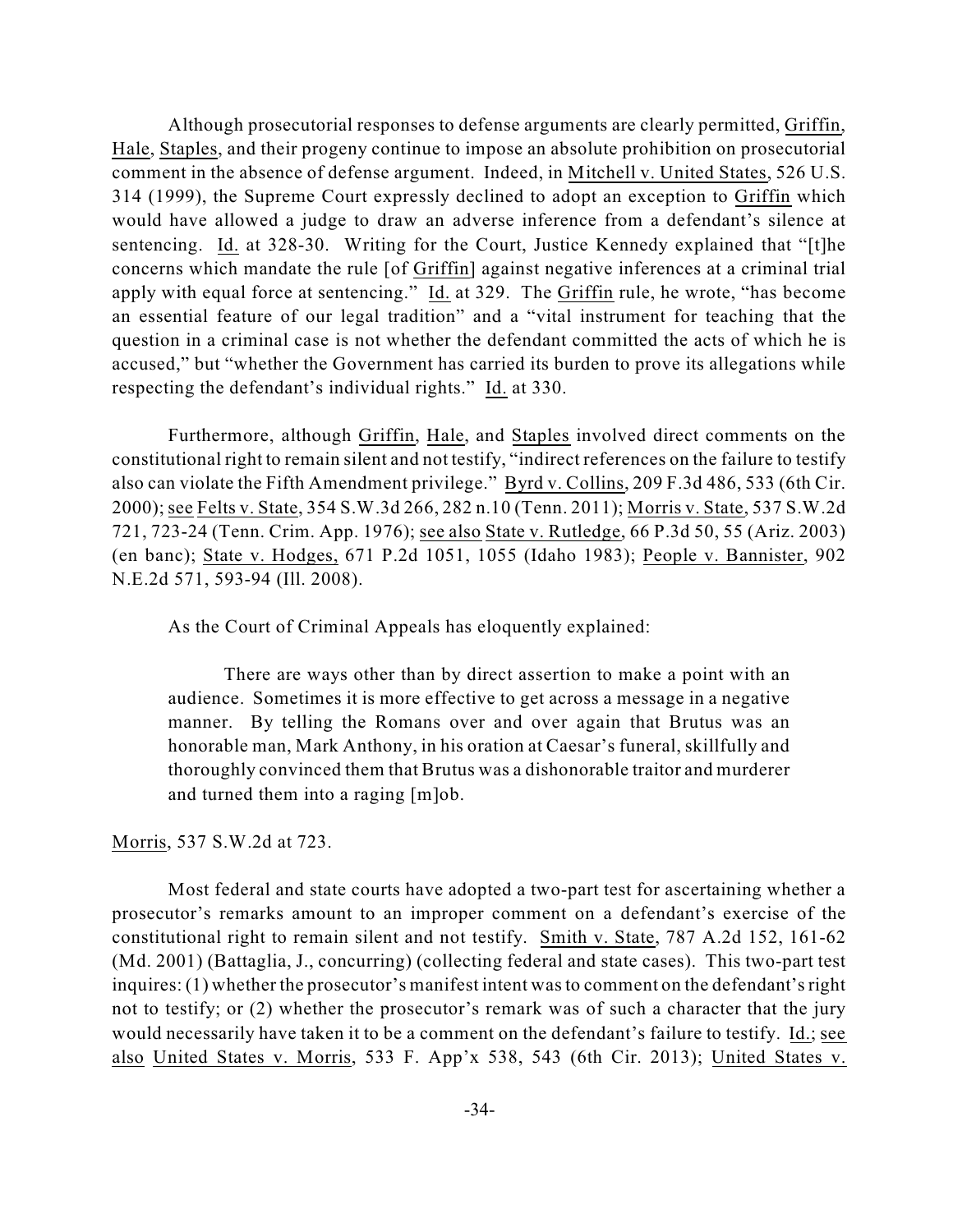Rodriguez-Velez, 597 F.3d 32, 44 (1st Cir. 2010). The United States Supreme Court has never expressly approved this test, although Justice Stevens alluded to it approvingly in a separate opinion in United States v. Hasting, 461 U.S. 499, 515 n.6 (1983) (Stevens, J., concurring).

No prior Tennessee decision has adopted the two-part majority test or enunciated another test for ascertaining when a prosecutor's comment amounts to a constitutional violation. Although a minority of states have adopted a different test,  $46$  we conclude that the two-part test applied by the majority of jurisdictions is appropriate for Tennessee and therefore adopt it.

Before utilizing this test to evaluate Defendant's claim, we must first determine the standard of appellate review applicable to such claims. Although courts in other jurisdictions differ in their characterization of the issue, with some describing it as a question of law and others describing it as a mixed question of law and fact, courts typically apply de novo review when addressing this issue. See Robinson, 485 U.S. at 31-34; Rodriguez-Velez, 597 F.3d at 44 (describing the issue as a question of law to which de novo review applies); United States v. Gardner, 396 F.3d 987, 988-89 (8th Cir. 2005) (describing the issue as a mixed question of law and fact to which de novo review applies); United States v. Layne, 192 F.3d 556, 579 (6th Cir. 1999) (same). Again, no prior Tennessee decision has enunciated the applicable standard of appellate review for a defendant's claim of impermissible prosecutorial comment on the right not to testify. In practice, however, Tennessee courts have applied de novo review when considering such claims. See, e.g., Cazes, 875 S.W.2d at 266-67; State v. Thornton, 10 S.W.3d 229, 235 (Tenn. Crim. App. 1999); Thompson v. State, 958 S.W.2d 156, 168 (Tenn. Crim. App. 1997). We agree that de novo review is the proper standard and apply it here, along with the two-part test, to determine (1) whether the prosecutor's manifest intent was to comment on Defendant's right not to testify; or (2) whether the prosecutor's remark was of such a character that the jury would necessarily have taken it to be a comment on Defendant's decision not to testify.

We have considered the allegedly improper remark and the context in which it was made, as well as defense counsel's contemporaneous comments and subsequent affidavit describing the lead prosecutor's body language and the tone and volume of her voice when making the remark. We have also considered the trial court's descriptions of the allegedly

<sup>&</sup>lt;sup>46</sup> Three states have adopted a "fairly susceptible" test, which requires a finding of a constitutional violation whenever a prosecutor makes a statement that a jury may reasonably interpret as an invitation to draw an adverse inference from a defendant's silence. See State v. DiGuilio, 491 So.2d 1129, 1135-36 (Fla. 1986); Moore v. State, 669 N.E.2d 733, 739 (Ind. 1996); Smith, 787 A.2d at 156.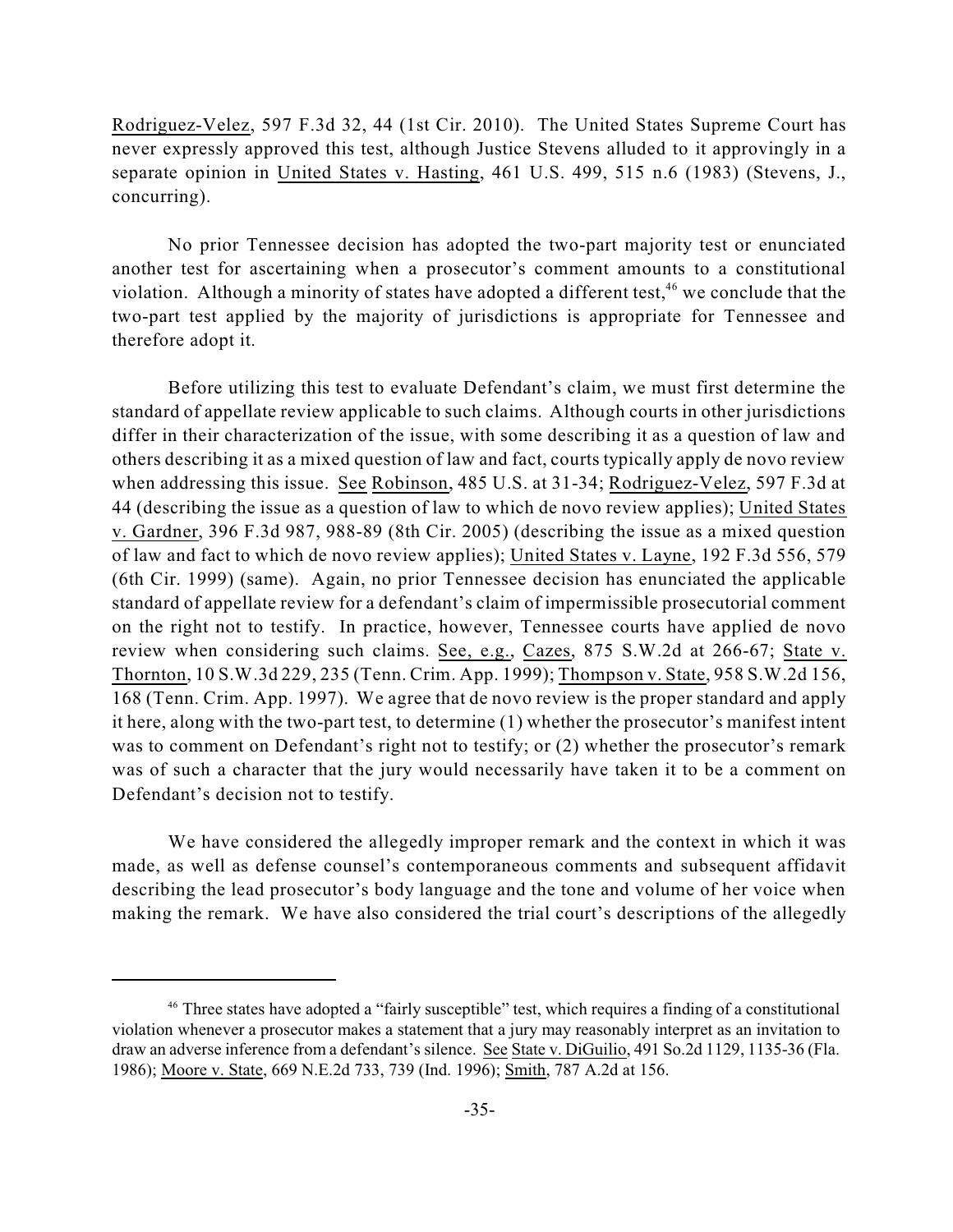improper argument at trial and during the hearing on the motion for new trial.<sup>47</sup> We conclude that, regardless of the lead prosecutor's intent, the lead prosecutor's remark was of such a character that the jury would necessarily have taken it to be a comment on Defendant's exercise of her constitutional right not to testify.

The record belies the State's assertion that the trial court correctly characterized the lead prosecutor's argument as a permissible summation of the trial testimony of Defendant's aunt, Ms. Eidson. As the majority in the Court of Criminal Appeals explained, the lead prosecutor's argument differed significantly from this testimony.<sup>48</sup> Furthermore, the lead prosecutor included no prefacing language to signal that the argument was a summation of trial testimony, nor was the lead prosecutor's statement phrased in a manner to suggest that it was a summation of trial testimony. Instead, the lead prosecutor's argument was phrased in the first person plural and as a demand that Defendant explain herself. The lead prosecutor's actions before and during the argument reinforced this perception. For example, the lead prosecutor walked across the court room, stood in front of Defendant, gestured toward her, and demanded in a loud voice, "Just tell us where you were! That's all we are asking, Noura!" The lead prosecutor's word choice, specifically the plural pronouns "us" and "we" and the present tense verb, communicated to the jury that the lead prosecutor was speaking directly to Defendant on behalf of everyone in the court room. The prosecutor's language also conveyed the message that asking Defendant to explain her whereabouts was entirely reasonable and the least Defendant could do if she expected to be acquitted of the crime. The lead prosecutor's argument thus implicitly encouraged the jury to view Defendant's silence as a tacit admission of guilt. Regardless of the lead prosecutor's intent, we conclude that the lead prosecutor's remark was of such a character that the jury would necessarily have taken it to be a comment on Defendant's exercise of her constitutional right not to testify.

Given that "[t]he impropriety of any comment upon a defendant's exercise of the Fifth Amendment right not to testify is so well settled as to require little discussion," Ledford v. State, 568 S.W.2d 113, 116 (Tenn. Crim. App. 1978), it is not at all clear why any prosecutor would venture into this forbidden territory. As the Court of Criminal Appeals cautioned more

 $17$  In adjudicating this issue, we have not considered as evidence the media videotape of the prosecutor's comment, which defense counsel was permitted to play during oral argument before this Court. See Tenn. Sup. Ct. R. 30(I) ("Impermissible Use of Media Material**.** None of the film, videotape, still photographs, or audio recordings of proceedings under this rule shall be admissible as evidence in the proceeding out of which it arose, any proceedings subsequent and collateral thereto, or upon any retrial or appeal of such proceeding.").

<sup>&</sup>lt;sup>48</sup> Ms. Eidson testified that she told Defendant, "Noura, tell me where you were and who were you with when Jennifer was murdered." Defendant responded, "I don't know. I don't know."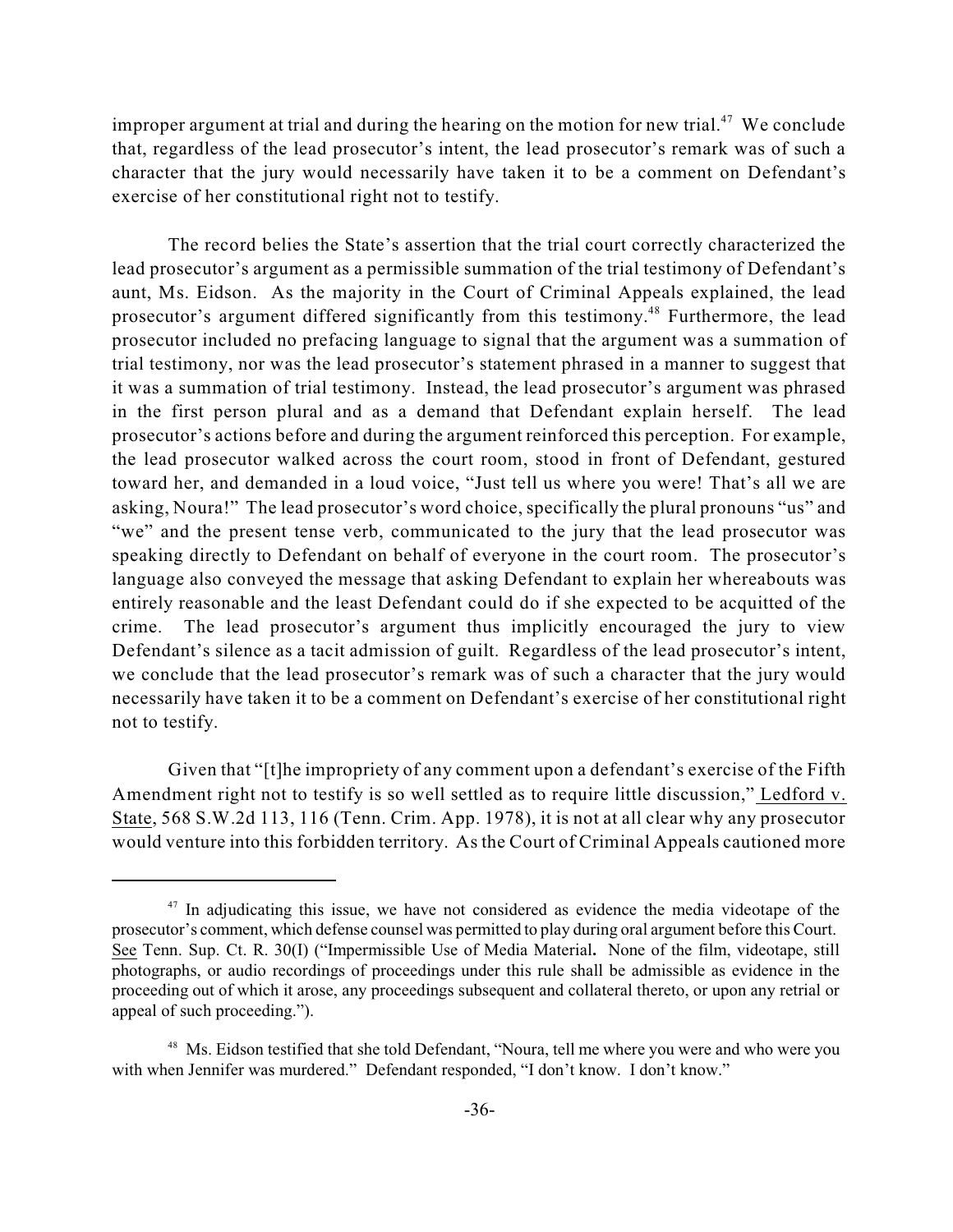than thirty years ago, "[r]emarks which skirt the edges of impermissible comment are neither desirable nor worth the risk of reversal of what may well be a thoroughly deserved conviction." Taylor v. State, 582 S.W.2d 98, 101 (Tenn. Crim. App. 1979) (quoting State v. Dent, 241 A.2d 833, 840-41 (N.J. 1968)); see also Lyons v. State, 596 S.W.2d 104, 107 (Tenn. Crim. App. 1979) ("We . . . echo the trial judge's warning to the prosecutor concerning the unnecessary and wholly gratuitous risk involved in any comment on the defendant's valued right to decide whether he will testify or not, as well as the exercise of that decision."); McCracken v. State, 489 S.W.2d 48, 51 (Tenn. Crim. App. 1972) ("Even in a case . . . where the evidence of guilt is clearly made out we would not hesitate to reverse and remand if we thought an argument, however subtle and indirect, told the jury it could infer the accused was guilty because he did not take the witness stand.").

While "closing argument is a valuable privilege that should not be unduly restricted," State v. Bane, 57 S.W.3d 411, 425 (Tenn. 2001), we emphasize again that comment upon a defendant's exercise of the state and federal constitutional right not to testify should be considered "off limits to any conscientious prosecutor." Hale, 672 S.W.2d at 203 (internal quotation marks omitted).<sup>49</sup> As the United States Supreme Court has explained:

[A prosecutor] is the representative not of an ordinary party to a controversy, but of a sovereignty whose obligation to govern impartially is as compelling as its obligation to govern at all; and whose interest, therefore, in a criminal prosecution is not that it shall win a case, but that justice shall be done. As such, [a prosecutor] is in a peculiar and very definite sense the servant of the law, the twofold aim of which is that guilt shall not escape or innocence suffer. [A prosecutor] may prosecute with earnestness and vigor—indeed, he [or she] should do so. But, while [a prosecutor] may strike hard blows, he [or she] is not at liberty to strike foul ones.

Berger v. United States, 295 U.S. 78, 88 (1935); see also Manning v. State, 257 S.W.2d 6, 9 (Tenn. 1953) (recognizing that a prosecutor should vigorously prosecute offenders and

<sup>&</sup>lt;sup>49</sup> The prosecutor in Shelby County is doubtless well aware of these principles. See State v. Thomas, 158 S.W.3d 361, 414 (Tenn. 2005) (finding that the prosecutor's repeated characterizations of defendants as "greed" and "evil" personified were "improper" and "unseemly"); State v. Talley, No. W2003-02237- CCA-R3-CD, 2006 WL 2947435, at \*18 (Tenn. Crim. App. Oct. 16, 2006) (finding that the prosecutor's comments characterizing defendants as "hatred, vengeance and evil" were "improper" and "designed to inflame the passions and prejudices of the jury"); State v. Bond, No. W2005-01392-CCA-R3-CD, 2006 WL 2689688, at \*8-9 (Tenn. Crim. App. Sept. 20, 2006) (finding that the prosecutor's remarks blaming the defendant for the lengthy trial and jury sequestration were "improper" insofar as they asked the jury to penalize the defendant for exercising his constitutional right to a jury trial).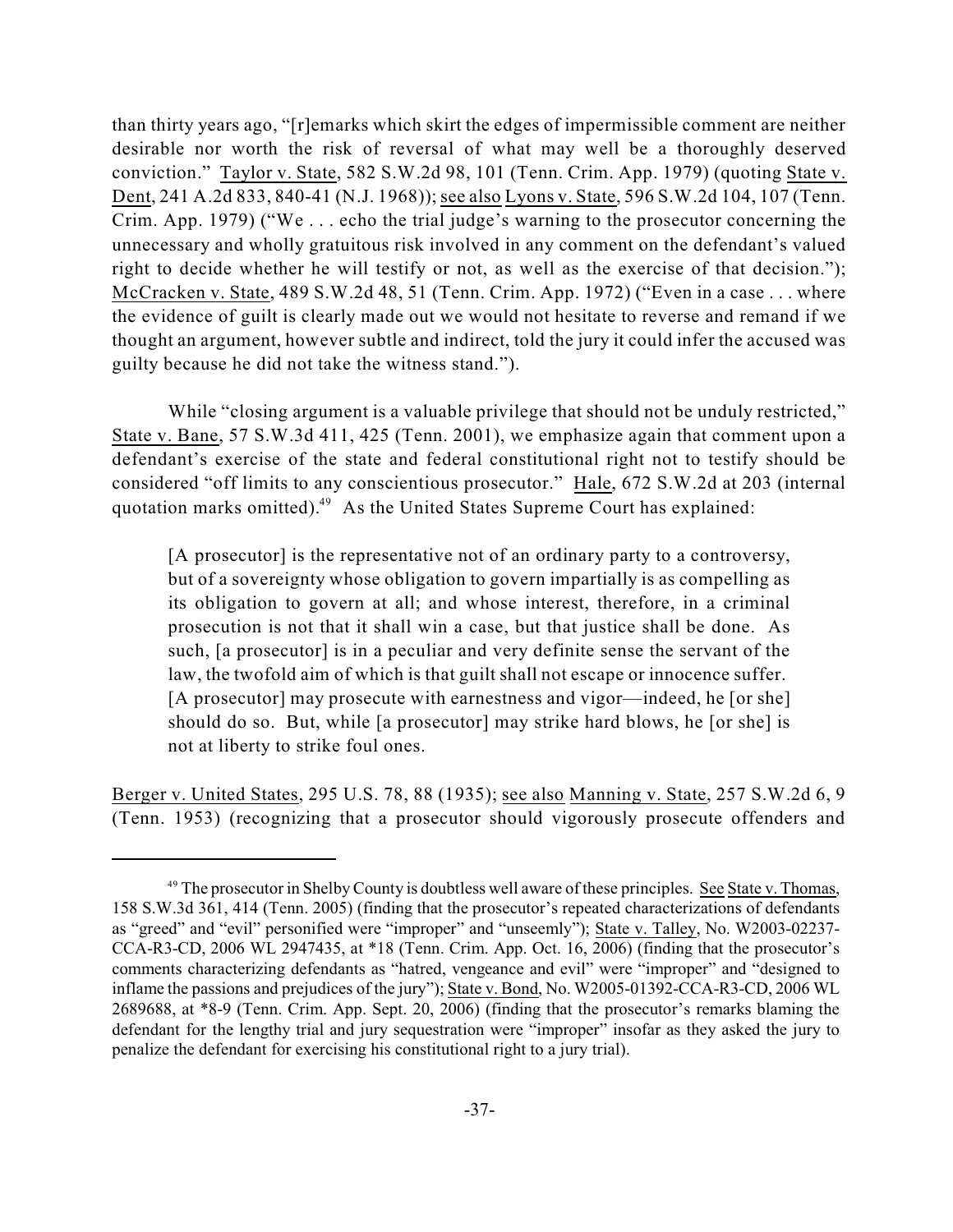represent the State "impartially in the interest of justice"); Watkins v. State, 203 S.W. 344, 345 (Tenn. 1918) (recognizing that in a criminal case "[t]he vindication of justice, not of advocacy, is the true concern").

Our conclusion that the lead prosecutor's argument was constitutionally impermissible does not, however, end the inquiry. We must also consider whether the State has established that this constitutional error was harmless beyond a reasonable doubt. This Court has identified three categories of error: (1) structural constitutional error; (2) non-structural constitutional error; and (3) non-constitutional error. State v. Rodriguez, 254 S.W.3d 361, 371 (Tenn. 2008). These categories are "more than academic" because the standard an appellate court uses to determine whether an error is harmless differs significantly depending on the type of error. Id.

Structural constitutional errors involve "defects in the trial mechanism" which "compromise the integrity of the judicial process itself." Id. Such errors defy harmless error analysis and always require reversal. State v. Climer, 400 S.W.3d 537, 569 (Tenn. 2013); Momon, 18 S.W.3d at 164-66 (listing examples of structural constitutional errors).

However, non-structural constitutional errors do not require automatic reversal. Chapman v. California, 386 U.S. 18, 24 (1967); Rodriguez, 254 S.W.3d at 371; State v. Transou, 928 S.W.2d 949, 960 (Tenn. Crim. App. 1996); Lyons, 596 S.W.2d at 107. Indeed Chapman, the landmark case enunciating the constitutional harmless error doctrine, involved Griffin error. Chapman, 386 U.S. at 24. Although reversal is not mandatory for nonstructural constitutional errors, to avoid reversal, the State bears the burden of demonstrating that the error is harmless beyond a reasonable doubt. Chapman, 386 U.S. at 24; Rodriguez, 254 S.W.3d at 371.

The effect of non-constitutional errors is determined by using the standard provided in Tennessee Rule of Appellate Procedure 36(b). Rodriguez, 254 S.W.3d at 371-72. Under this standard, a defendant bears the burden of establishing "that the error 'more probably than not affected the judgment or would result in prejudice to the judicial process.'" Id. at 372 (quoting Tenn. R. App. P. 36(b)).

Because the standards differ fundamentally, a court must carefully identify the type of error at issue before undertaking an evaluation of its effect. Climer, 400 S.W.3d at 569 n.18. We agree with Defendant that the Court of Criminal Appeals incorrectly applied the standard for non-constitutional errors when assessing the effect of the non-structural constitutional error in this case. We reiterate that Griffin errors are of constitutional dimension, and when determining whether such errors require reversal, courts must apply the Chapman standard for non-structural constitutional errors, which places the burden on the State to prove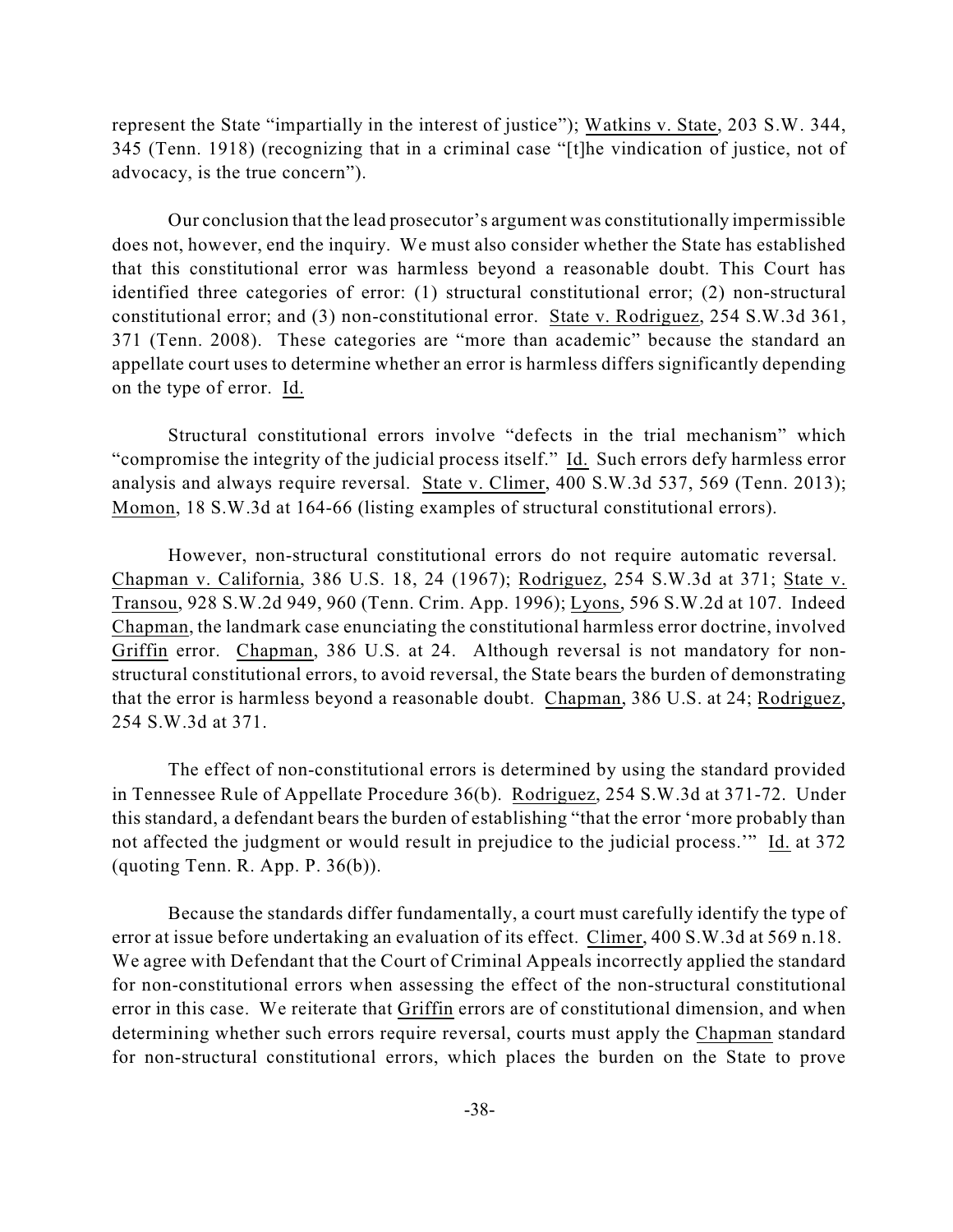harmlessness beyond a reasonable doubt. When assessing whether the State has met its burden, courts should consider the nature and extensiveness of the prosecutor's argument, the curative instructions given, if any, and the strength of the evidence of guilt.<sup>50</sup> Transou, 928 S.W.2d at 960; Lyons, 596 S.W.2d at 107; see also Bowling v. Parker, 344 F.3d 487, 514 (6th Cir. 2003).

In this case, defense counsel's appropriately swift objection precluded the lead prosecutor from making extensive remarks, but the impermissible comment came at a critically important juncture in the trial—the prosecution'sfinal, rebuttal argument to the jury. The defense had no opportunity to respond to the argument. The lead prosecutor's verbally and physically forceful delivery of the remark imbued it with a potential for prejudice greater than would ordinarily be ascribed to a single remark made during a lengthy trial. Although the trial court appropriately provided curative instructions, in the context of this case, the instructions likely served to emphasize further Defendant's exercise of her constitutional right

<sup>&</sup>lt;sup>50</sup> When evaluating an improper prosecutorial argument that does not rise to the level of a constitutional violation, the test to be applied is "whether the improper conduct could have affected the verdict to the prejudice of the defendant." Harrington v. State, 385 S.W.2d 758, 759 (Tenn. 1965). In answering this question, courts consider the following five factors: (1) the conduct complained of, viewed in light of the facts and circumstances of the case; (2) the curative measures undertaken by the court and the prosecutor; (3) the intent of the prosecutor in making the improper statement; (4) the cumulative effect of the improper conduct and any other errors in the record; and (5) the relative strength or weakness of the case. See State v. Buck, 670 S.W.2d 600, 609 (Tenn. 1984) (adopting the five-factor analysis enunciated in Judge v. State, 539 S.W.2d 340, 344 (Tenn. Crim. App. 1976)). There is some overlap between these five factors and the analysis a court should employ when addressing a defendant's claim of unconstitutional prosecutorial comment upon a defendant's right not to testify. For instance, the conduct complained of and the intent of the prosecutor are relevant in both instances to determining whether a prosecutor's comments are improper. Factors two and five are relevant in both instances to determining the prejudicial effect or harmfulness of prosecutorial comments.

We recognize that the Court of Criminal Appeals has used the five Judge factors when adjudicating claims of unconstitutional prosecutorial comment on a defendant's right not to testify as well as claims of improper prosecutorial argument. See, e.g., State v. Flinn, No. E2009-00849-CCA-R3-CD, 2013 WL 6237253, at \*73 (Tenn. Crim. App. Dec. 3, 2013); State v. Becton, No. W2011-02565-CCA-R3-CD, 2013 WL 967755, at \*23 (Tenn. Crim. App. Mar. 11, 2013). To avoid blurring the lines between improper prosecutorial argument and unconstitutional prosecutorial comment, the Judge factorsshould only be applied to claims of improper prosecutorial argument. Limiting their application in this manner will preserve the crucially important distinction between the two claims, which is that the State bears the burden of proving unconstitutional prosecutorial comment or argument harmless beyond a reasonable doubt, whereas a defendant bears the burden of proving prejudice when prosecutorial argument is merely improper. Rodriguez, 254 S.W.3d at 371-72.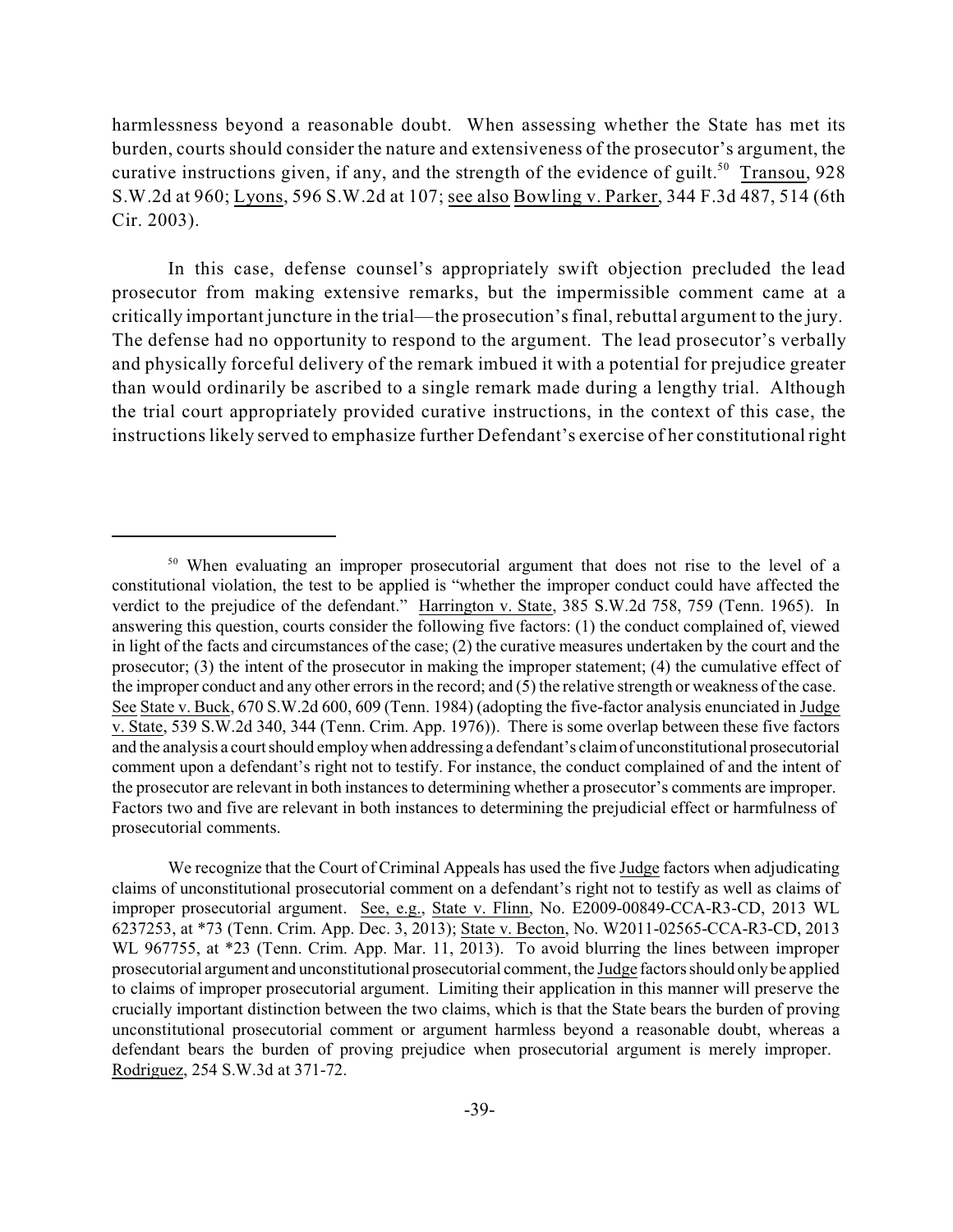not to testify, much like the lead prosecutor's argument did in Hale, 672 S.W.2d at 203.<sup>51</sup> Finally, the evidence of guilt in this case was entirely circumstantial and, while sufficient to support the conviction, cannot be described as overwhelming. The lead prosecutor's remark implicitly invited the jury to consider Defendant's silence and exercise of her constitutional right not to testify as additional evidence of the State's theory that Defendant committed the murder. Considering the record in this appeal, we are constrained to conclude that the State has failed to establish that the lead prosecutor's constitutionally impermissible argument was harmless beyond a reasonable doubt. At Defendant's new trial, the prosecution must refrain from directly or indirectly commenting on Defendant's state and federal constitutional right to remain silent and not to testify.

Our conclusion that the lead prosecutor's unconstitutional argument was not harmless beyond a reasonable doubt and requires reversal of Defendant's conviction would ordinarily be the end of our analysis of this appeal. However, as explained below, the record on appeal also establishes that the prosecution violated Defendant's right to Due Process. This separate and flagrant violation of Defendant's constitutional rights also merits our consideration and independently entitles Defendant to a new trial.

All right, ladies and gentlemen, I want to make a distinction here so you'll understand. I have given you in your jury instructions and you will get in your copy of the instructions, but to make sure that there's no confusion, the following instruction, which I will re-read to you, which you were discussed [sic] when we picked the jury last Monday. Defendant not testifying. The defendant has not taken the stand to testify as a witness, but you shall place no significance on this fact. The defendant is presumed innocent and the burden is on the State to prove her guilt beyond a reasonable doubt. She is not required to take the stand in her own behalf and her election not to do so cannot be considered for any purpose against her, nor can any inference be drawn from such fact. Now, when [the lead prosecutor] opened her argument, she was not at all discussing or asking Miss Jackson a question. What she is doing, and she will explain to you, is that she was quoting another witness and commenting on the proof of the case that Miss Jackson, a witness who testified to something about Miss Jackson being asked where she was. It's very important for all of you to understand that you cannot ever, ever, hold anything against Miss Jackson for not testifying in this trial. Also, at any time from the time of this alleged killing until today, Miss Jackson never has to talk to anyone about anything. She has an absolute right to remain silent and it's up to the State to prove her guilt beyond a reasonable doubt. It's not up to anyone to prove that they're innocent. Can every one of you follow that instruction? And I want to see every head. Can you, sir? (The jury was polled and each juror indicated an affirmative response.) Okay. I'm going to allow [the lead prosecutor] to continue with this argument, but I want everybody to understand that when she says this phrase, she's not asking Miss Jackson that question now about -- commenting at all about her right not to testify. She is talking about proof in the case.

 $<sup>51</sup>$  The trial court instructed the jury, in relevant part, as follows:</sup>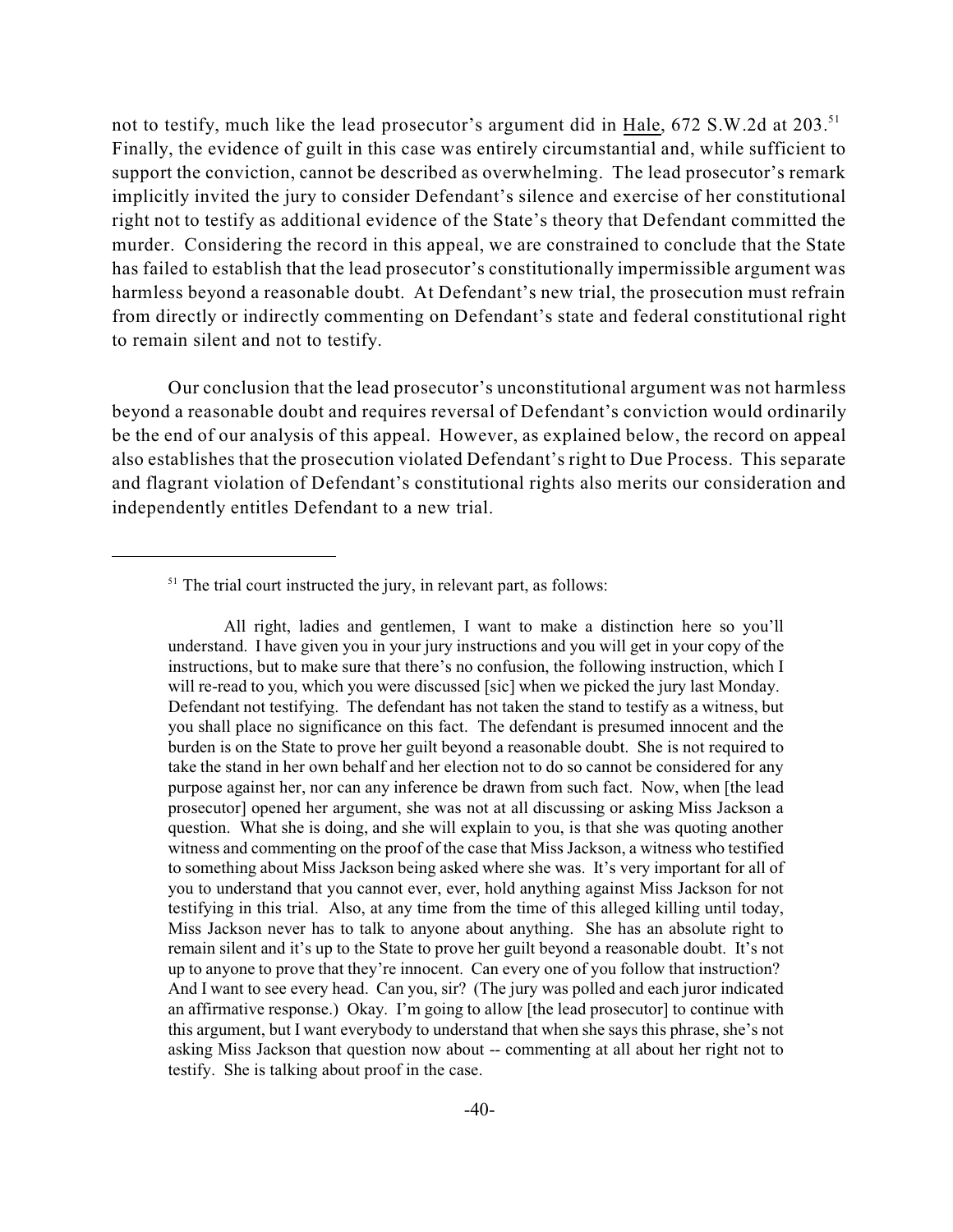### *B. Prosecution's Failure to Produce Evidence*

Defendant claims that the prosecution violated her constitutional right to Due Process, and in particular the principles announced in Brady v. Maryland, 373 U.S. 83 (1963), by failing to provide to the defense Andrew Hammack's third statement to the police until after the trial. The defense points out that, despite multiple and specific pre-trial requests for any statements Mr. Hammack had given the police, and a mid-trial request for Brady materials, the prosecution did not provide Mr. Hammack's third statement until after the trial.

The State concedes that the prosecution did not produce Mr. Hammack's third statement in a timely manner. The State argues, however, that Defendant is not entitled to relief because the prosecution's timely production of the statement would not have affected the outcome of the trial.

"[T]he Due Process Clause of the Fourteenth Amendment requires that criminal prosecutions 'comport with prevailing notions of fundamental fairness.'" State v. Ostein, 293 S.W.3d 519, 535 (Tenn. 2009) (quoting California v. Trombetta, 467 U.S. 479, 485 (1984)); see also State ex rel. Anglin v. Mitchell, 596 S.W.2d 779, 786 (Tenn. 1980) (recognizing that article I, section 8 of the Tennessee Constitution guarantees criminal defendants the right to a fair trial). "[T]his standard of fairness requires that criminal defendants 'be afforded a meaningful opportunity to present a complete defense.'" Ostein, 293 S.W.3d at 535 (quoting Trombetta, 467 U.S. at 485). To effectuate this right, a body of law has developed recognizing "'what might loosely be called the area of constitutionally guaranteed access to evidence.'" Id. (quoting United States v. Valenzuela–Bernal, 458 U.S. 858, 867 (1982)). One of the foundational principles of this area of the law is that "the suppression by the prosecution of evidence favorable to an accused upon request violates due process where the evidence is material either to guilt or to punishment, irrespective of the good faith or bad faith of the prosecution." Brady, 373 U.S. at 87.

"[E]vidence favorable to an accused," id., also encompasses evidence relevant to the impeachment of prosecution witnesses. United States v. Bagley, 473 U.S. 667, 676 (1985); Giglio v. United States, 405 U.S. 150, 154 (1972); Johnson v. State, 38 S.W.3d 52, 55-57 (Tenn. 2001); State v. Walker, 910 S.W.2d 381, 389 (Tenn. 1995). "'[E]vidence which provides some significant aid to the defendant's case, whether it furnishes corroboration of the defendant's story, calls into question a material, although not indispensable, element of the prosecution's version of the events, or challenges the credibility of a key prosecution witness'" falls within the Brady disclosure requirement. Johnson, 38 S.W.3d at 56-57 (quoting Commonwealth v. Ellison, 379 N.E.2d 560, 571 (Mass. 1978)).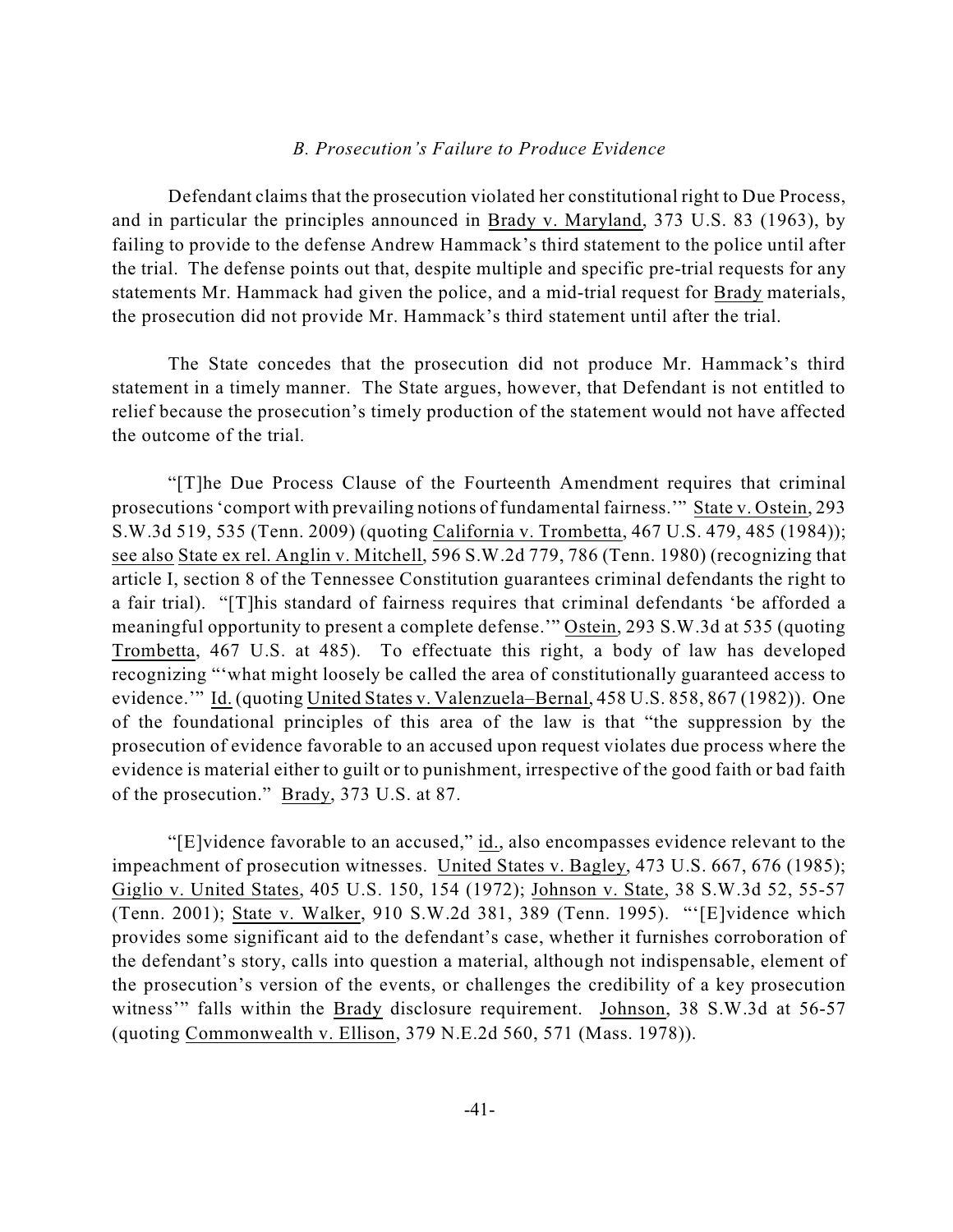Moreover, so long as the evidence qualifies as favorable to the accused, the Brady duty of disclosure applies, irrespective of the admissibility of the evidence at trial. Johnson, 38 S.W.3d at 56. Furthermore, Brady applies not only to evidence in the prosecution's possession, but also to "'any favorable evidence known to the others acting on the government's behalf in the case, including the police.'" Strickler v. Greene, 527 U.S. 263, 275 n.12 (1999) (quoting Kyles v. Whitley, 514 U.S. 419, 437 (1995)); see also Sample v. State, 82 S.W.3d 267, 270-71 n.3 (Tenn. 2002); Johnson, 38 S.W.3d at 56.

To establish a Due Process violation based on Brady, a defendant must show that: (1) the defendant requested the evidence (unless the evidence is obviously exculpatory, in which case the prosecution is bound to produce the information, without a request); (2) the State suppressed evidence in its possession; (3) the suppressed evidence was favorable to the defendant; and (4) the evidence was material. Johnson, 38 S.W.3d at 56; State v. Edgin, 902 S.W.2d 387, 390 (Tenn. 1995); Walker, 910 S.W.2d at 389; State v. Evans, 838 S.W.2d 185, 196 (Tenn. 1992).

The record in this appeal demonstrates that Defendant satisfied the first requirement of a Brady claim by requesting, on March 9 and March 23, 2007, any statements Mr. Hammack had provided to the State. Defendant identified Mr. Hammack as the suspect from whom the police had taken fingerprints and a DNA sample. In two pre-trial hearings, the defense sought to compel the prosecution to produce evidence related to Mr. Hammack, including statements to the police, which were specifically referenced. At least four pre-trial hearings were held on defense motions to compel production of Brady materials in general. The defense renewed its request for Brady materials at trial. Thus, the record clearly demonstrates that the defense requested Brady materials and specifically requested any statements Mr. Hammack had given to the police.

Second, the record also shows that Mr. Hammack's third statement was in the prosecution's possession. Mr. Hammack gave the statement to the police on June 13, 2005, long before Defendant's trial. Although the prosecution apparently did not obtain a copy of the statement from the police until midway through Defendant's trial, the Brady duty of disclosure applies even to evidence in police possession which is not turned over to the prosecution. Kyles, 514 U.S. at 438; Johnson, 38 S.W.3d at 56. The record is thus undisputed that, for purposes of Brady, the prosecution had Mr. Hammack's third statement in its possession from June 13, 2005, and actually had the statement in its physical possession before Mr. Hammack testified, but did not provide the statement to the defense. Defendant has therefore established the second element of her Brady claim.

Defendant has also established the third element of her Brady claim because Mr. Hammack's third statement qualifies as impeachment evidence favorable to Defendant.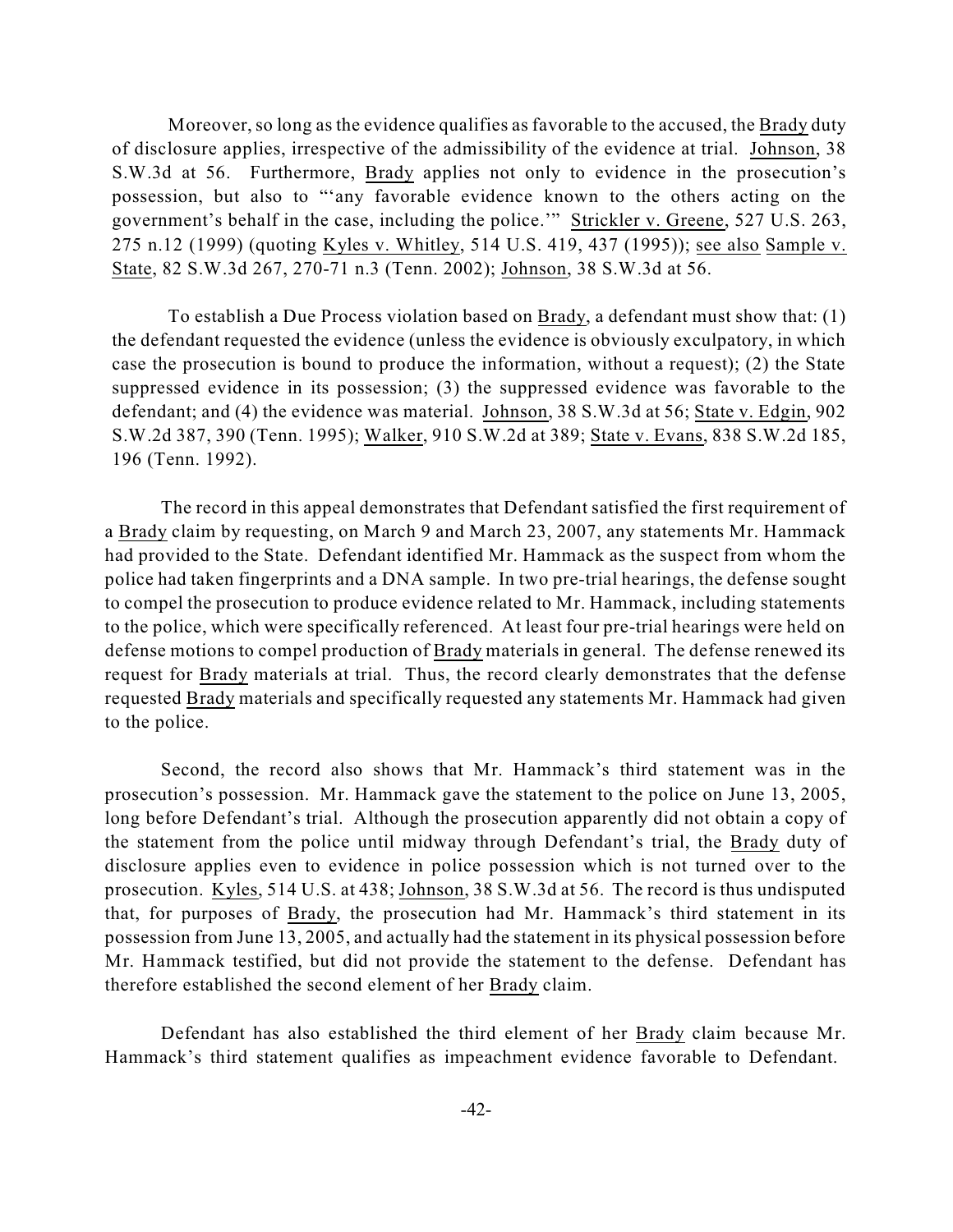Bagley, 473 U.S. at 676. Mr. Hammack's third statement differed from the accounts he had given in his first and second statements. Only in his third statement did Mr. Hammack confess that he was "rolling on XTC" on the night of the murder. The State does not dispute that this portion of the third statement referred to Mr. Hammack's use of the drug ecstasy. It was also only in his third statement that Mr. Hammack reported leaving his telephone in a friend's car on the night of the murder. When asked during cross-examination if he had left his phone anywhere on the night of the murder, Mr. Hammack denied doing so. Had the third statement been provided, the defense could have used it to impeach Mr. Hammack's testimony that he received text messages and telephone calls from Defendant on the night of the murder. Regardless of which, if any, of Mr. Hammack's statements are true, the third statement clearly provided relevant impeachment evidence. As such, it qualified as evidence favorable to the defense for purposes of the third Brady requirement.

The success of Defendant's Brady claim thus turns on the fourth element, which requires us to determine whether Mr. Hammack's third statement was material. Favorable evidence is considered material when "there is a reasonable probability that, had the evidence been disclosed to the defense, the result of the proceeding would have been different." Edgin, 902 S.W.2d at 390 (quoting Kyles, 519 U.S. at 433, 435); see also Johnson, 38 S.W.3d at 58. The Supreme Court in Kyles discussed materiality at length and reiterated four key points. 514 U.S. at 434-37. First, "a showing of materiality does not require demonstration by a preponderance that disclosure of the suppressed evidence would have resulted ultimately in the defendant's acquittal." Id. at 434; see also Johnson, 38 S.W.3d at 58. Second, determining materiality is not the equivalent of determining the legal sufficiency of the evidence. Kyles, 519 U.S. at 434-35. Third, where a defendant establishes materiality, along with the other three elements necessary to show a Brady violation, the defendant also has inherently established that the violation was not harmless; thus, a separate harmless error analysis is unnecessary and inappropriate. Id. at 435; see also Johnson, 38 S.W.3d at 63; State v. Biggs, 218 S.W.3d 643, 660 (Tenn. Crim. App. 2006). Fourth, the materiality of suppressed evidence should be "considered collectively, not item by item." Kyles, 519 U.S. at 436. In this way, the prosecutor's responsibility is "to gauge the likely net effect of all such evidence and make disclosure when the point of 'reasonable probability' is reached." Id. at 437.

[The] touchstone of materiality is a "reasonable probability" of a different result, and the adjective is important. The question is not whether the defendant would more likely than not have received a different verdict with the evidence, but whether in its absence he received a fair trial, understood as a trial resulting in a verdict worthy of confidence. A "reasonable probability" of a different result is accordingly shown when the government's evidentiary suppression "undermines confidence in the outcome of the trial."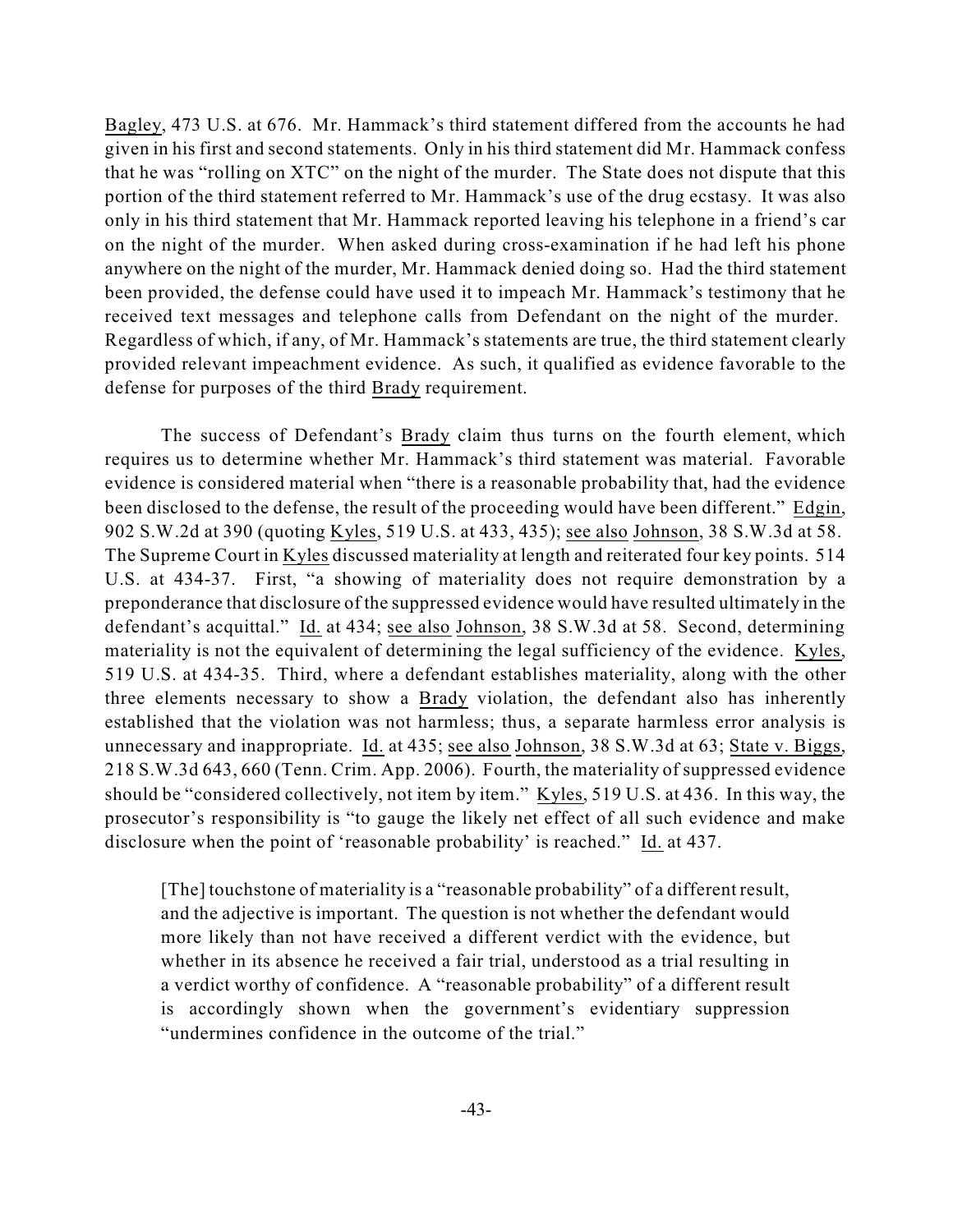Id. at 434 (quoting Bagley, 473 U.S. at 678); see also Johnson, 38 S.W.3d at 58. Failing to disclose Brady materials may impair the adversary process in various ways, including causing the defense to "abandon lines of independent investigation, defenses, or trial strategies that it otherwise would have pursued." Bagley, 473 U.S. at 682. A defendant seeking to establish materiality should call to the attention of the reviewing court any and all ways in which suppression of evidence impaired the adversary process and undermined confidence in the outcome of the proceeding.

Applying these principles, we conclude that Mr. Hammack's third statement was material because it "could reasonably be taken to put the whole case in such a different light as to undermine confidence in the verdict." See Kyles, 514 U.S. at 435; see also Johnson, 38 S.W.3d at 58. Again, the third statement differed significantly from Mr. Hammack's first two statements and his trial testimony. Although Mr. Hammack's first two statements differed from each other in certain respects, Mr. Hammack explained these differences at trial by saying that he had confused the events of Friday and Saturday night. Had the third statement been produced, its very existence could have undercut Mr. Hammack's innocent explanation for the discrepancies between his first two statements. Additionally, the defense could have used the discrepancies among all three statements and Mr. Hammack's admitted use of ecstasy to undercut Mr. Hammack's credibility and cast doubt on his mental capacity to perceive and remember the night of the murder.

The defense also could have used the disclosure in Mr. Hammack's third statement that he had left his phone in someone else's vehicle to counter Mr. Hammack's damaging testimony that Defendant called and asked, for the first time in their acquaintance, to meet her at her house and "walk in" with her. Mr. Hammack is the only witness who stated that Defendant called and told him that she was at her and the victim's house during the period when the murder likely occurred; therefore, his testimony was critical in placing her at the scene of the crime. It is difficult to overstate the importance of this portion of Mr. Hammack's testimony, and without the suppressed third statement, the defense had little means of countering it.

The defense also could have used Mr. Hammack's third statement to bolster its attack upon the thoroughness of the police investigation and to argue that Mr. Hammack himself was a plausible suspect. Testifying at the hearing on the motion for new trial, Lt. Miller conceded that the police failed to contact the alibi witnesses named in Mr. Hammack's third statement. One of these alibi witnesses was Mr. Grisham. According to an affidavit of the defense investigator offered in support of the motion for new trial, had the police contacted Mr. Grisham, they would have learned that he was out of the state with his parents on the weekend in question. The defense then could have argued that Mr. Hammack was without a consistent alibi for crucial periods of the night, consistent with a report from his housemates that they could not account for Mr. Hammack's activities throughout the night of the crime. Lt. Miller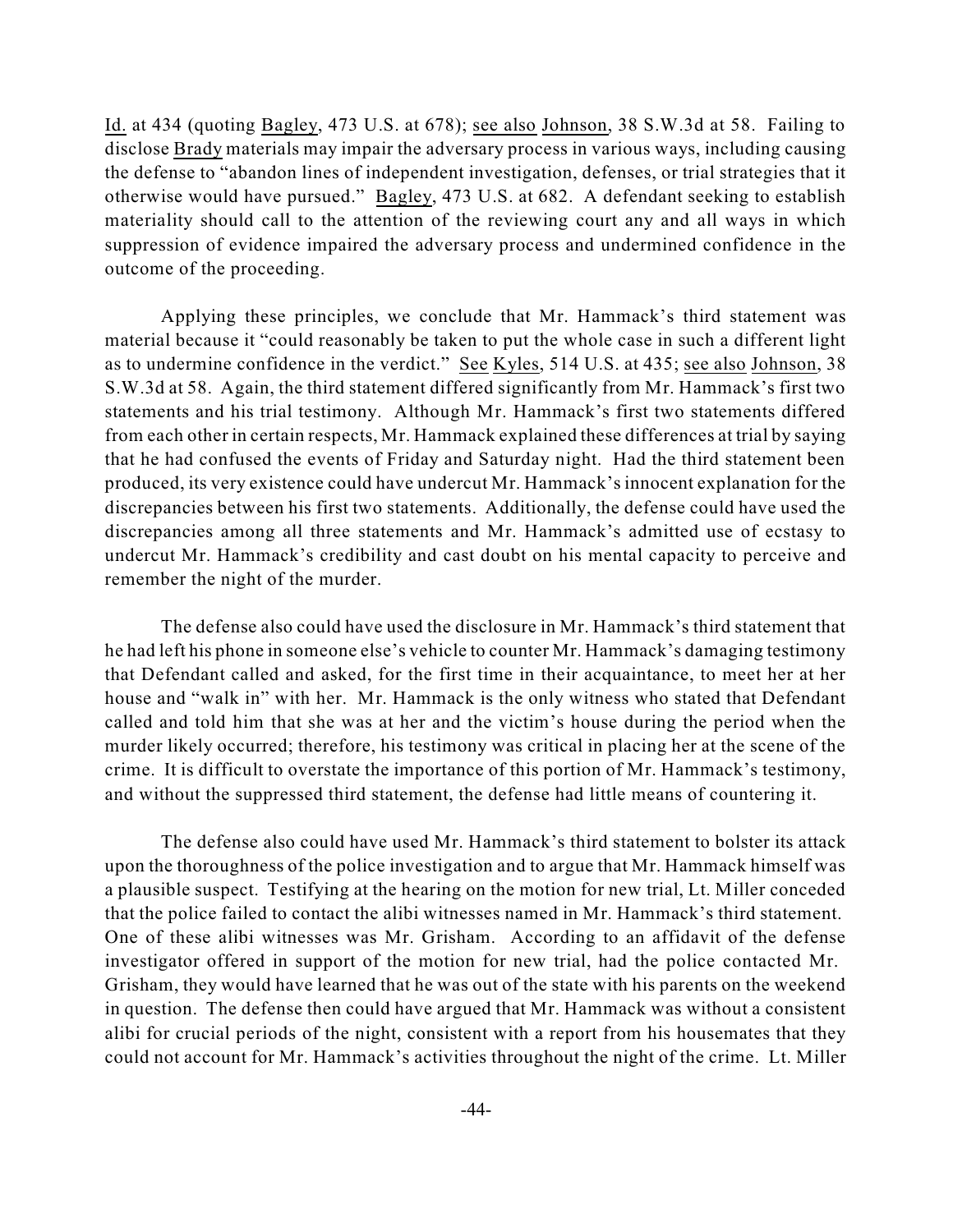had testified at trial that the housemates went to the police station not long after the murder to report Mr. Hammack's late arrival home and strange behavior since the murder. They brought with them and turned over to the police the New Balance sneakers Mr. Hammack had worn since the night of the murder. Mr. Hammack's housemates viewed this conduct as odd because the shoes did not belong to him and did not fit him. In his testimony, however, Lt. Miller described the housemates as "slightly incoherent" and "high" and discounted their report, saying that they were "rambling" and "it was obvious that they had been sitting around coming up with conspiracy theories." The police instead chose to credit Mr. Hammack's assertion that his housemates had gotten the nights confused when they reported his late arrival home. The sneakers in question were simply photographed and returned without any further testing. The defense could have used the third statement to cast further doubt on Lt. Miller's characterization of the housemates' statements, and thus the thoroughness of the police investigation, and thereby cast suspicion on Mr. Hammack for the crime.

The various ways in which the defense could have used Mr. Hammack's third statement are significant because the proof against Defendant was entirely circumstantial and, although sufficient to support the conviction, cannot be described as overwhelming. No physical evidence tied her to the crime, despite the array of physical evidence removed from the scene for analysis. Defendant did not confess to committing the crime, although she did make contradictory statements to family, friends, and the police. The defense theory that one or more other persons perpetrated the crime found support in the results of DNA testing, which revealed the DNA of at least one unknown person mixed with that of the victim. Finally, the third statement would have enabled the defense to impeach the only prosecution witness whose testimony placed Defendant at her home during the time period the prosecution alleged the murder occurred. The importance of this third statement is clear. "The jury's estimate of the truthfulness and reliability of a given witness may well be determinative of guilt or innocence . . . ." Napue v. Illinois, 360 U.S. 264, 269 (1959).

Every experienced trial judge and trial lawyer knows the value for impeaching purposes of statements of the witness recording the events before time dulls treacherous memory. Flat contradiction between the witness' testimony and the version of the events given in his reports is not the only test of inconsistency. The omission from the reports of facts related at the trial, or a contrast in emphasis upon the same facts, even a different order of treatment, are also relevant to the cross-examining process of testing the credibility of a witness'[s] trial testimony.

Jencks v. United States, 353 U.S. 657, 667-68 (1957). The defense is in the best position to determine the most effective impeachment use of a witness's statement. Id. at 668-69. "When the reliability of a witness may well be determinative of guilt or innocence, the non-disclosure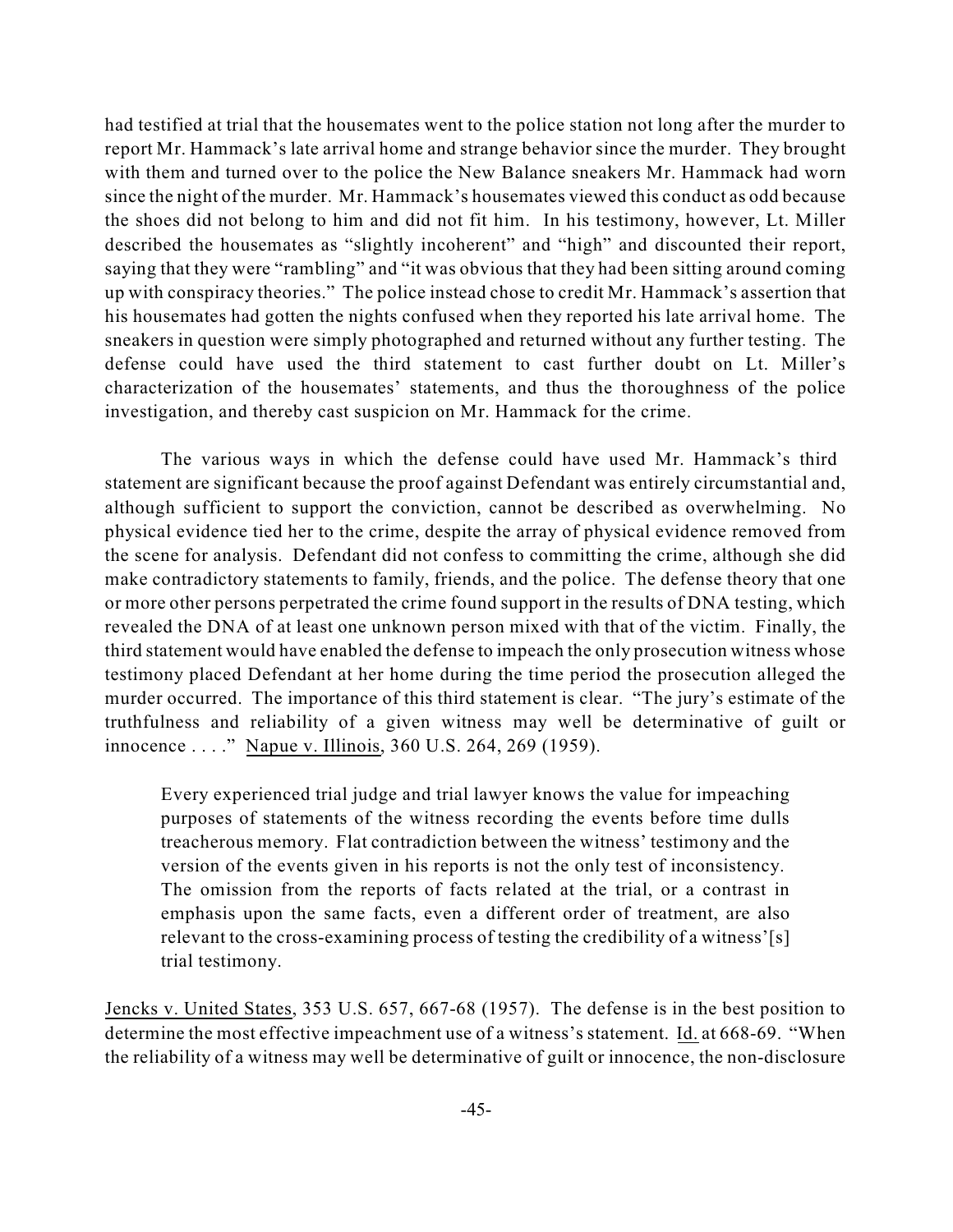of evidence affecting his credibility may justify a new trial, regardless of the good or bad faith of the prosecutor." State v. Williams, 690 S.W.2d 517, 525 (Tenn. 1985).<sup>52</sup> Given the importance of Mr. Hammack's testimony to the prosecution's case and the manner in which the defense could have used his third statement to cast the proof at trial in a different light, we have no hesitation in concluding that Mr. Hammack's third statement was material.

By establishing the materiality of Mr. Hammack's third statement, and the other three requirements necessary to show a Brady violation, the defendant has established that this constitutional violation was not harmless. Kyles, 514 U.S. at 435; Johnson, 38 S.W.3d at 63; Biggs, 218 S.W.3d at 660. Thus, we conclude that this separate Brady violation also entitles Defendant to a new trial.

Our determination that Defendant has established a Brady violation obviates the need to address the prosecutor's violation of Tennessee Rule of Criminal Procedure 26.2.<sup>53</sup> See

<sup>53</sup> Tennessee Rule of Criminal Procedure 26.2 provides:

(a) Motion for Production. After a witness other than the defendant has testified on direct examination, the court, on motion of a party who did not call the witness, shall order the attorney for the state or the defendant and the defendant's attorney to produce, for the examination and use of the moving party, any statement of the witness that is in their possession and that relates to the subject matter of the witness's testimony.

(b) Production of Statement.

(1) *Entire Statement*. If the entire statement relates to the subject matter of the witness's testimony, the court shall order that the statement be delivered to the moving party.

. . . .

(c) Recess for Examination of Statement. The court may recess the proceedings to allow time for a party to examine the statement and prepare for its use.

Tenn. R. Crim. P. 26.2(a), (b)(1), (c).

 $52$  By our holding we do not disturb the trial court's finding that the prosecutor did not intentionally withhold Mr. Hammack's third statement. We observe, however, that this is not the first time prosecutors in the Thirtieth Judicial District have withheld evidence that should have been disclosed. See, e.g., State v. Coleman, No. W2001-01021-CCA-R3-CD, 2002 WL 31625009, at \*9 (Tenn. Crim. App. Nov. 7, 2002) (stating that the prosecution offered an "untimely revelation" of an oral statement defendant made to the police, resulting in a thirty-day continuance); Roe v. State, No. W2000-02788-CCA-R3-PC, 2002 WL 31624850, at \*11 (Tenn. Crim. App. Nov. 20, 2002) (stating that the prosecution improperly withheld information favorable to the defendant, although no Brady violation resulted as the information was not material).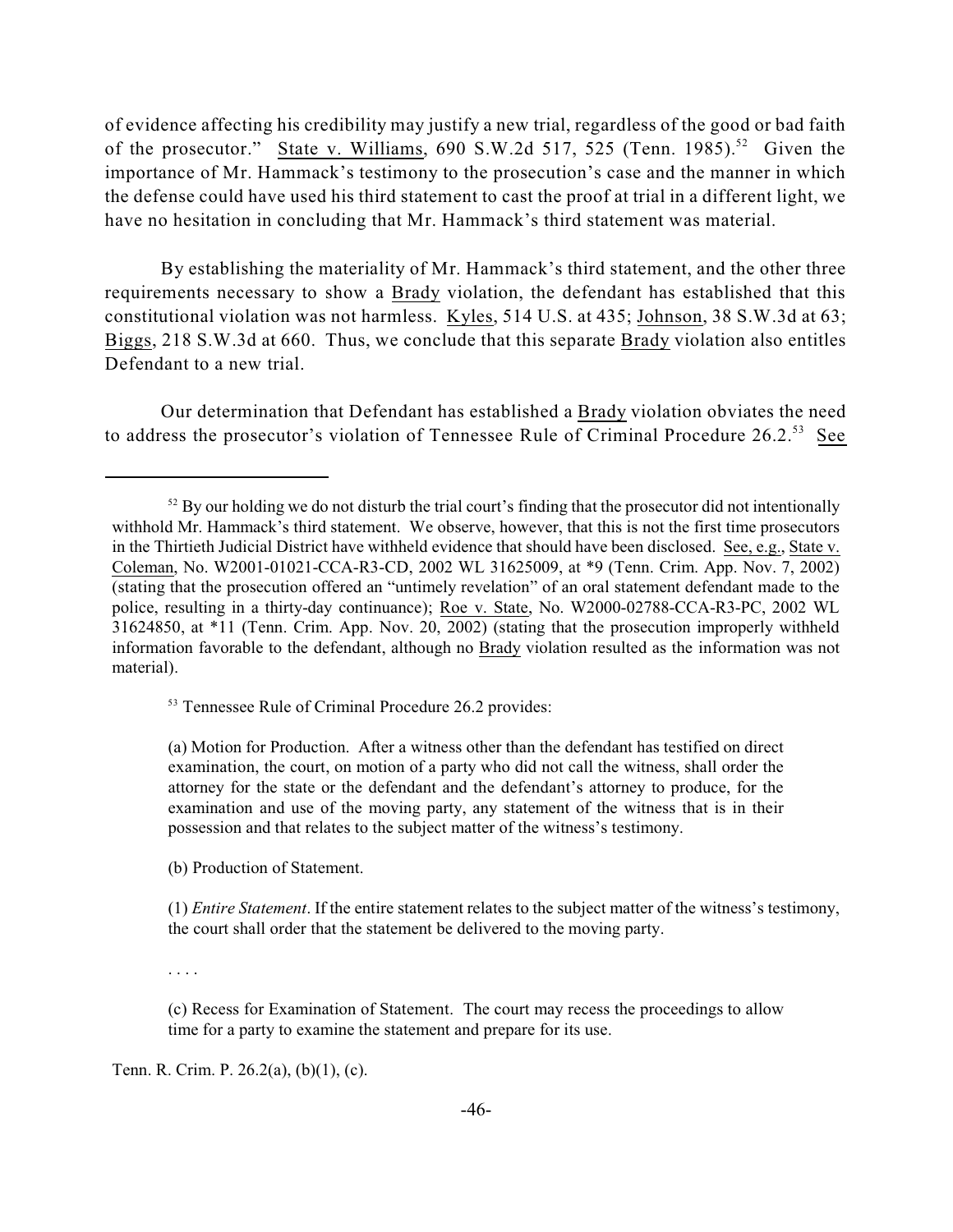State v. Caughron, 855 S.W.2d 526, 534-35 (Tenn. 1993) (discussing the history and the adoption of Rule 26.2). Had the prosecutor merely complied with Rule 26.2 by turning over the third statement after Mr. Hammack's direct examination, Defendant may well have been hard pressed to establish a Brady violation. Compliance with constitutional and procedural rules is crucial because "[s]ociety wins not only when the guilty are convicted but when criminal trials are fair[,]" and "the administration of justice suffers when any accused is treated unfairly." Brady, 373 U.S. at 87-88; see also Stokes v. State, 64 Tenn. 619, 622 (1875) ("Although we might be satisfied of the prisoner's guilt, yet it is our duty to see that he has a fair and impartial trial, and this he must have though costs may accumulate and punishment be long delayed.").

In this case, the lead prosecutor unconstitutionally commented upon Defendant's exercise of her constitutional right not to testify, and the prosecution violated Brady and Defendant's right to Due Process by failing to turn over Mr. Hammack's third statement. Neither of these constitutional violations was harmless beyond a reasonable doubt. Thus, we are constrained to vacate Defendant's conviction and remand for a new trial. In order to give the trial court further guidance on remand, we will now discuss Defendant's claims that: (1) certain portions of Genevieve Dix's testimony should have been excluded based on the attorney-client privilege; and (2) the trial court improperly admitted prior bad acts evidence consisting of Defendant's drug and alcohol use. Given our reversal and remand for a new trial, we need not address Defendant's challenge to the propriety of her sentence.

### *C. Attorney-Client Privilege*

Defendant argues that the trial court erred in ruling that the attorney-client privilege did not apply to the communications between Defendant and attorney Genevieve Dix. The State argues that the trial court properly credited Ms. Dix's testimony that she informed Defendant and the police at the scene that she was not acting as Defendant's attorney.

The general rule is that all relevant evidence should be made fully available to the trier of fact. Neil P. Cohen et al., Tennessee Law of Evidence § 5.11[2] (6th ed. 2011). Therefore, Tennessee Rule of Evidence 501 "limits the ability of parties and witnesses to refuse to disclose information or documents to the 'privileges' provided by the constitution, statutes, common law, and rules promulgated by the Tennessee Supreme Court." Boyd v. Comdata Network, Inc., 88 S.W.3d 203, 212 (Tenn. Ct. App. 2002). The attorney-client privilege, recognized both at common law and by statute, is the oldest privilege in this State and one a witness may invoke. Tenn. Code Ann. § 23-3-105 (2009);<sup>54</sup> Tenn. Sup. Ct. R. 8, RPC 1.6, 1.18; Johnson v. Patterson, 81 Tenn. 626, 649 (1884); McMannus v. State, 39 Tenn. 213, 215-

 $54$  The statute in effect at the time of the crime in 2005 is identical to the current statute.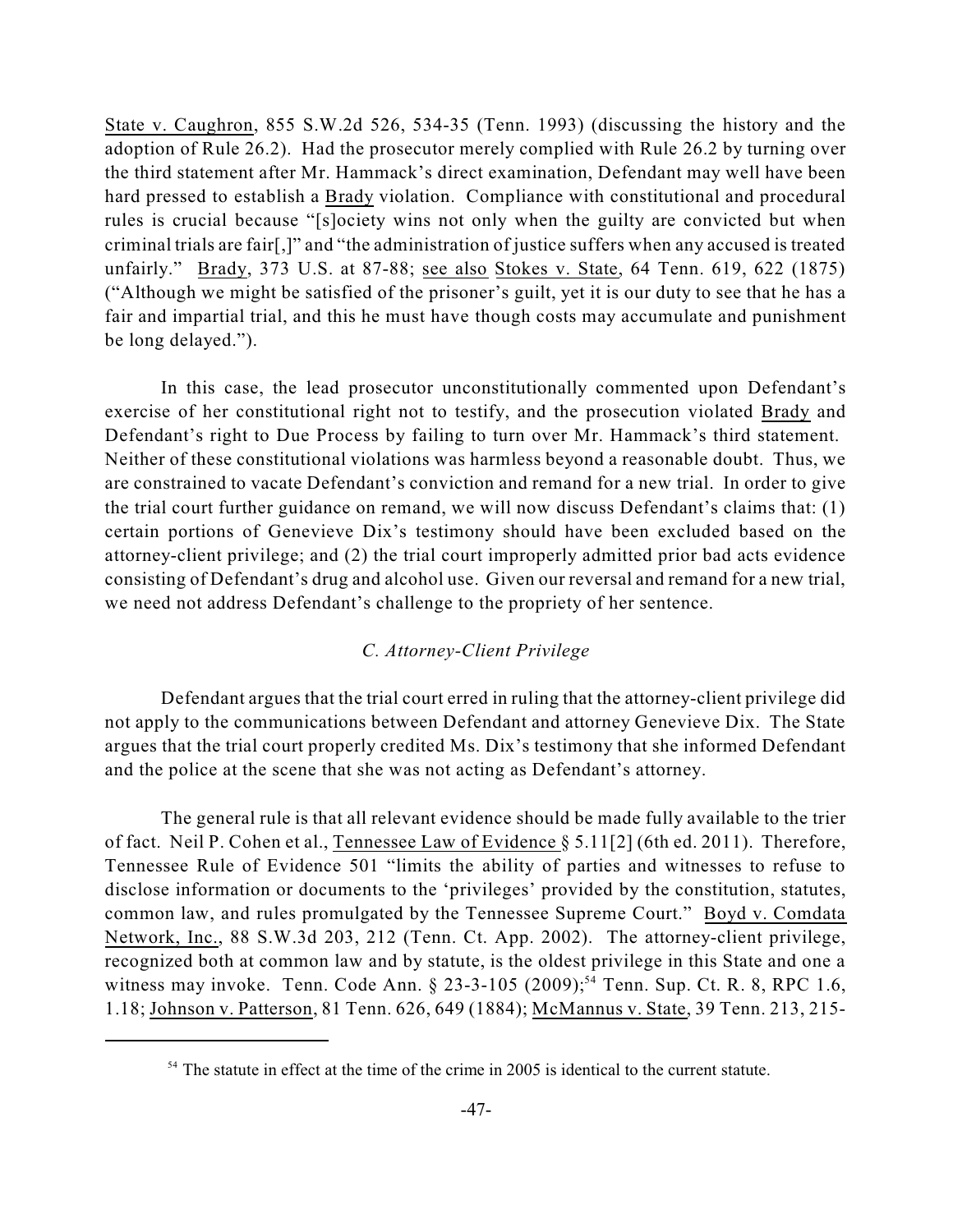16 (1858). Its purpose is "to encourage full and frank communication between attorneys and their clients . . . ." Upjohn Co. v. United States, 449 U.S. 383, 389 (1981); see also State ex rel. Flowers v. Tenn. Trucking Ass'n Self Ins. Grp. Trust, 209 S.W.3d 602, 615-16 (Tenn. Ct. App. 2006); Boyd, 88 S.W.3d at 212. In criminal cases, the privilege is integral to a defendant's constitutional rights against compulsory self-incrimination and to the effective assistance of counsel. Fisher v. United States, 425 U.S. 391, 403-05 (1976); Bryan v. State, 848 S.W.2d 72, 79 (Tenn. Crim. App. 1992).

The statutory attorney-client privilege, originally enacted in 1821, is now codified at Tennessee Code Annotated section 23-3-105, which provides:

No attorney, solicitor or counselor shall be permitted, in giving testimony *against a client or person who consulted the attorney, solicitor or counselor professionally*, to disclose any communication made to the attorney, solicitor or counselor as such by such person during the pendency of the suit, before or afterward, to the person's injury.

(Emphasis added). The statutory language and longstanding Tennessee law require a showing that the attorney was "applied to for advice or aid in his professional character . . . ." Jackson v. State, 293 S.W. 539, 540 (Tenn. 1927); McMannus, 39 Tenn. at 216. The person claiming the benefit of the privilege must "establish the communications were made pursuant to the attorney-client relationship and with the intention that the communications remain confidential." Culbertson v. Culbertson, 393 S.W.3d 678, 684 (Tenn. Ct. App. 2012) (quoting State ex rel. Flowers, 209 S.W.3d at 615-16); see also Smith Cnty. Educ. Ass'n v. Anderson, 676 S.W.2d 328, 332 (Tenn. 1984). "The attorney-client relationship is consensual and, significantly, it 'arises only when *both the attorney and the client have consented* to its formation.'" Akins v. Edmondson, 207 S.W.3d 300, 306 (Tenn. Ct. App. 2006) (quoting Torres v. Divis, 494 N.E.2d 1227, 1231 (Ill. 1986)). An attorney-client relationship does not arise unless the potential client has a reasonable expectation that the lawyer is willing to assent to the formation of the relationship. See Tenn. Sup. Ct. R. 8, RPC 1.18, cmt. 2 ("Duties to Prospective Client") (explaining that "a person who communicates information unilaterally to a lawyer, without any reasonable expectation that the lawyer is willing to discuss the possibility of forming a client-lawyer relationship, is not a 'prospective client' . . . ."); see also Togstad v. Vesely, 291 N.W.2d 686, 693 n.4 (Minn. 1980) (stating that an attorney-client relationship arises when a person "seeks and receives legal advice from an attorney in circumstances in which a reasonable person would rely on such advice") (citations omitted) (internal quotation marks omitted). Restatement (Third) of the Law Governing Lawyers, Section 14, similarly states: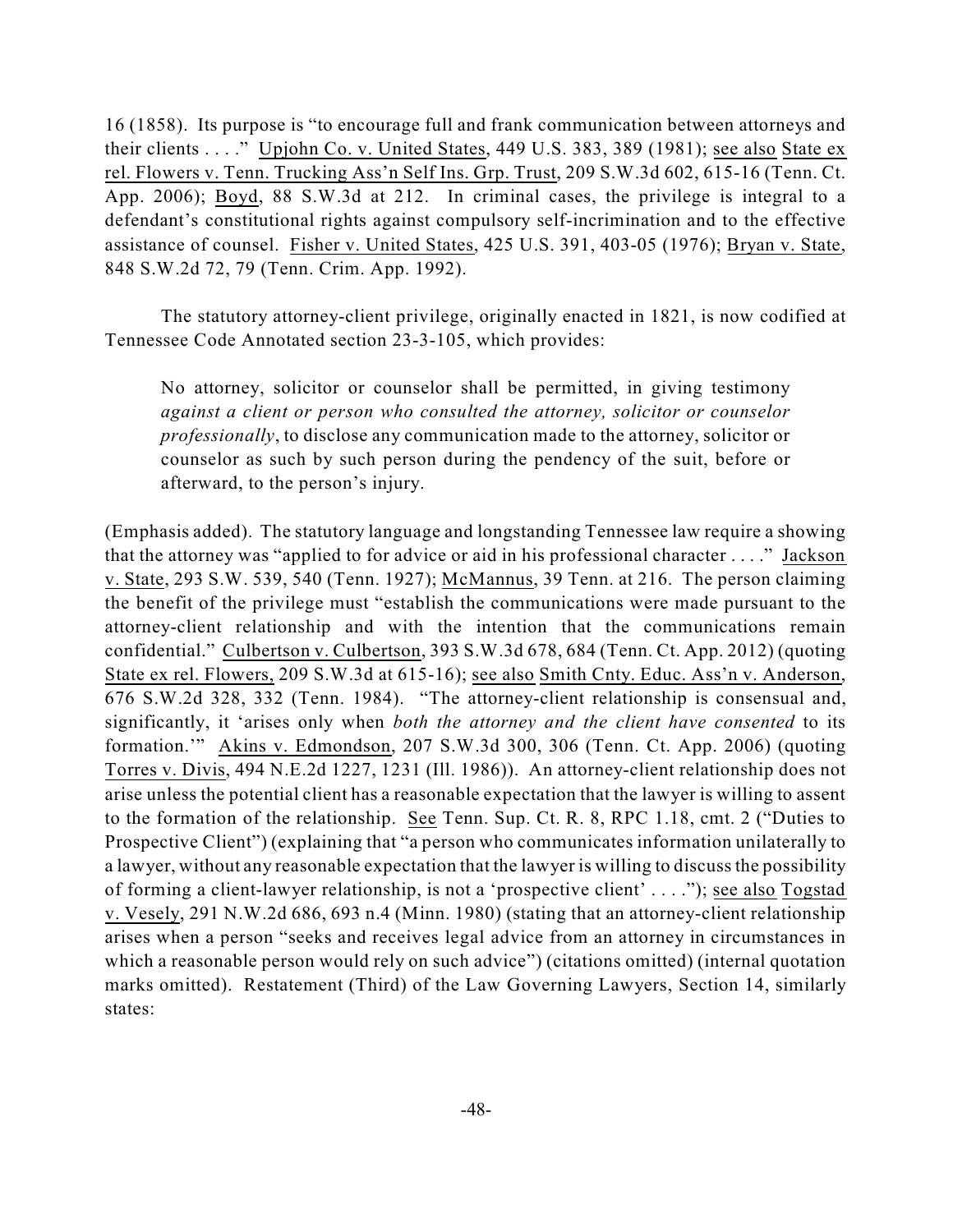A relationship of client and lawyer arises when:

(1) a person manifests to a lawyer the person's intent that the lawyer provide legal services for the person; and either

(a) the lawyer manifests to the person consent to do so; or

(b) the lawyer fails to manifest lack of consent to do so, and the lawyer knows or reasonably should know that the person reasonably relies on the lawyer to provide the services; or

(2) a tribunal with power to do so appoints the lawyer to provide the services.

Restatement (Third) of the Law Governing Lawyers § 14 (2000).

Where, as here, an attorney is also a friend of the potential client, "the lawyer-friend must be giving advice as a lawyer and not as a friend in order for the privilege to attach." Jones v. United States, 828 A.2d 169, 175 (D.C. Cir. 2003); see also Ellis v. State, 20 S.W. 500, 505 (Tenn. 1892) (refusing to apply the privilege where an attorney had a conversation with a defendant and was afterward asked by the defendant's father to stay the night and represent the defendant if he were arrested, but the attorney declined the invitation); United States v. Tedder, 801 F.2d 1437, 1441-43 (4th Cir. 1986) (holding that where a defendant confided in a friend who was also a partner at his law firm and whose family members were charged in the same matter, no attorney privilege applied); Prichard v. United States, 181 F.2d 326, 328-30 (6th Cir. 1950) (holding that where a person consults with an attorney in his capacity as a friend, the privilege does not apply); Lanci v. Arthur Andersen LLP, No. 96 CIV. 4009(WK), 1998 WL 409776, at \*1 (S.D.N.Y. July 21, 1998) ("[T]he privilege does not apply if the lawyer is acting as a friend, relative, accountant or agent." (quoting Joseph M. McLaughlin, 3 Weinstein's Federal Evidence, § 503.13[3][a] (2d ed. 1998)); G & S Invs. v. Belman, 700 P.2d 1358, 1365 (Ariz. Ct. App. 1984) ("The privilege does not apply where one consults an attorney not as a lawyer but as a friend or business advisor."). "Speaking in confidence is not enough; 'where one consults an attorney not as a lawyer but as a friend or as [an] ... adviser ..., the consultation is not professional nor the statement privileged." State v. Gordon, 692 A.2d 505, 507 (N.H. 1997) (alterations in original) (quoting K. Broun et al., McCormick on Evidence § 88, at 322-24 (J. Strong ed., 4th ed. 1992)).

The trial court here was tasked with determining the "[p]reliminary questions concerning . . . the existence of" the attorney-client privilege. Tenn. R. Evid. 104(a). Defendant had the burden of proving these preliminary facts by a preponderance of the evidence. State v. Stamper, 863 S.W.2d 404, 406 (Tenn. 1993) ("[T]he appropriate standard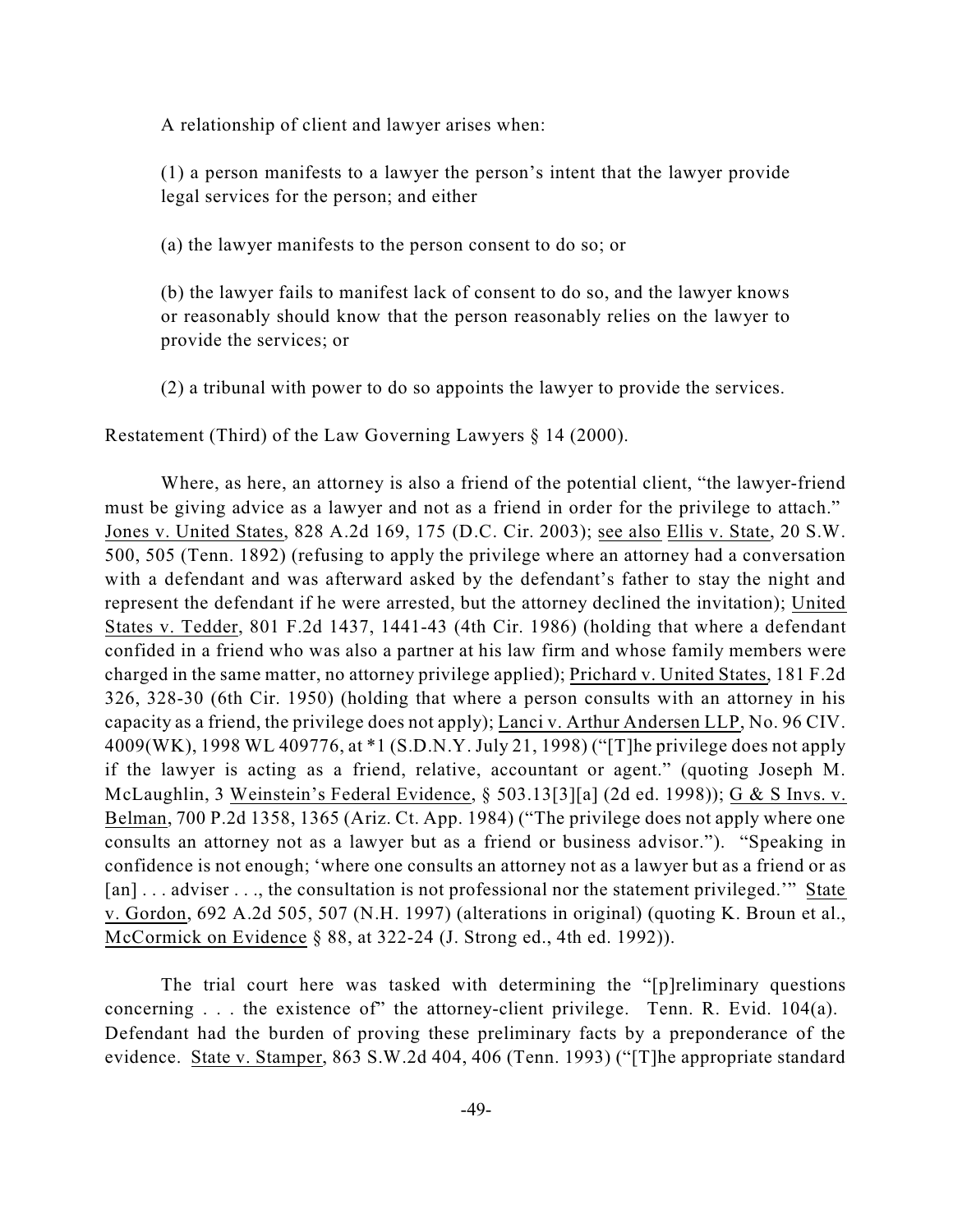of proof for preliminary facts required for the admission of evidence is proof by a preponderance of the evidence."). The trial court's factual findings will be upheld on appeal unless the evidence in the record preponderates against them. State v. Hicks, 55 S.W.3d 515, 521 (Tenn. 2001); State v. Burns, 6 S.W.3d 453, 461 (Tenn. 1999); see also Jones, 828 A.2d at 174 (quoting United States v. Evans, 113 F.3d 1457, 1461 (7th Cir. 1997)) (stating that a trial court's findings of fact regarding the elements of the attorney-client privilege, including its formation, will not be overturned unless clearly erroneous, placing a heavy burden on the defendant); Gordon, 692 A.2d at 506-07 (stating that the applicability of the attorney-client privilege rests in the sound discretion of the trial court to which deference is owed unless no reasonable jurist could have reached the same conclusion).

In this case, Ms. Dix testified that she told Defendant on more than one occasion that she was not acting as Defendant's attorney and was present at the scene because of her friendship with the victim, not as an attorney. Defendant, in contrast, testified at the jury-out hearing that she spoke with Ms. Dix because she knew Ms. Dix was an attorney. Defendant denied that Ms. Dix told her she was not acting as her attorney. The trial court accredited Ms. Dix's testimony, and the proof does not preponderate against the trial court's finding. In light of Ms. Dix's repeated statements to Defendant that she was not acting as her attorney, the trial court's finding that Defendant had no reasonable belief or expectation that Ms. Dix had assented to the formation of an attorney-client relationship is not clearly erroneous.

### *D. Evidence Regarding Drug and Alcohol Use*

Finally, Defendant argues that the trial court improperly admitted evidence from twelve witnesses regarding Defendant's drug and alcohol use before and after the murder. We note that the trial court acknowledged the requirements of Tennessee Rule of Evidence 404(b) in determining the admissibility of the evidence of Defendant's drug use and instructed the jury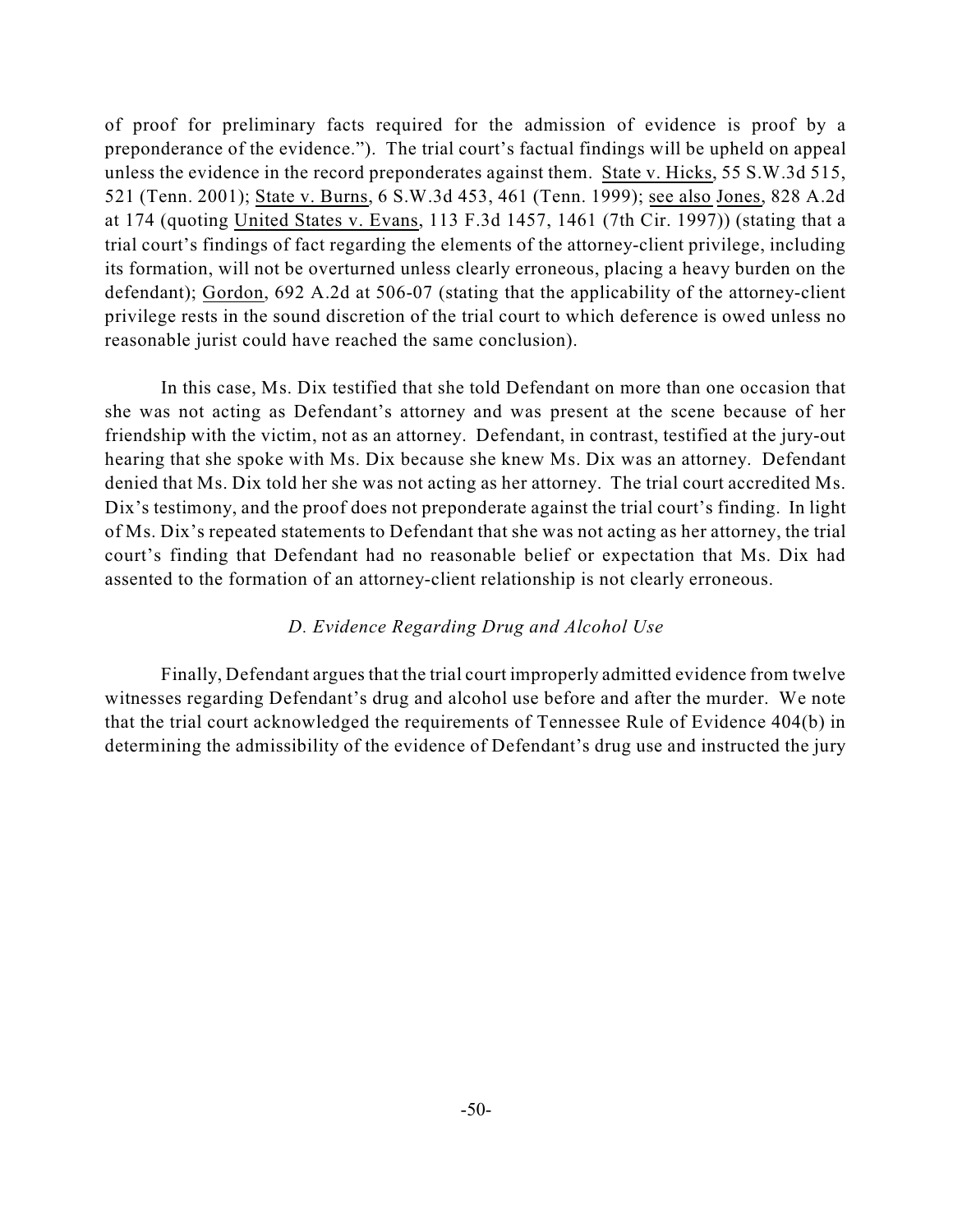to limit its consideration of the evidence to motive.<sup>55</sup> However, as we have previously observed in another context,

the Rule 404(b) criteria—in particular, the existence of a material issue at trial and the balancing of the probative value and unfair prejudice—require consideration of the evidence presented at trial. Thus, trial courts must be cognizant that if pretrial evidentiary rulings are made, they may need to be reconsidered or revised based on the evidence presented at trial.

State v. Gilley, 173 S.W.3d 1, 6 (Tenn. 2005). Similarly, at Defendant's new trial, the trial court must again apply Rule 404(b), and Tennessee decisions interpreting it, to determine anew the admissibility of evidence of Defendant's drug and alcohol use. In doing so, it must recognize, of course, that Defendant's acquittal of first degree murder means that premeditation will not be an issue at the new trial. See State v. Burns, 979 S.W.2d 276, 291 (Tenn. 1998) (recognizing that implied acquittal occurs and barsretrial on the acquitted offense when a jury is given a full opportunity to return a verdict on the charged offense and instead finds the defendant guilty of a lesser-included offense).

In general, we caution that courts should take a "restrictive approach" to evidence admitted under Rule 404(b) as it "carries a significant potential for unfairly influencing a jury." State v. Dotson, 254 S.W.3d 378, 387 (Tenn. 2008) (quoting State v. Bordis, 905 S.W.2d 214, 227 (Tenn. Crim. App. 1995)). "[S]uch evidence easily results in a jury improperly convicting

(1) The court upon request must hold a hearing outside the jury's presence;

Tenn. R. Evid. 404(b).

 $55$  Tennessee Rule of Evidence 404(b) states:

Evidence of other crimes, wrongs, or acts is not admissible to prove the character of a person in order to show action in conformity with the character trait. It may, however, be admissible for other purposes. The conditions which must be satisfied before allowing such evidence are:

<sup>(2)</sup> The court must determine that a material issue exists other than conduct conforming to a character trait and must upon request state on the record the material issue, the ruling, and the reasons for admitting the evidence;

<sup>(3)</sup> The court must find proof of the other crime, wrong or act to be clear and convincing; and

<sup>(4)</sup> The court must exclude the evidence if its probative value is outweighed by the danger of unfair prejudice.